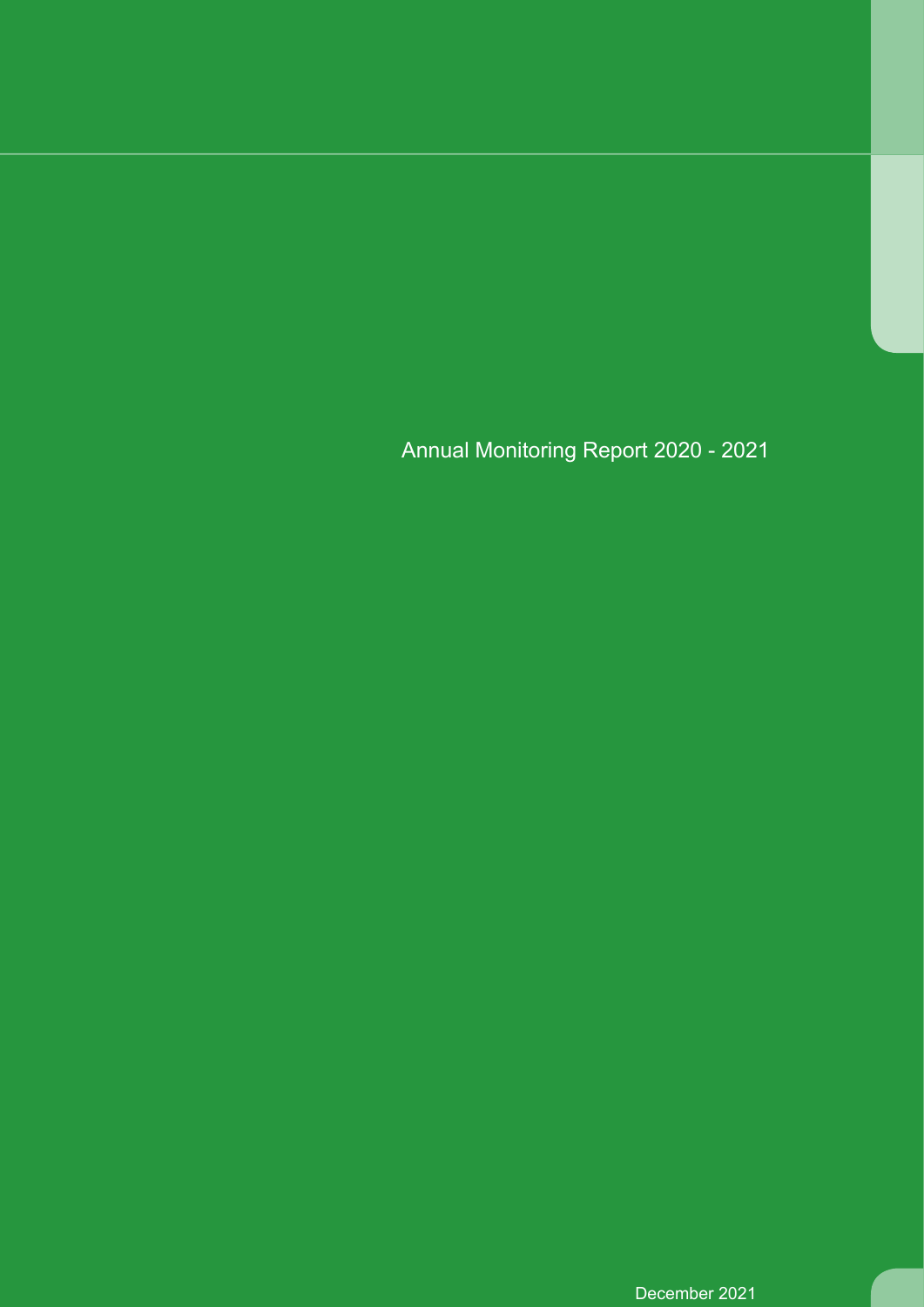| 1 Introduction                       | $\overline{4}$ |
|--------------------------------------|----------------|
| 2 Timetable                          | 6              |
| <b>3 Employment Progress</b>         | 11             |
| 4 Housing Progress                   | 25             |
| 5 Open Space                         | 27             |
| <b>6 Town Centres / Retail</b>       | 31             |
| 7 Duty to Co-operate                 | 35             |
| 8 Statement of Community Involvement | 60             |
| 9 Neighbourhood Planning             | 62             |
| 10 Community Infrastructure Levy     | 66             |
| 11 Self Build Register               | 68             |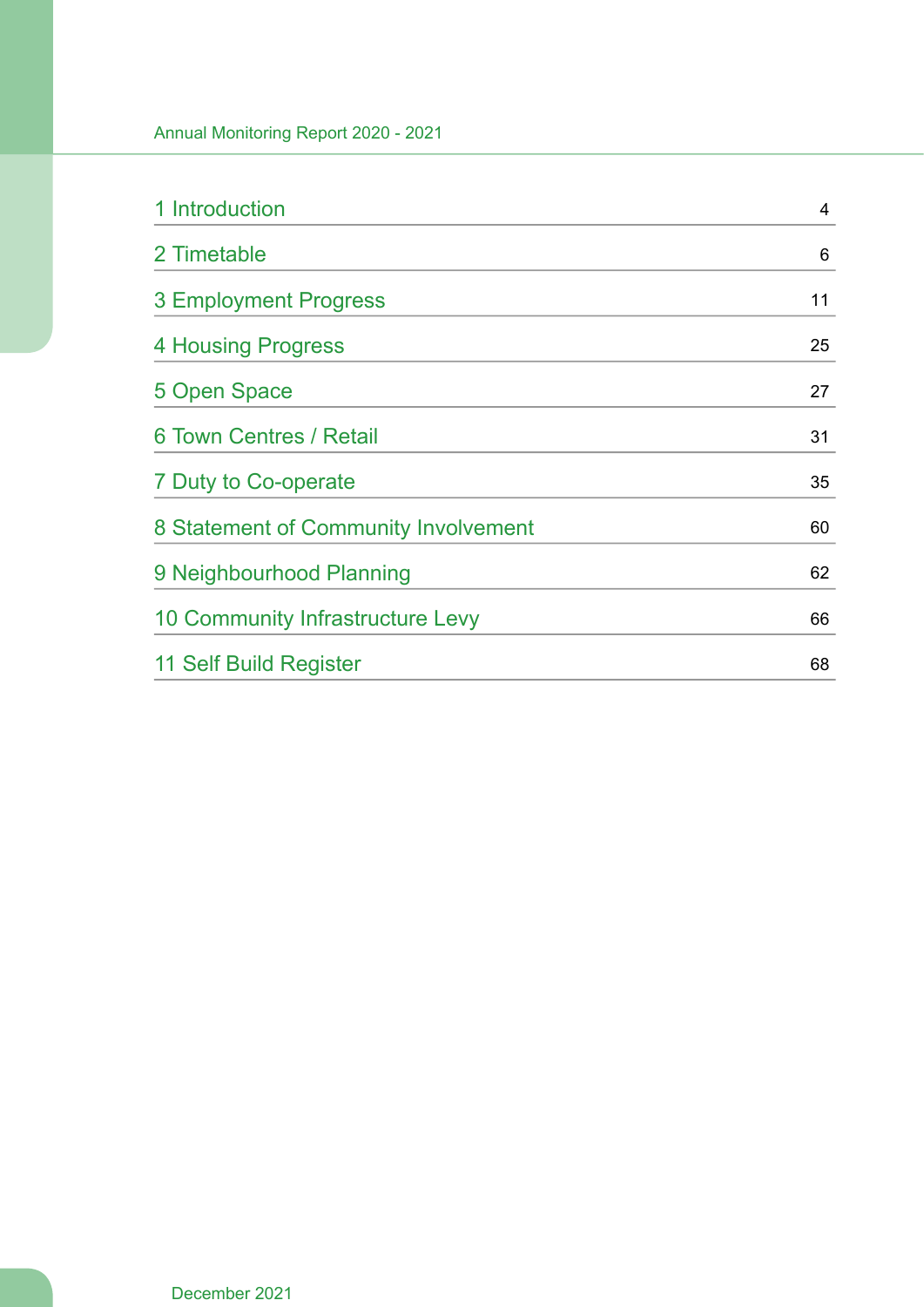Introduction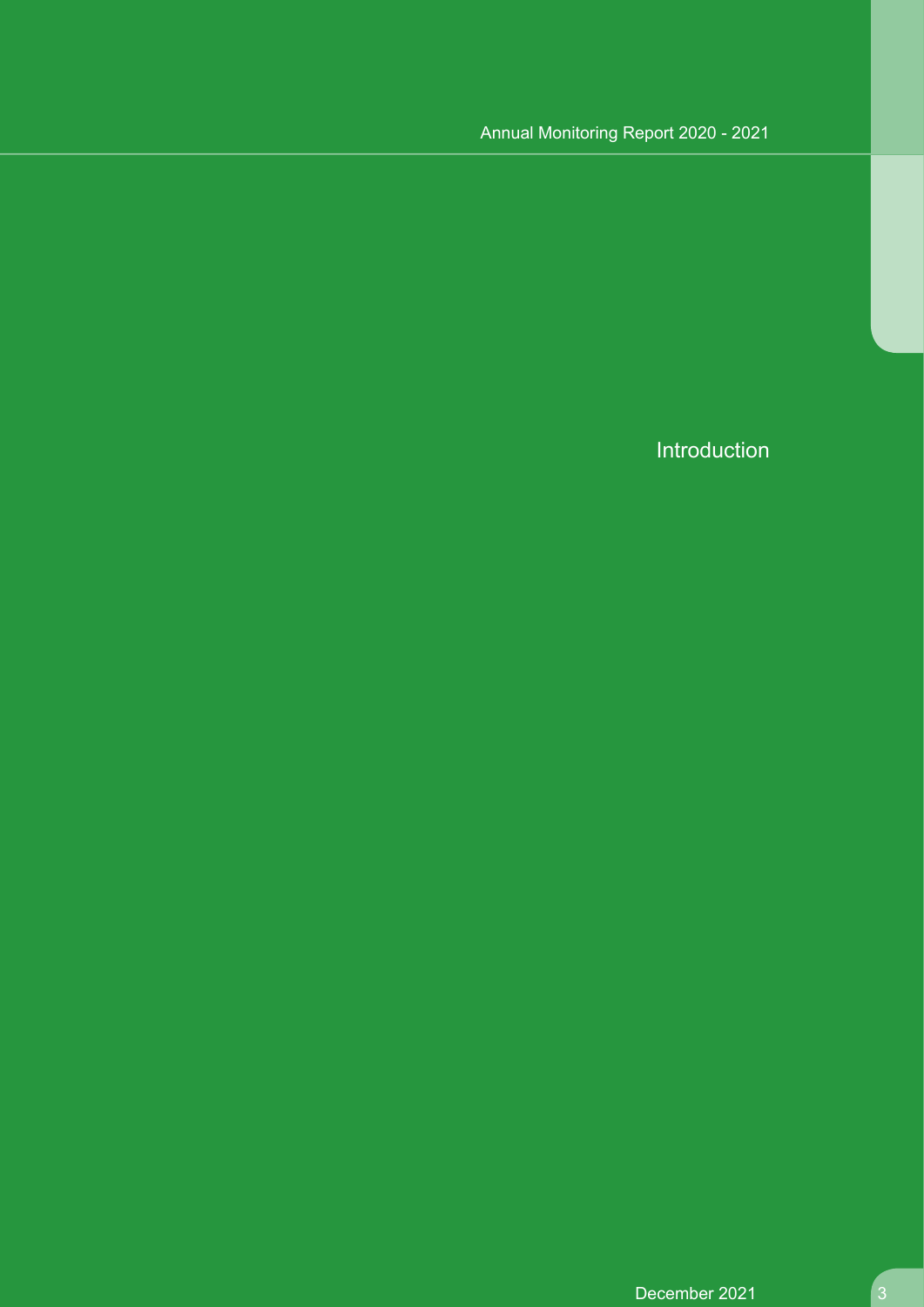# **1 Introduction**

**1.1** This Annual Monitoring Report (AMR) produced by Staffordshire Moorlands District Council covers the 12 month period from 1 April 2020 -- 31 March 2021.

**1.2** The report covers the following aspects outlined in the Town and Country Planning (Local Planning) (England) Regulations 2012:

- Details of the Local Development Scheme and how the Council is performing against time scales and milestones for preparing LDF documents as set out in the document;
- Details of progress towards the housing requirement and the number of new affordable homes provided;
- The Duty to Co-operate;
- The Statement of Community Involvement;  $\blacksquare$
- Neighbourhood Planning; and  $\bullet$
- The Community Infrastructure Levy  $\bullet$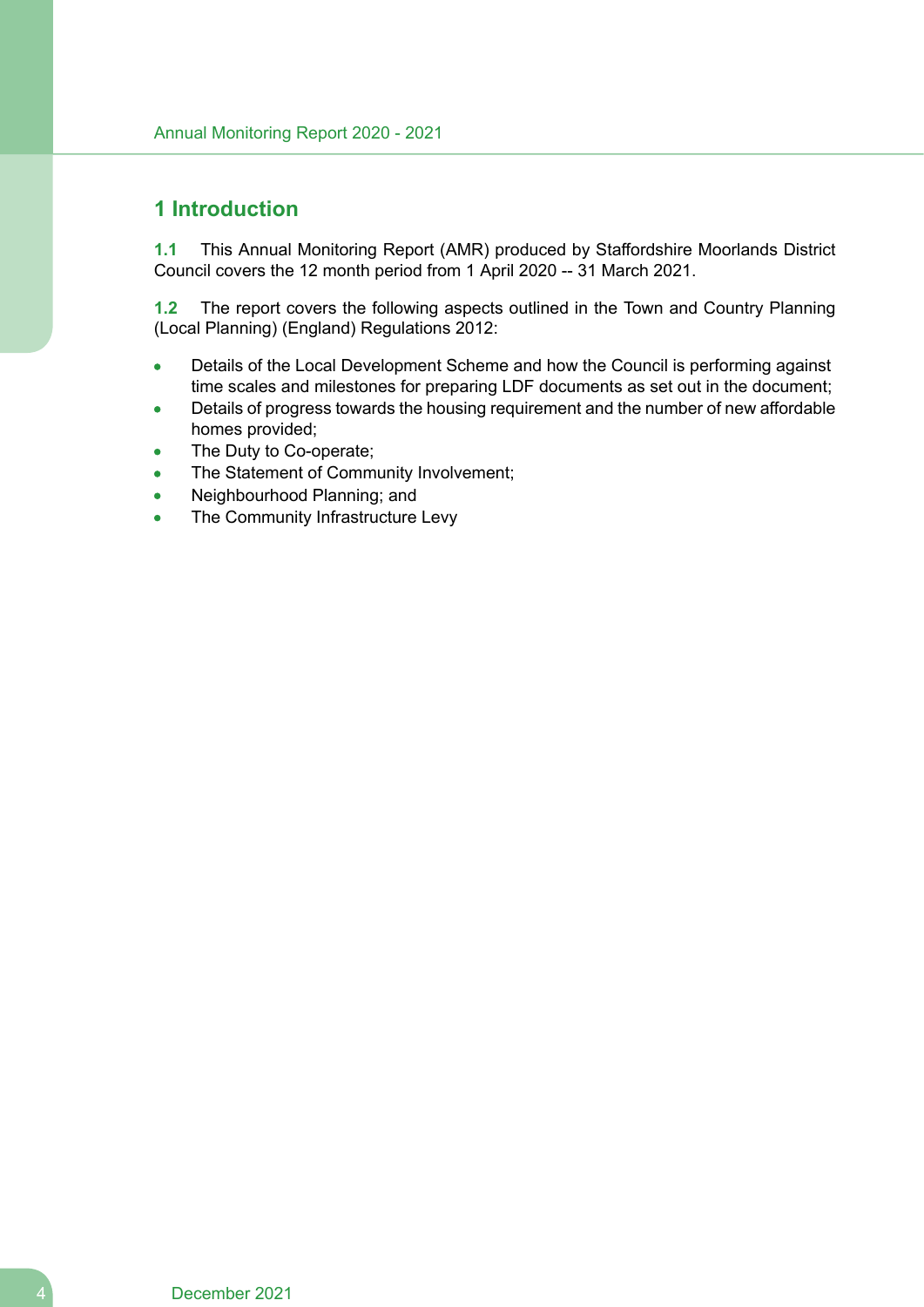**Timetable**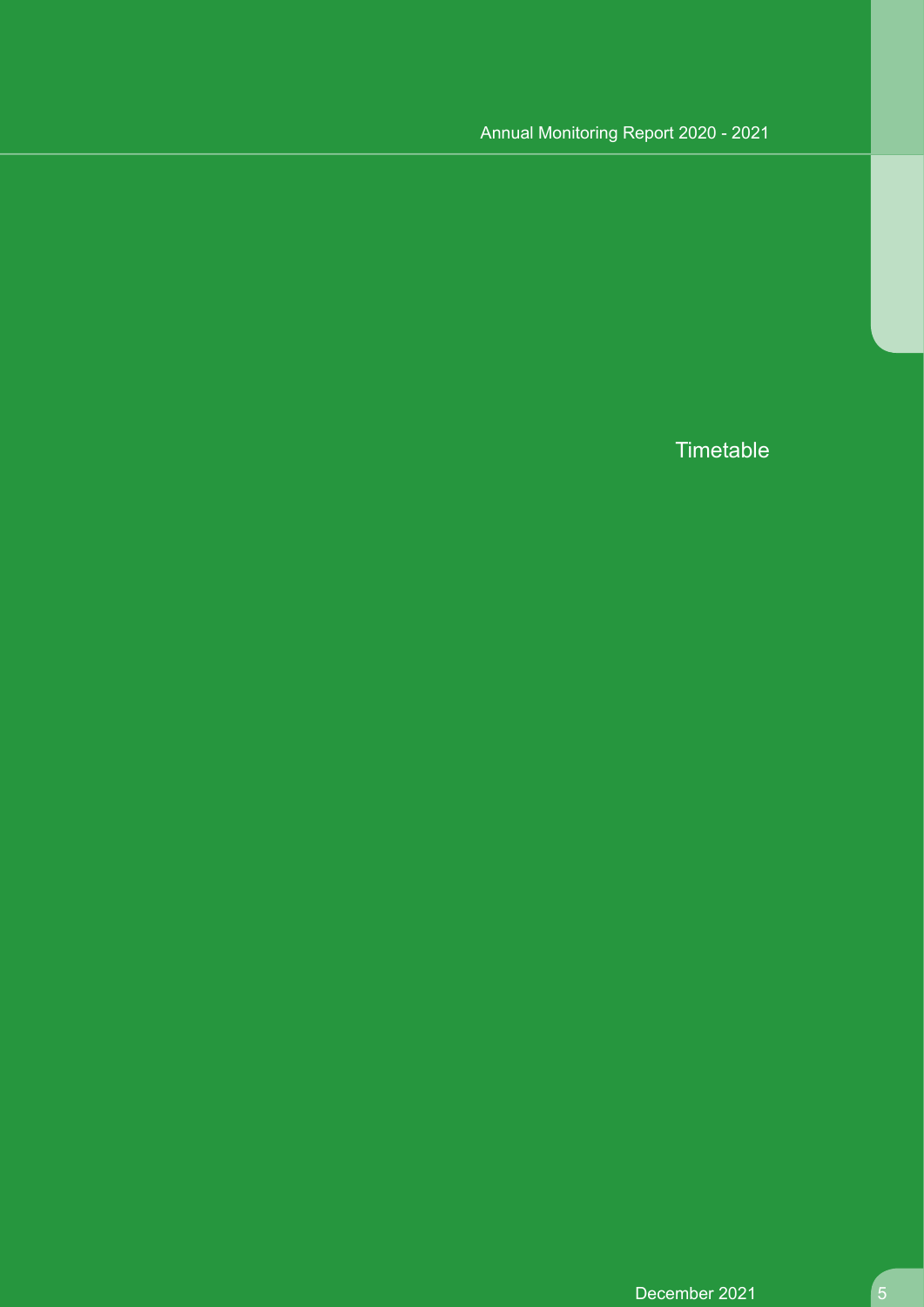# **2 Timetable**

#### **Local Development Scheme**

**2.1** The Planning and Compulsory Purchase Act 2004 (amended by the Localism Act 2011) introduced the requirement for councils to prepare and maintain a Local Development Scheme (LDS). The LDS specifies the documents which, when prepared, will comprise the Local Plan for the area. It must be made available publicly and kept up to date. It is important that local communities and interested parties can keep track of progress. Local planning authorities should publish their LDS on their website.

**2.2** Following changes to the Regulations in 2009, there is no longer a requirement for Supplementary Planning Documents (SPDs) to be listed in the Local Development Scheme. Whilst this LDS continues to include SPDs in order to provide information on their content, the timetable for the production of SPDs in this LDS is indicative only. An up-to-date timetable is published on the Council's website where 'real time' information on the progress of all planning documents is given.

**2.3** The current Local Development Scheme was agreed and brought into effect by the Council in February 2018. This LDS sets out the planning policy documents that are in the pipeline for the District. This includes the Local Plan which has now been adopted. The document supersedes the previous Local Development Scheme that was adopted by the Council in 2012.

**2.4** This Local Development Scheme incorporates a number of changes from the 2012 version. They include; the removal of the Core Strategy and Biddulph Town Centre Area Action Plan which have been adopted, expanding the scope of the Site Allocations DPD to encompass a full Local Plan with a revised timetable and amendments to the proposed Supplementary Planning Documents to reflect those identified in the emerging Local Plan.

**2.5** The future programme for planning policy in the District includes the following:

- Staffordshire Moorlands Local Plan (2016 to 2031) and Policies Map
- Design Guide SPD
- Developer Contributions SPD
- Open Space, Sport and Recreation SPD
- Neighbourhood Plans
- Monitoring Reports
- Community Infrastructure Levy (potential)

**2.6** The Local Plan was adopted in September 2020 an updated LDS will be published to timetable the Local Plan review when required.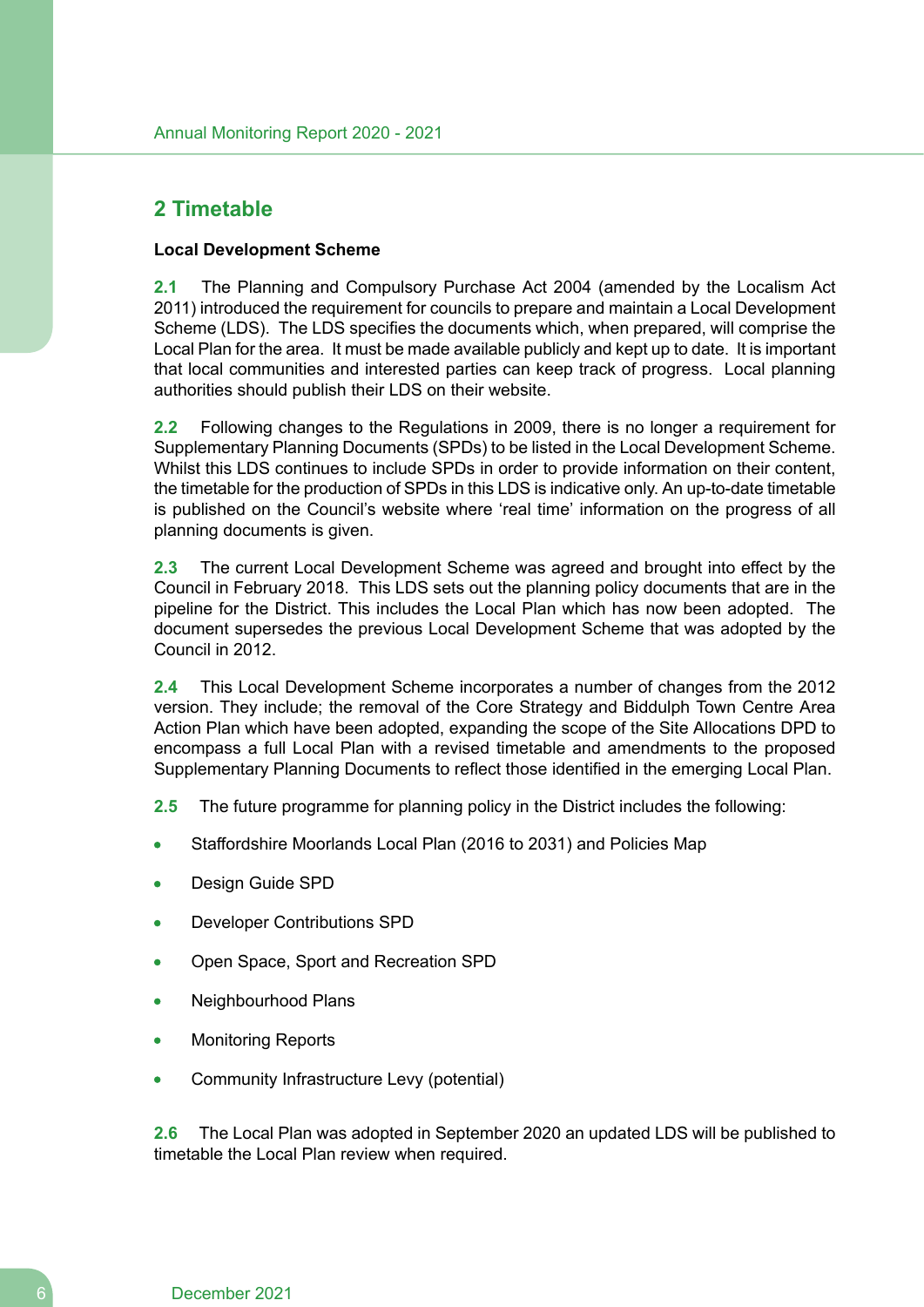| <b>Purpose and scope</b>                                                 |                                                                                                                                       |                                                                                                                                                                   |
|--------------------------------------------------------------------------|---------------------------------------------------------------------------------------------------------------------------------------|-------------------------------------------------------------------------------------------------------------------------------------------------------------------|
| What is the subject of the<br>document?<br>What is the status of the     | A spatial strategy and vision for the District and the policies and<br>site allocations to deliver them.<br>Part of Development Plan. |                                                                                                                                                                   |
| document?<br>What will it replace?                                       | The Core Strategy and Biddulph Town Centre Area Action<br>Plan.                                                                       |                                                                                                                                                                   |
| <b>Timetable</b>                                                         |                                                                                                                                       | <b>Progress against target</b>                                                                                                                                    |
| <b>Options consultation</b>                                              | <b>July 2015</b>                                                                                                                      | Consultation carried out 6 <sup>th</sup> July - 1 <sup>st</sup><br>September 2015                                                                                 |
| Preferred Options Sites and April 2016<br><b>Boundaries Consultation</b> |                                                                                                                                       | Consultation carried out 28 <sup>th</sup> April -<br>13th June 2016                                                                                               |
| Preferred Options Local Plan July 2017<br>consultation                   |                                                                                                                                       | Consultation carried out 24 <sup>th</sup> July -<br>15 <sup>th</sup> September 2017                                                                               |
| <b>Publication of Local Plan</b>                                         | February 2018                                                                                                                         | Plan publication period 27 <sup>th</sup> February -<br>11 <sup>th</sup> April 2018                                                                                |
| <b>Submission of Local Plan</b>                                          | <b>June 2018</b>                                                                                                                      | Local Plan submitted 29 <sup>th</sup> June 2018                                                                                                                   |
| Examination                                                              | September / October<br>2018                                                                                                           | Hearings held in October 2018<br>Consultation on main modifications took<br>place in September-October 2019<br><b>Further hearing session in February</b><br>2020 |
| <b>Adoption</b>                                                          | March / April 2019                                                                                                                    | The Plan was adopted within the<br>monitoring period in September 2020                                                                                            |

# **Staffordshire Moorlands Local Plan and Policies Map**

# **Design Guide SPD**

| <b>Purpose and Scope</b>   |                                                    |                                           |
|----------------------------|----------------------------------------------------|-------------------------------------------|
| What is the subject of the | Guidance regarding design to supplement Policy DC1 |                                           |
| document?                  | (Design Considerations)                            |                                           |
| What is the status of the  | <b>Supplementary Planning Document</b>             |                                           |
| document?                  |                                                    |                                           |
| What will it replace?      | N/A                                                |                                           |
| <b>Timetable</b>           |                                                    | <b>Progress against target</b>            |
| Consultation               | February - March 2016                              | Consultation carried out 29 <sup>th</sup> |
|                            |                                                    | February - 29th March 2016                |
| Adoption                   | February 2018                                      | 21 <sup>st</sup> February 2018            |

## **Developer Contributions SPD**

| <b>Purpose and Scope</b>   |                                                                 |
|----------------------------|-----------------------------------------------------------------|
| What is the subject of the | Guidance for the application of Local Plan policies relating to |
| document?                  | developer contributions required to make development            |
|                            | acceptable in planning terms                                    |
|                            |                                                                 |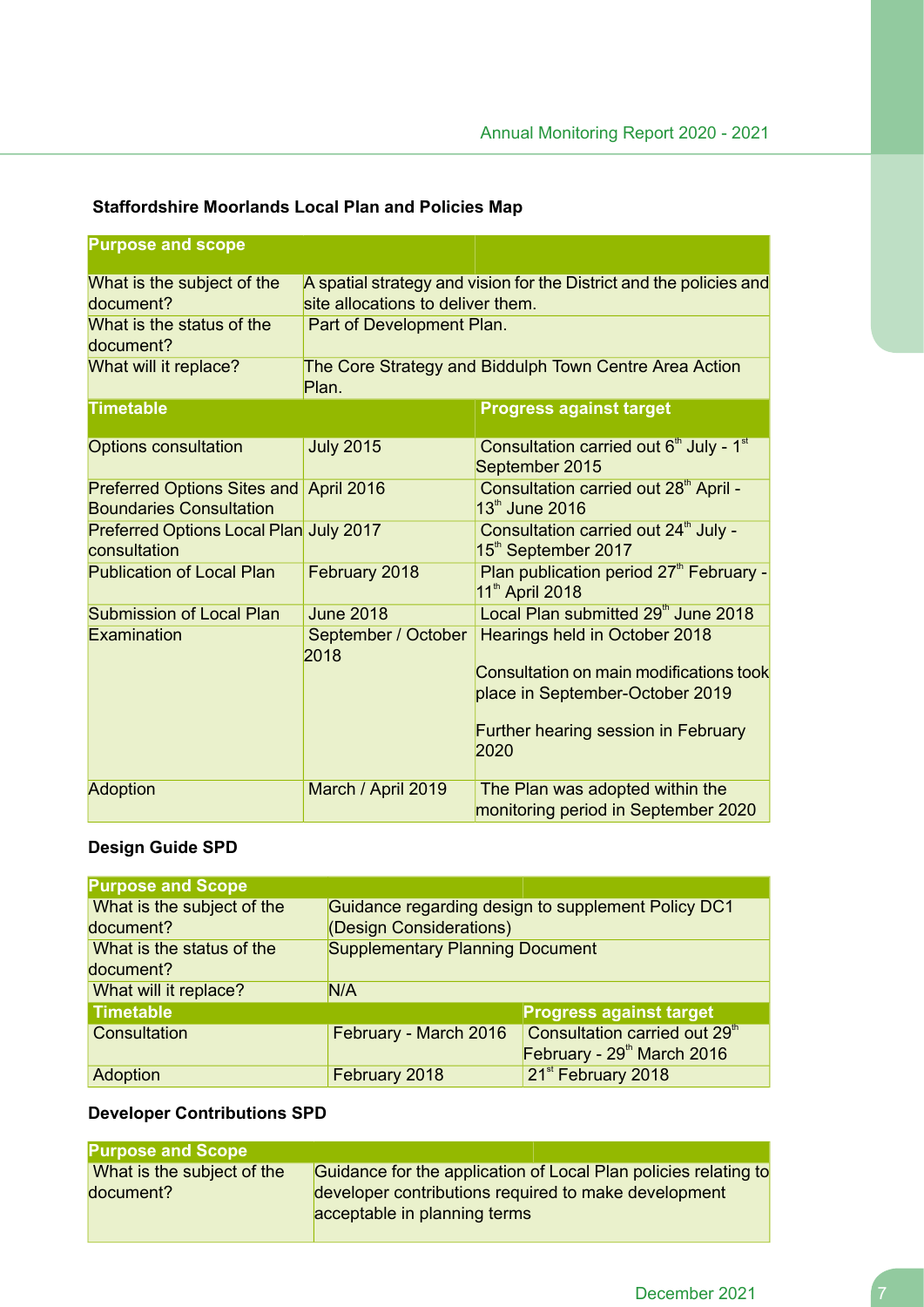| <b>Purpose and Scope</b>               |                                                                              |                                |
|----------------------------------------|------------------------------------------------------------------------------|--------------------------------|
| What is the status of the<br>document? | <b>Supplementary Planning Document</b>                                       |                                |
| What will it replace?                  | Developer / Landowner Contribution Supplementary Planning<br>Guidance (2004) |                                |
| <b>Timetable</b>                       |                                                                              | <b>Progress against target</b> |
| Consultation                           | TBD                                                                          | N/a                            |
| Adoption                               | TBD                                                                          | N/a                            |

# **Open Space Sport and Recreation SPD**

| <b>Purpose and Scope</b>                |                                                                                                                                                              |                                |
|-----------------------------------------|--------------------------------------------------------------------------------------------------------------------------------------------------------------|--------------------------------|
| What is the subject of the<br>document? | Guidance for the application of Local Plan policies relating to<br>developer contributions towards, and the provision of open<br>space, sport and recreation |                                |
| What is the status of the<br>document?  | <b>Supplementary Planning Document</b>                                                                                                                       |                                |
| What will it replace?                   | Public Open Space Supplementary Planning Guidance (2004)                                                                                                     |                                |
| <b>Timetable</b>                        |                                                                                                                                                              | <b>Progress against target</b> |
| Consultation                            | TBD                                                                                                                                                          | N/a                            |
| Adoption                                | TBD                                                                                                                                                          | N/a                            |

# **Neighbourhood Plans**

| <b>Purpose and Scope</b>                 |                                                                                                                                                                                                            |                                |
|------------------------------------------|------------------------------------------------------------------------------------------------------------------------------------------------------------------------------------------------------------|--------------------------------|
| What is the subject of the<br>documents? | To be determined by the relevant Parish Councils.                                                                                                                                                          |                                |
| What is the status of the<br>document?   | Part of the Development Plan for the respective Parishes.<br>Plans must be in general conformity with the strategic policies<br>of the development plan (as set out in the Core Strategy or<br>Local Plan) |                                |
| What will it replace?                    | TBD                                                                                                                                                                                                        |                                |
| <b>Timetable</b>                         |                                                                                                                                                                                                            | <b>Progress against target</b> |
| <b>Consultations</b>                     | TBD                                                                                                                                                                                                        | N/a                            |
| <b>Adoptions</b>                         | TBD                                                                                                                                                                                                        | N/a                            |

## **Monitoring reports**

| <b>Purpose and Scope</b>   |                                           |                                                              |
|----------------------------|-------------------------------------------|--------------------------------------------------------------|
| What is the subject of the |                                           | Presentation and analysis of data for indicators relating to |
| document?                  | development plan policies                 |                                                              |
| What is the status of the  | <b>Monitoring Report</b>                  |                                                              |
| document?                  |                                           |                                                              |
| What will it replace?      | Monitoring Report to be replaced annually |                                                              |
| <b>Timetable</b>           |                                           | <b>Progress against target</b>                               |
| Consultation               | N/A                                       | N/a                                                          |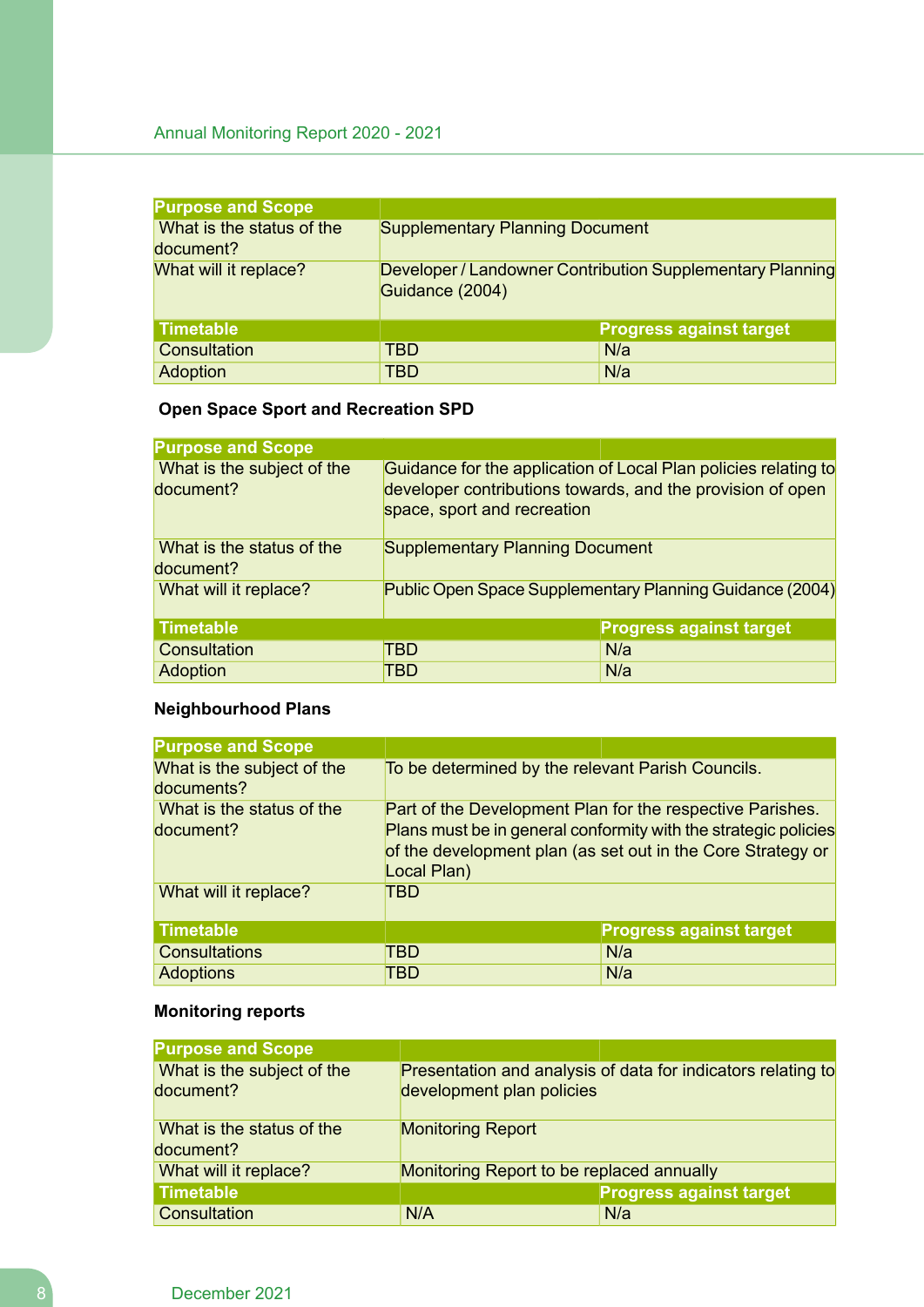| <b>Purpose and Scope</b> |                    |                             |
|--------------------------|--------------------|-----------------------------|
| Publication              | December each year | Monitoring report published |
|                          |                    | annually                    |

#### **Community Infrastructure Levy (CIL) Charging Schedule and Infrastructure List (potential)**

| <b>Purpose and Scope</b>                                   |                                                                                                                                                                                                                                                                                                                                                                                                                                                                                                                                                                                                                                                                                                                                                                                                                                                      |                                |
|------------------------------------------------------------|------------------------------------------------------------------------------------------------------------------------------------------------------------------------------------------------------------------------------------------------------------------------------------------------------------------------------------------------------------------------------------------------------------------------------------------------------------------------------------------------------------------------------------------------------------------------------------------------------------------------------------------------------------------------------------------------------------------------------------------------------------------------------------------------------------------------------------------------------|--------------------------------|
| document?<br>document?<br>What will it replace?            | What is the subject of the A CIL Charging Schedule would establish the rates per m <sup>2</sup> that<br>would be chargeable for developments. Full collected would be<br>used to provide infrastructure required to support the growth of the<br>area. The Infrastructure List would identify which infrastructure<br>projects would be support through the levy. The Council will need<br>to consider the implications of the ongoing national review of CIL<br>and viability before deciding upon an appropriate course of action.<br>This project would be closely linked to the preparation of the<br>Developer Contributions SPD and Open Space, Sport and<br>Recreation SPD in order to ensure a clear and consistent approach<br>to funding infrastructure via development.<br>What is the status of the Community Infrastructure Levy<br>N/A |                                |
| <b>Timetable</b>                                           |                                                                                                                                                                                                                                                                                                                                                                                                                                                                                                                                                                                                                                                                                                                                                                                                                                                      | <b>Progress against target</b> |
| <b>Consultation on</b><br>preliminary charging<br>schedule | TBD                                                                                                                                                                                                                                                                                                                                                                                                                                                                                                                                                                                                                                                                                                                                                                                                                                                  | N/a                            |
| Consultation on draft<br>charging schedule                 | <b>TBD</b>                                                                                                                                                                                                                                                                                                                                                                                                                                                                                                                                                                                                                                                                                                                                                                                                                                           | N/a                            |
| Examination                                                | <b>TBD</b>                                                                                                                                                                                                                                                                                                                                                                                                                                                                                                                                                                                                                                                                                                                                                                                                                                           | N/a                            |
| Adoption                                                   | <b>TBD</b>                                                                                                                                                                                                                                                                                                                                                                                                                                                                                                                                                                                                                                                                                                                                                                                                                                           | N/a                            |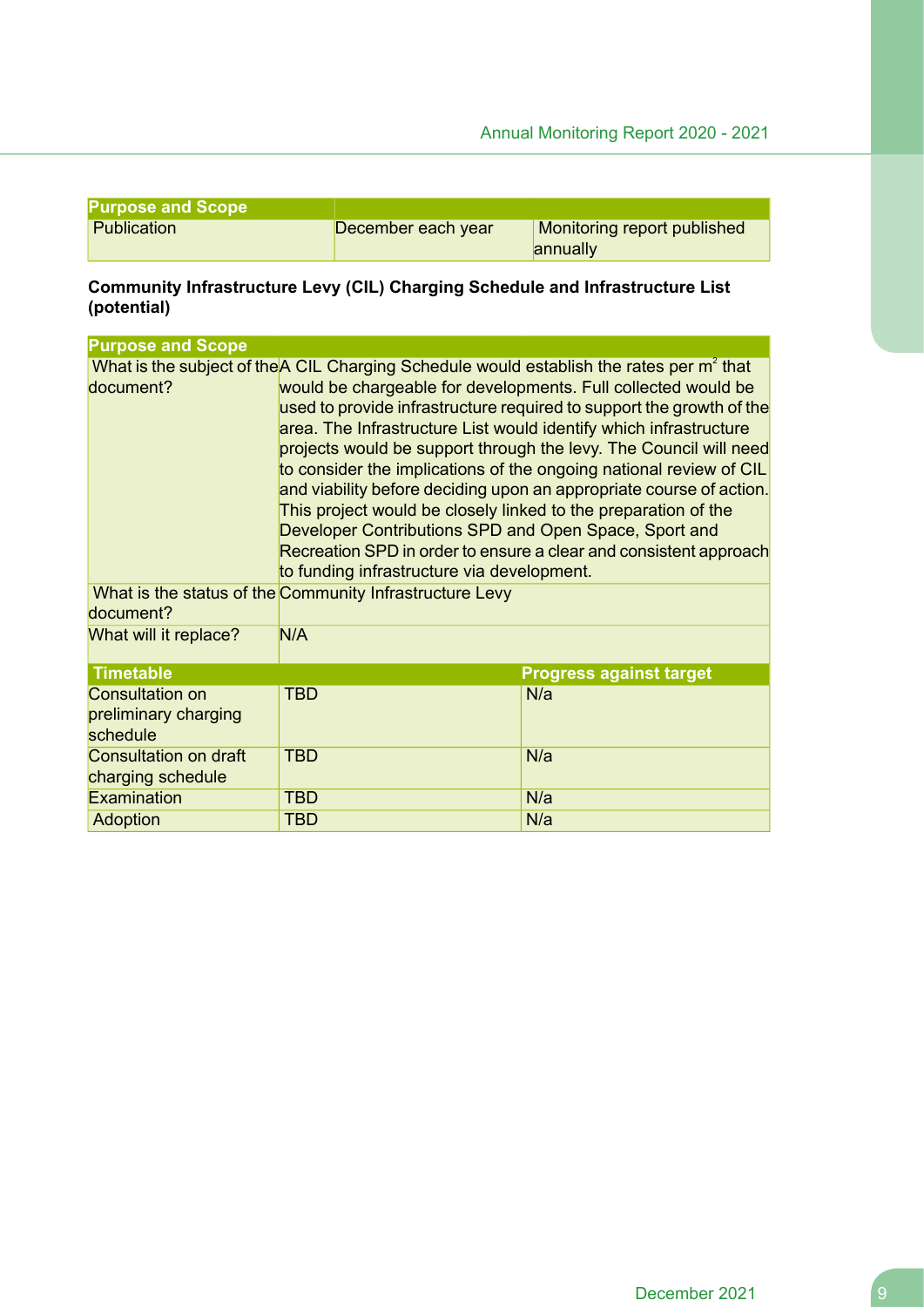Employment Progress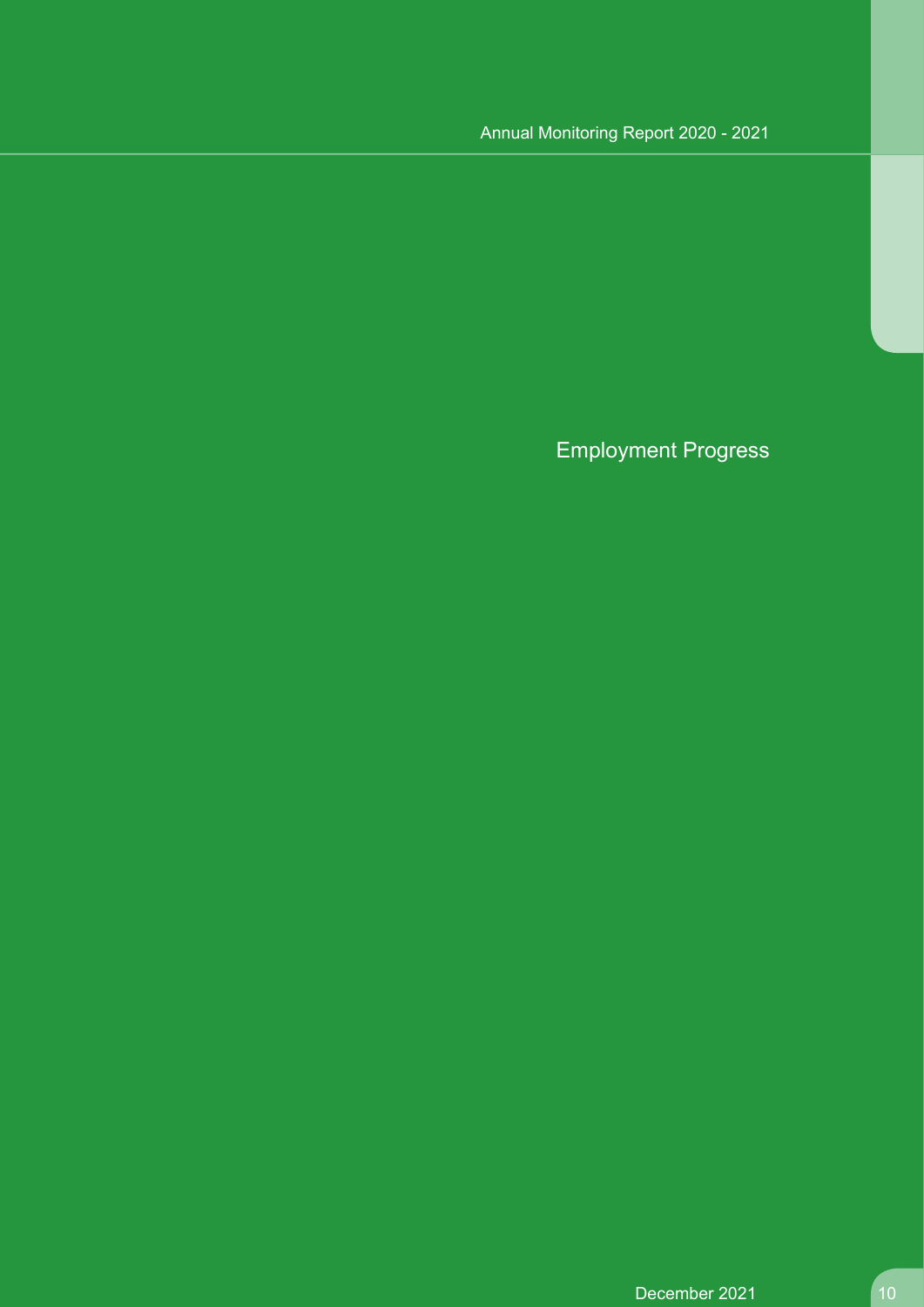# **3 Employment Progress**

**3.1** In Staffordshire Moorlands the economy is well represented in the public administration, education & health sectors, which represent a larger proportion than regional and national rates. Other key sectors of employment are distribution, hotels & restaurants and manufacturing. Manufacturing in particular is over-represented in comparison with regional and national levels and has experienced a much slower rate of decline than the West Midlands average. Employment sites are almost at full capacity and there are a number of nationally significant businesses, including Britannia Building Society, JCB and Alton Towers. The Economy policies in the Local Plan allocate land for employment and seek to protect existing employment development, and promote Peak District and Churnet Valley tourism.

**3.2** As with elsewhere across the country, Staffordshire Moorlands has been experiencing rapid economic change, moving away from the traditional industries of agriculture, textiles/ manufacturing, and coal mining towards service sector businesses such as finance, retailing, tourism, leisure and the knowledge economy. The District's workforce is seeing a trend towards growth amongst managers and senior officials and increases in the professional class. Unemployment rates are below the national and Staffordshire average.

**3.3** Whilst there is the continued presence of large nationally recognised employers, the business structure of Staffordshire Moorlands is dominated by micro and small businesses of between 1 and 10 employees which collectively accounted for over 92 per cent of all businesses in 2006.

**3.4** The District's economy is under-performing compared to its competitors. It provides low pay to a large proportion of its workforce when compared to the national and regional average and struggles to encourage the growth of new businesses and to attract new firms. The District has one of the lowest formation rates of new businesses in the area.

**3.5** Changes in the future economy will have significant implications for the need and type of employment land provided as well as the infrastructure to support growth. Most of Staffordshire Moorlands is unlikely to be a target for significant large-scale inward investment due to its relatively poor transport links and the absence of major centres of further education. However, the quality of the environment, community life and the workforce the District offers will attract new businesses and the District will continue to play a major role in the economy of the wider North Staffordshire area.

**3.6** The Council monitors the amount of new employment land and floorspace [use classes B1/B2/B8] it approves annually, and how much is completed annually. So as to create a 'true' picture of employment land provision, floorspace figures pertain to *net* (as opposed to *gross*) creation, ie any floorspace losses in a scheme are taken into account overall. The Council also monitors which *types* of B use (B1a, B1b, B1c, B2, B8 or combinations of these) are affected within schemes (in some cases this is a complicated picture involving net gains in some uses, net losses in others – producing an overall net gain/loss in B class floorspace). Sometimes a judgement has been made when a consent is not clear which B uses are authorised.

**3.7** So as not to create an artificial picture of employment land creation, new employment land is only counted as *created* if it is not redeveloping (recycling) land at existing employment premises [this involves a judgement in many cases, and some new commitments involve a combination of both types of land].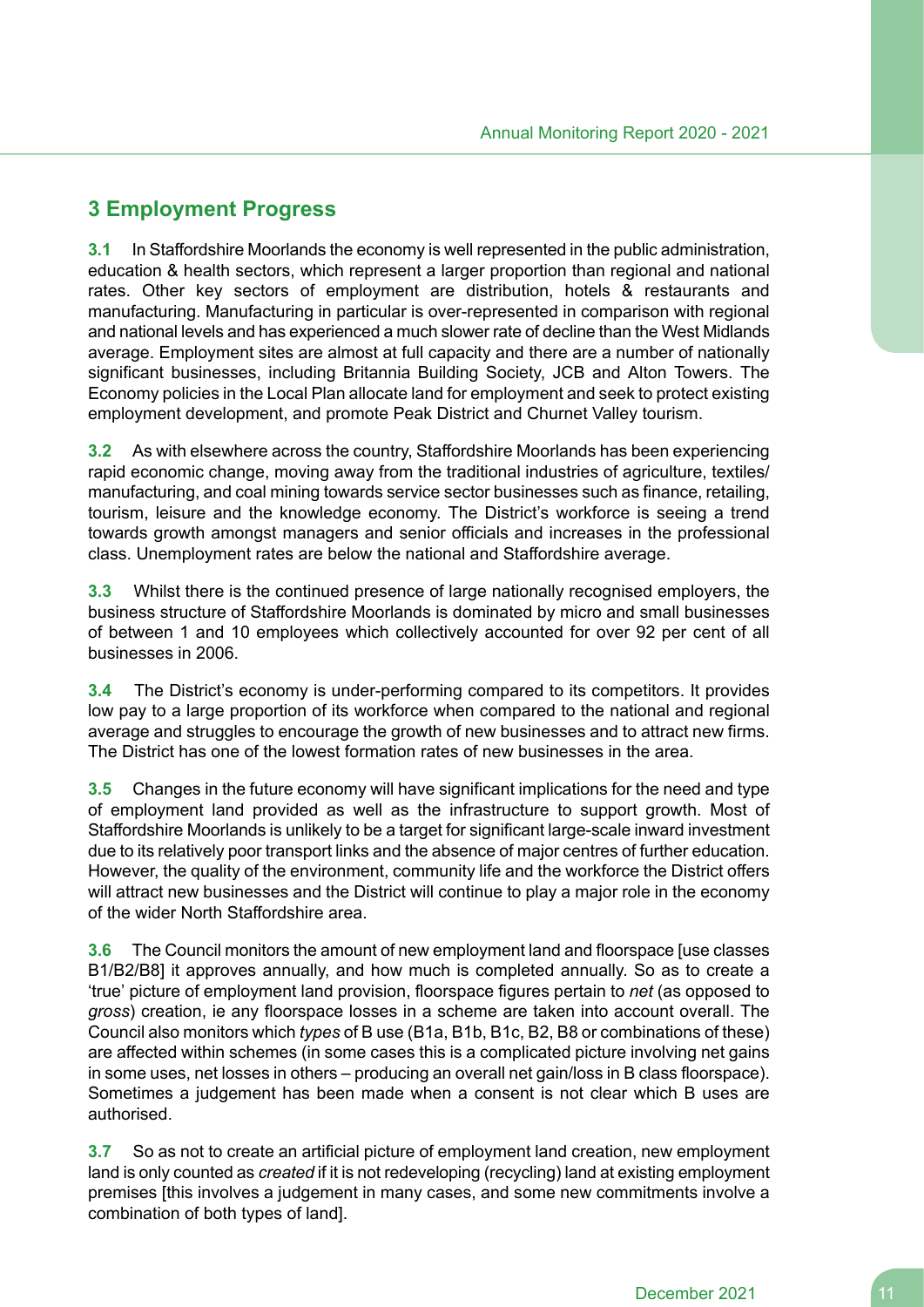**3.8** Separately to employment gain approvals and completions the Council also records annual approvals and completions involving loss of B-Class land and floorspace. This is useful as an indicator of whether the District is gaining or losing employment land/floorspace each year overall.

**3.9** Unlike land calculations, floorspace figures may relate to provision across multiple levels (eg multi-storey buildings). Building conversions are also included - so changes of use *to* employment are also land/floorspace gains (and conversely changes from employment use are losses) . In all cases, a permission that relates to earlier commitments on the same site (eg an amendment or variation of condition to an earlier extant permission; or reserved matters approval to an earlier outline approval) 'updates' the earlier commitment, so as to avoid doublecounting of site area/floorspace. For clarification, certificates of lawfulness granted that pertain to existing employment development, are counted as employment commitments – and are also deemed to already have been 'completed' on the date of issue. Temporary employment permissions are generally not recorded as commitments.

**3.10** Note in all cases a positive commitment is only recorded in annual monitoring if it creates at least  $50m^2$  net floorspace. Also many minor industrial extensions and internal works (such as new mezzanine floors) may not require planning permission at all. Therefore the figures presented in this monitoring do not reflect all instances of employment floorspace creation or loss.

**3.11** It should also be understood that the 50ha site around the A50 at Blythe Bridge originally allocated in the 1998 Local Plan for a Premium Employment Site (high end B1 uses) is not included in this annual monitoring because as this site responded to a sub-regional need in the Staffordshire Structure Plan (taken forward in the adopted Core Strategy Policy SS8 as a 'Regional Investment Site') it is considered independently of the employment land requirement for the District.

**3.12** The Council also keeps a list of employment commitments that remain 'extant' over time as a measure of 'available' employment land and floorspace (permissions that have not commenced by their expiry – usually 3 years – are removed from the commitment list).

# **The Development Plan and the New 2020 Local Plan**

**3.13** Prior to September 2020 the Council's Development Plan comprised its adopted **1998 Local Plan** (which contained written policies, land allocations, and maps); and the **2007 Biddulph Town Centre Area Action Plan** (also containing written policies, land allocations, and maps for an area of Biddulph town centre identified for growth). In 2014 the Council adopted a **Core Strategy** document for the District which contained written general policies that had the effect of superseding the written general policies in the 1998 Local Plan. However as the Core Strategy did not contain either land use allocation policies or mapped allocations, the allocation policies and maps in the 1998 Local Plan continued to remain in force (alongside those of the Biddulph AAP). In September 2020 the Council adopted a new Local Plan for the entire District containing written policies, land allocations, and maps having the effect of superseding all of the above documents in their entirety. As the 2020-2021 monitoring period straddles the September 2020 adoption of the new Local Plan, the AMR records against the indicators for both the pre-September 2020 Development Plan, and the 2020 adopted Local Plan.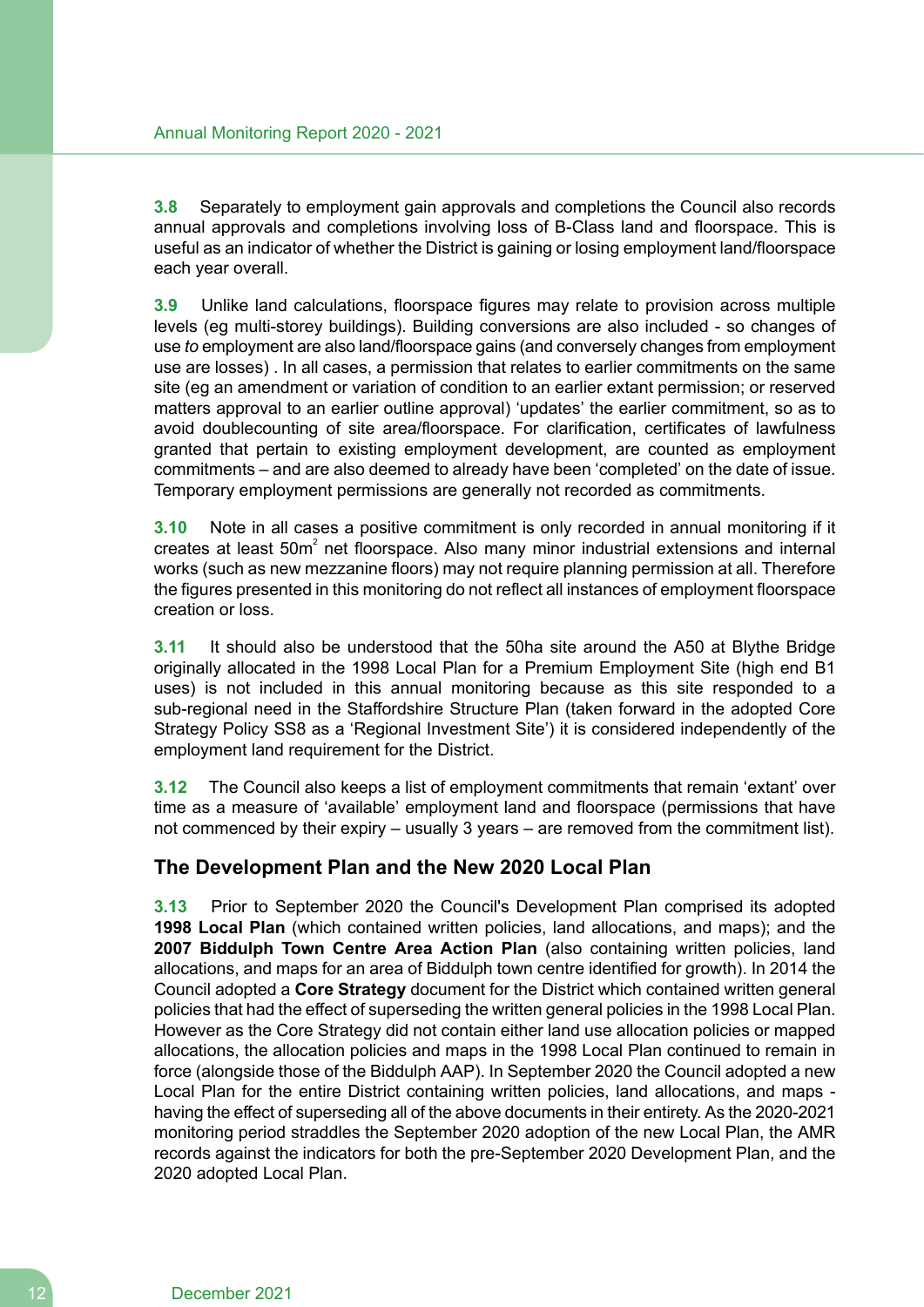**3.14** Before September 2020, the Council had a suite of adopted employment allocations across the District (both on greenfield sites and redevelopment sites), contained within both the 1998 Local Plan; and the 2007 Biddulph Town Centre Area Action Plan. Since September 2020 these were replaced by the employment allocations (and maps) in the 2020 Local Plan which are similarly located across towns and villages in the District across greenfield and brownfield sites.

**3.15** Employment commitments can arise across these allocations, or in other locations. This is also monitored.

# **Policy Indicator 1 Total amount of additional net floor space completed by type 2020-21 Sustainability Appraisal Indicator Employment Land Supply**

#### **3.16 Target - To develop sufficient land for B1, B2 and B8 to meet the needs identified in the Local Plan**

**3.17** 2014 Core Strategy Policies:

- Policy SS1 Development Principles
- Policy SS2 Future Provision of Development
- Policy SS3 Distribution of Development
- · Policy SS5 Towns Ä
- Policy SS5a Leek Area Strategy
- · Policy SS5b Biddulph Area Strategy
- · Policy SS5c Cheadle Area Strategy
- · Policy SS6 Rural Areas
- Policy E1 New Employment Development
- · Policy E2 Existing Employment Areas
- Policy R1 Rural Diversification
- **3.18** 2007 Biddulph AAP:
- Policy DS2: Bypass Site
- Policy DS4: Walley Street Area.
- **3.19** 2020 Staffordshire Moorlands Local Plan:
- Policy SS 1 Development Principles
- Policy SS 2 Settlement Hierarchy
- Policy SS 3 Future Provision and Distribution of Development
- Policy SS 4 Strategic Housing and Employment Land Supply
- Policy SS 5 Leek Area Strategy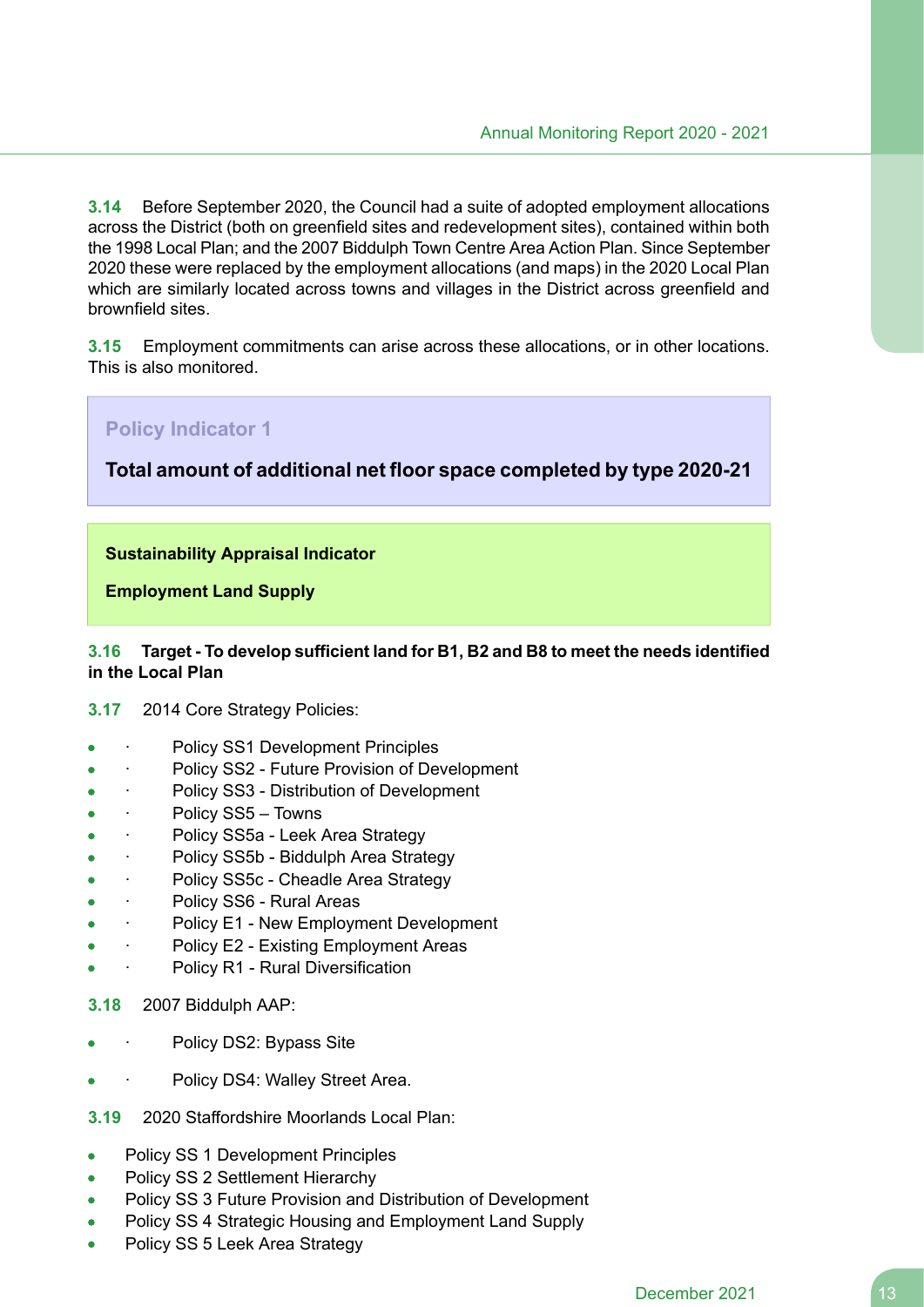- Policy SS 6 Biddulph Area Strategy
- Policy SS 7 Cheadle Area Strategy
- Policy SS 8 Larger Villages Areas Strategy
- Policy SS 9 Smaller Villages Area Strategy
- Policy SS 10 Other Rural Areas Strategy
- Policy E 1 New Employment Development
- Policy E 2 Employment Allocations
- Policy E 3 Existing Employment Areas, Premises and Allocations
- Policy DSL 3 Land at Newton House, Leek (LE150)
- Policy DSL 4 Cornhill East, Leek (LE235)
- Policy DSB 1 Wharf Road Strategic Development Area (BD055, BD071, BD071a, BD106, BD156, BD076, BD076a, BD108, BD016, BD104)
- Policy DSB 3 Tunstall Road Strategic Development Area (opposite Victoria Business Park) (BD117)
- Policy DSC 4 Land North of New Haden Road, Cheadle (Cheadle EM1)
- Policy DSR 2 Land east of Brooklands Way, Leekbrook (EM2)
- Policy DSR 5 Anzio Camp

#### **3.20 Table 1 Total amount of additional net floorspace completed by type 2020-21**

| <b>Use Class</b>    | Land Developed(ha) | Floorspace Developed $(m^2)$ |
|---------------------|--------------------|------------------------------|
| <b>GAINS</b>        |                    |                              |
| B <sub>1</sub> A    | $\pmb{0}$          | 0                            |
| B <sub>1</sub> B    | $\mathbf 0$        | 0                            |
| B <sub>1</sub> C    | $\mathbf 0$        | 0                            |
| <b>B2</b>           | $\pmb{0}$          | 0                            |
| B <sub>8</sub>      | $\mathbf 0$        | 0                            |
| <b>MIXED B USES</b> | $\pmb{0}$          | 0                            |
| <b>TOTAL GAINS</b>  | $\mathbf 0$        | 0                            |
| <b>LOSSES</b>       |                    |                              |
| B <sub>1</sub> A    | 0.473              | 2129                         |
| B <sub>1</sub> B    | $\pmb{0}$          | 0                            |
| B <sub>1</sub> C    | $\mathbf 0$        | 0                            |
| <b>B2</b>           | 0.17               | 1518                         |
| B <sub>8</sub>      | $\mathbf 0$        | 0                            |
| <b>MIXED B USES</b> | $\mathbf 0$        | 0                            |

**Table 3.1**

#### 14 December 2021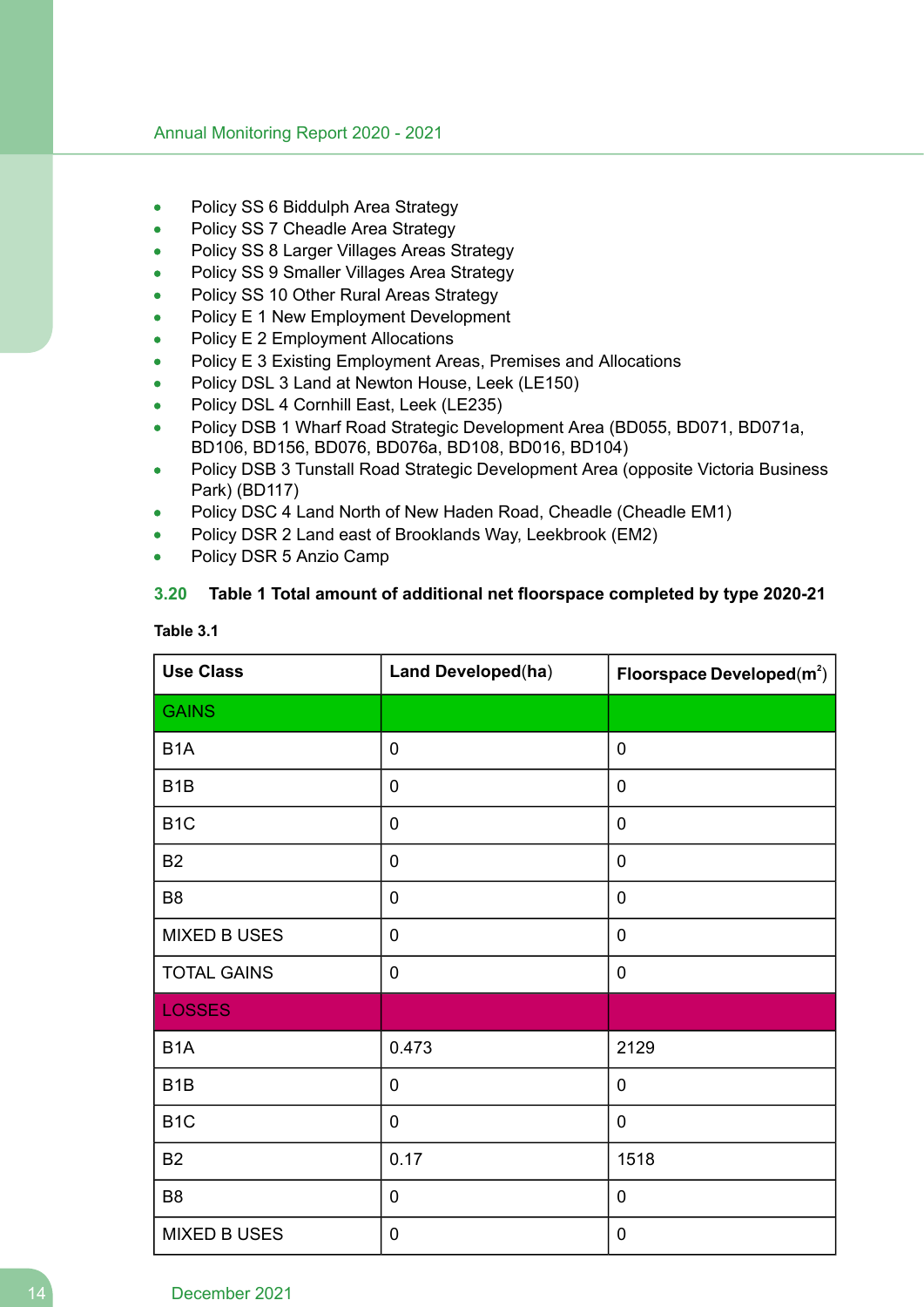| TOTAL LOSSES           |          | u       |
|------------------------|----------|---------|
| <b>TOTAL GAINS NET</b> |          |         |
|                        | $-0.643$ | $-3647$ |

**3.21** The table above provides both employment gain and loss commitments that were completed during the 2020-21 monitoring year and 'consolidates' these to provide an overall "net" calculation. Changes in both total sites areas and total floorspaces (across B classes) are provided. There were **no** employment completions during the monitoring period. There were only a small number (4x) of loss completions, the largest of which (0.463ha) pertained to the redevelopment of the Eaton House office complex in Leek into a care home facility. The 2nd largest loss was the redevelopment of a 0.136ha mill premises in Leek for housing. All the loss completions occurred in Leek apart from a 0.034ha site in Cheadle.

# **Policy Indicator 2**

## **Total amount of floorspace on previously developed land by type**

#### **Sustainability Appraisal Indicator**

**Employment Land Supply**

## **Target - To make sufficient land available to meet the needs identified in the Local Plan**

- **3.22** 2014 Core Strategy Policies:
- Policy SS1 Development Principles
- Policy SS2 Future Provision of Development
- · Policy SS3 Distribution of Development
- · Policy SS5 Towns
- Policy SS5a Leek Area Strategy
- · Policy SS5b Biddulph Area Strategy
- Policy SS5c Cheadle Area Strategy
- Policy SS6 Rural Areas
- Policy E1 New Employment Development
- Policy E2 Existing Employment Areas
- Policy R1 Rural Diversification
- **3.23** 2007 Biddulph AAP:
- Policy DS2: Bypass Site
- Policy DS4: Walley Street Area.
- **3.24** 2020 Staffordshire Moorlands Local Plan: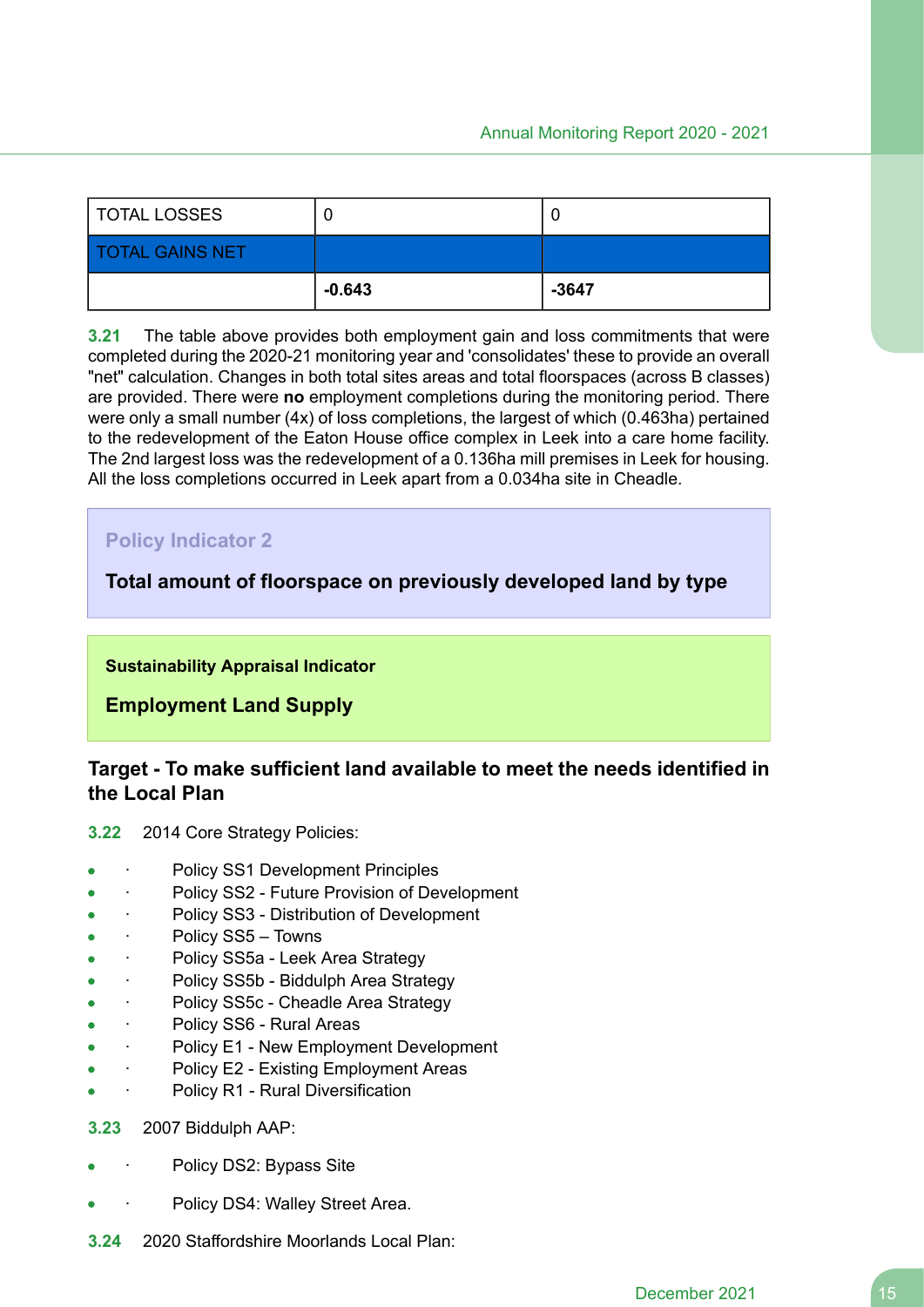- Policy SS 1 Development Principles
- Policy SS 2 Settlement Hierarchy
- Policy SS 3 Future Provision and Distribution of Development
- Policy SS 4 Strategic Housing and Employment Land Supply
- Policy SS 5 Leek Area Strategy
- Policy SS 6 Biddulph Area Strategy
- Policy SS 7 Cheadle Area Strategy
- Policy SS 8 Larger Villages Areas Strategy
- Policy SS 9 Smaller Villages Area Strategy
- Policy SS 10 Other Rural Areas Strategy
- Policy E 1 New Employment Development
- Policy E 2 Employment Allocations
- Policy E 3 Existing Employment Areas, Premises and Allocations
- Policy DSL 3 Land at Newton House, Leek (LE150)
- Policy DSL 4 Cornhill East, Leek (LE235)
- Policy DSB 1 Wharf Road Strategic Development Area (BD055, BD071, BD071a, BD106, BD156, BD076, BD076a, BD108, BD016, BD104)
- Policy DSB 3 Tunstall Road Strategic Development Area (opposite Victoria Business Park) (BD117)
- Policy DSC 4 Land North of New Haden Road, Cheadle (Cheadle EM1)
- Policy DSR 2 Land east of Brooklands Way, Leekbrook (EM2)
- Policy DSR 5 Anzio Camp

**3.25** The total amount of net new B class floorspace completed on previously developed land in 2020-21 breaks down into the following use classes:

## **3.26 Table 2 Net New Employment Floorspace (m<sup>2</sup> ) Created Across Use Classes 20-21**

#### **Table 3.2**

| B <sub>1</sub> A | B <sub>1</sub> B | B <sub>1</sub> C | <b>B2</b> | <b>B8</b> | Mixed B<br><b>Uses</b> | <b>TOTAL</b> |
|------------------|------------------|------------------|-----------|-----------|------------------------|--------------|
|                  |                  |                  |           |           |                        |              |

**3.27** Note as there were no employment completions during 2020-21, there were no brownfield completions.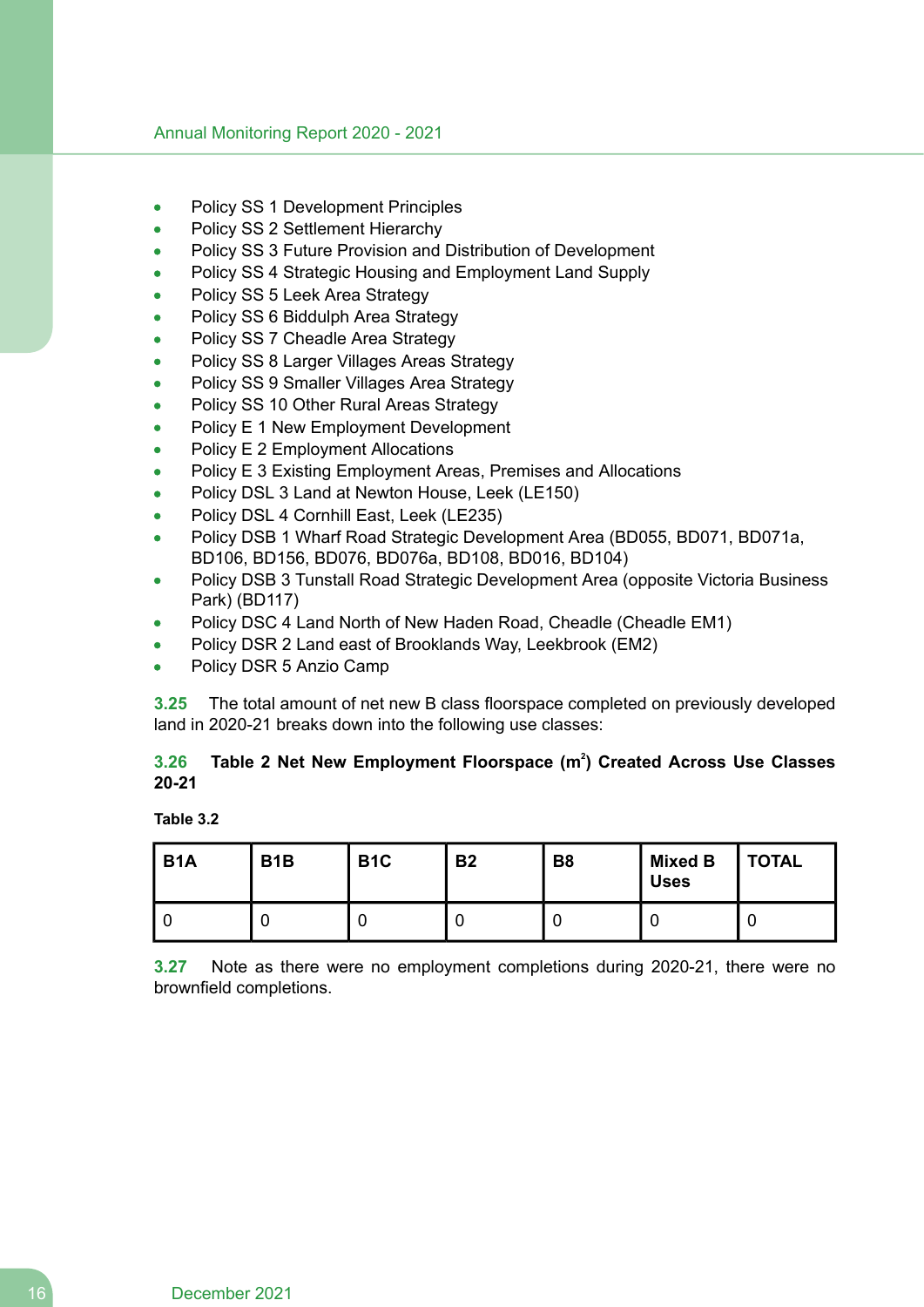## **Effects on the economy: Enterprise births and deaths**

## **Policy Indicator 3**

**Annual enterprise births and deaths**

**Sustainability Appraisal Indicator**

**Employment Land Supply**

**3.28** 2014 Core Strategy Policies:

- Policy SS1 Development Principles
- · Policy SS2 Future Provision of Development
- Policy SS3 Distribution of Development
- Policy SS5 Towns
- Policy SS5a Leek Area Strategy  $\bullet$
- Policy SS5b Biddulph Area Strategy
- Policy SS5c Cheadle Area Strategy
- Policy SS6 Rural Areas
- · Policy E1 New Employment Development  $\blacksquare$
- Policy E2 Existing Employment Areas
- Policy R1 Rural Diversification
- **3.29** 2007 Biddulph AAP:
- Policy DS2: Bypass Site
- Policy DS4: Walley Street Area.
- **3.30** 2020 Staffordshire Moorlands Local Plan:
- Policy SS 1 Development Principles  $\bullet$
- Policy SS 2 Settlement Hierarchy  $\bullet$
- Policy SS 3 Future Provision and Distribution of Development  $\bullet$
- Policy SS 4 Strategic Housing and Employment Land Supply  $\bullet$
- Policy SS 5 Leek Area Strategy  $\bullet$
- Policy SS 6 Biddulph Area Strategy  $\bullet$
- Policy SS 7 Cheadle Area Strategy  $\bullet$
- Policy SS 8 Larger Villages Areas Strategy  $\bullet$
- Policy SS 9 Smaller Villages Area Strategy
- Policy SS 10 Other Rural Areas Strategy  $\bullet$
- Policy E 1 New Employment Development  $\bullet$
- Policy E 2 Employment Allocations
- Policy E 3 Existing Employment Areas, Premises and Allocations  $\bullet$
- Policy DSL 3 Land at Newton House, Leek (LE150)
- Policy DSL 4 Cornhill East, Leek (LE235)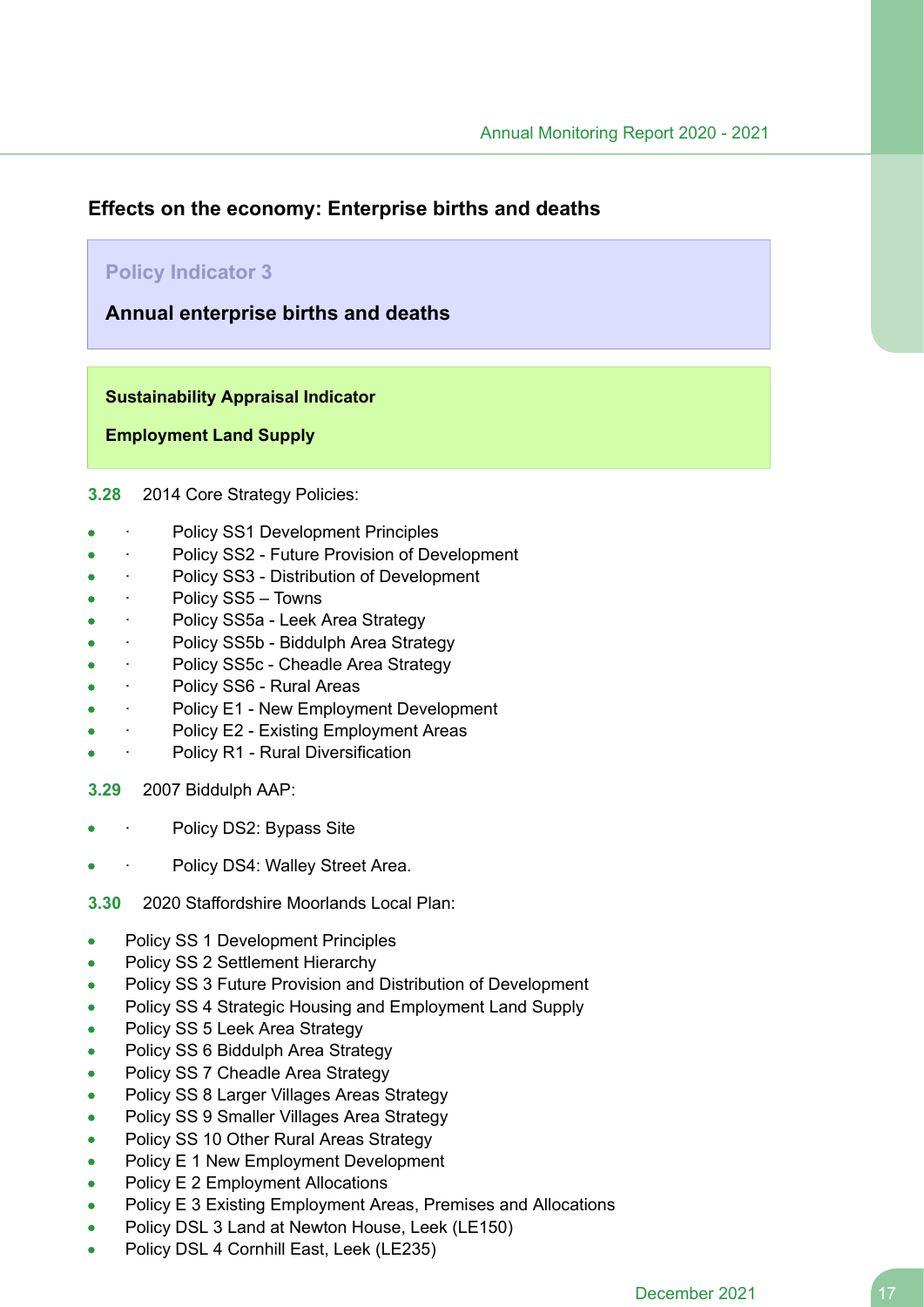- Policy DSB 1 Wharf Road Strategic Development Area (BD055, BD071, BD071a, BD106, BD156, BD076, BD076a, BD108, BD016, BD104)
- Policy DSB 3 Tunstall Road Strategic Development Area (opposite Victoria Business Park) (BD117)
- Policy DSC 4 Land North of New Haden Road, Cheadle (Cheadle EM1)
- Policy DSR 2 Land east of Brooklands Way, Leekbrook (EM2)
- Policy DSR 5 Anzio Camp

**3.31** ONS publish annual data pertaining to, the total number of active businesses in a District, annual business births and deaths. The starting point for the calculation of business demography data is the concept of active businesses in a reference year. These are defined as businesses that had either turnover or employment at any time during the "reference period". New business registrations (identified through registration of the administrative units, that is, Value Added Tax (VAT) and Pay as You Earn (PAYE)) are referred to as business births. The birth rate is calculated using the number of births as a proportion of the active businesses. Businesses that have ceased to trade (identified through de-registration of the administrative units) are referred to as business deaths. The death rate is calculated using the number of deaths as a proportion of the active businesses. The Government makes assumptions about the number of business "reactivations" after death, and adjusts the data accordingly.

**3.32** According to the data, in 2020 Staffordshire Moorlands:

#### **3.33 Table 3 Enterprise Births and Deaths**

**Table 3.3**

| <b>Total active businesses</b> | <b>Number of annual Births</b><br>$(\%)$ (2 d.p.) | <b>Number of annual Deaths</b><br>$(\%)$ (2 d.p.) |
|--------------------------------|---------------------------------------------------|---------------------------------------------------|
| 3520                           | 295 (8.38%)                                       | 260(7.39%)                                        |

## **Land Available on Allocated Sites**

#### **Policy Indicator 4**

**Employment land available by type on allocated sites for employment**

#### **Sustainability Appraisal Indicator**

**Employment Land Supply**

**3.34 Target To make sufficient land available to meet the needs identified in the Local Plan**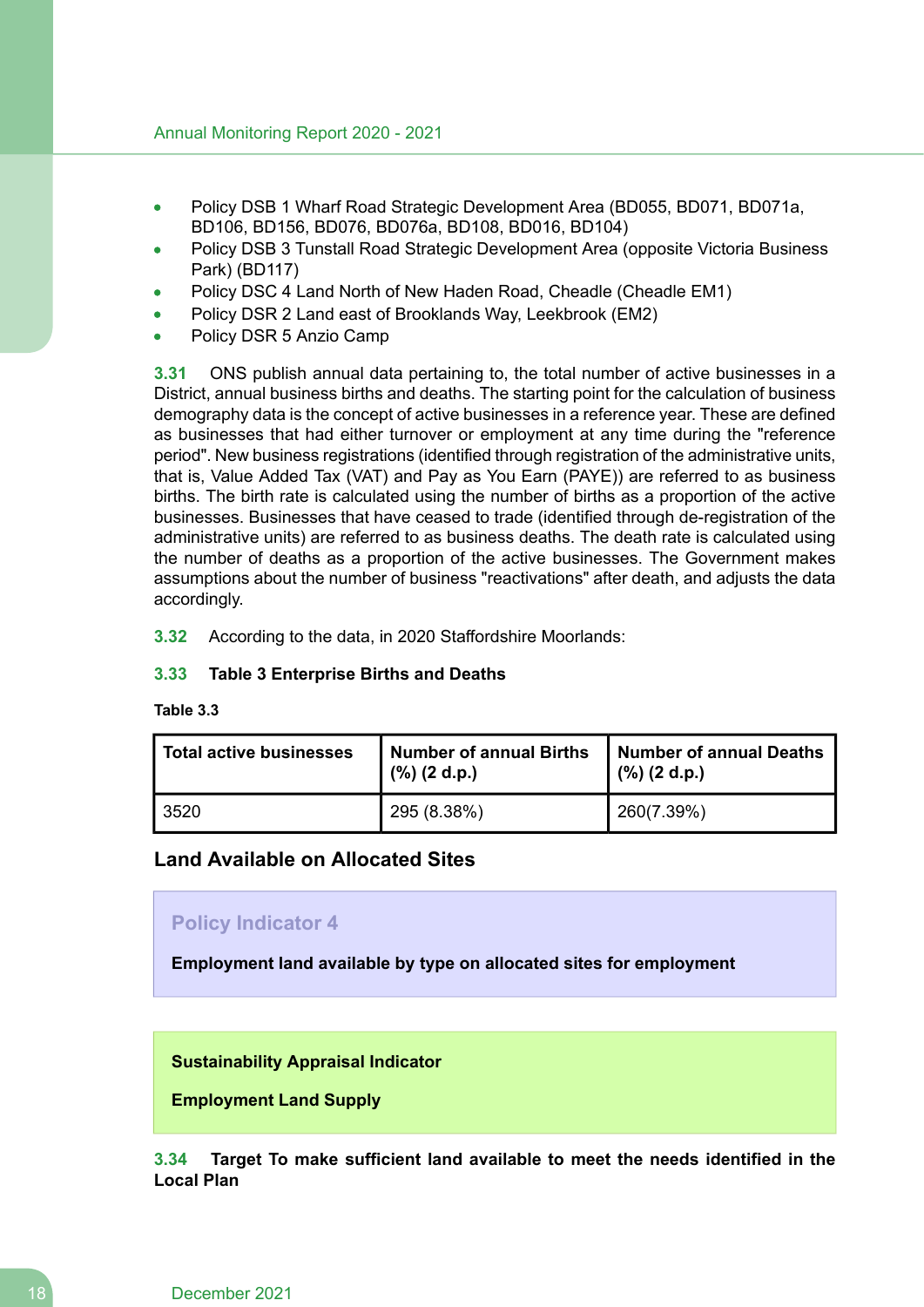## **2014 Core Strategy Policies:**

- **· Policy SS1 Development Principles**
- **· Policy SS2 - Future Provision of Development**
- **· Policy SS3 - Distribution of Development**
- **· Policy SS5 – Towns**
- **· Policy SS5a - Leek Area Strategy**
- **· Policy SS5b - Biddulph Area Strategy**
- **· Policy SS5c - Cheadle Area Strategy**
- **· Policy SS6 - Rural Areas**
- **· Policy E1 - New Employment Development**
- **· Policy E2 - Existing Employment Areas**
- **· Policy R1 - Rural Diversification**

## **2007 Biddulph AAP:**

- **· Policy DS2: Bypass Site**
- **· Policy DS4: Walley Street Area.**
- **3.35** 2020 Staffordshire Moorlands Local Plan:
- Policy SS 1 Development Principles  $\bullet$
- Policy SS 2 Settlement Hierarchy
- Policy SS 3 Future Provision and Distribution of Development
- Policy SS 4 Strategic Housing and Employment Land Supply
- Policy SS 5 Leek Area Strategy
- Policy SS 6 Biddulph Area Strategy
- Policy SS 7 Cheadle Area Strategy
- Policy SS 8 Larger Villages Areas Strategy  $\bullet$
- Policy SS 9 Smaller Villages Area Strategy  $\bullet$
- Policy SS 10 Other Rural Areas Strategy  $\bullet$
- Policy E 1 New Employment Development  $\bullet$
- Policy E 2 Employment Allocations  $\bullet$
- Policy E 3 Existing Employment Areas, Premises and Allocations  $\bullet$
- Policy DSL 3 Land at Newton House, Leek (LE150)
- Policy DSL 4 Cornhill East, Leek (LE235)  $\bullet$
- Policy DSB 1 Wharf Road Strategic Development Area (BD055, BD071, BD071a,  $\blacksquare$ BD106, BD156, BD076, BD076a, BD108, BD016, BD104)
- Policy DSB 3 Tunstall Road Strategic Development Area (opposite Victoria Business  $\bullet$ Park) (BD117)
- Policy DSC 4 Land North of New Haden Road, Cheadle (Cheadle EM1)
- Policy DSR 2 Land east of Brooklands Way, Leekbrook (EM2)  $\bullet$
- Policy DSR 5 Anzio Camp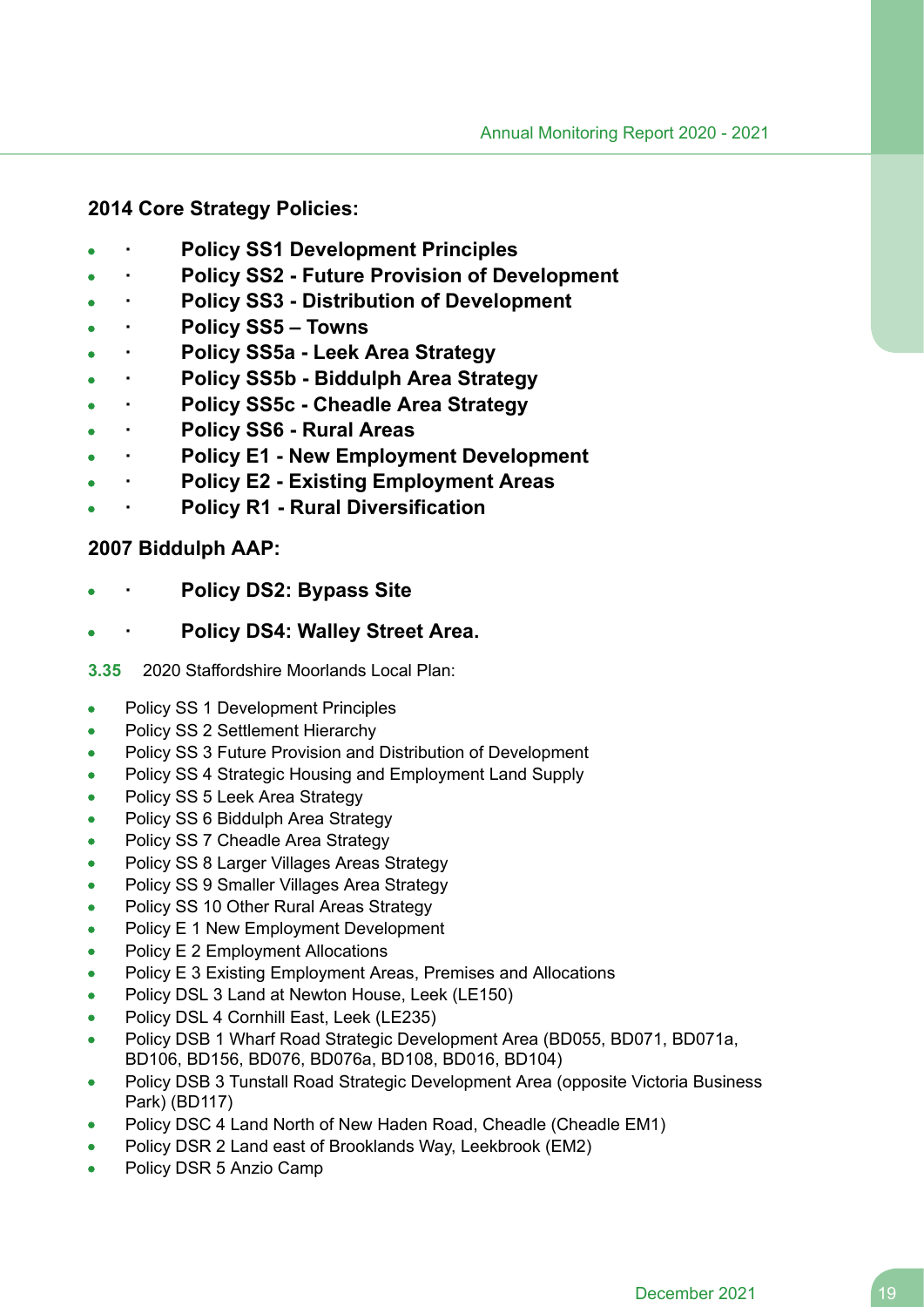## **Allocations**

**3.36** The 1998 Local Plan sets out a suite of B Class employment land allocations across the District under Policy E1 totalling 19.7ha employment land. The Biddulph Town Centre Area Action Plan (AAP) superseded earlier allocations in Biddulph town centre and made further employment allocations within the boundary of the AAP [Policies DS2 and DS4] therefore increasing the overall amount allocated to employment use across the District to 23.12ha. However it should be noted the 3.6ha DS4 allocation covers an existing developed mixed use area and pertains to the support of physical improvements to both existing residential and employment premises – extensions, refurbishments, improvements etc to existing B uses are recorded as positive commitments in line with the Policy. As explained in paragraphs 3.13 and 3.14 above, since September 2020 these allocations were replaced by the employment allocations (and maps) in the 2020 Local Plan which **Policy E1** identifies as totalling 16.05ha employment land across the District. **Land within all of these areas remain 'available' until a planning permission upon them becomes completed.**

**3.37** The coverage of new employment commitments across existing employment allocations has to be measured to understand how much available allocated land remains, with completed schemes 'deducted' from this. The allocations are a mixture of brownfield and greenfield sites both within the towns and around rural villages.

**3.38** Policy SS2 of the Core Strategy states that provision will be made for **at least 24 hectares** of additional employment land in Staffordshire Moorlands during the period 2006 – 2026 (subject to subsequent allocation in future DPDs according to the phasing priority set out for broad employment locations identified in Policies SS5A, SS5B and SS5C); also stating sufficient deliverable land will be identified to provide at least 6 hectares of employment land at all times. Policy SS3 2020 Local Plan states that provision will be made for **at least 32 hectares** of additional employment land in Staffordshire Moorlands between 2014 and 2033.

**3.39** The land identified as 'available' within the 1998 Local Plan (Pol E1) and AAP (Pols DS2, DS4) allocations consolidates with current employment commitments as set out in Table 4 below. As explained in paragraph 3.13 above owing to the adoption of the 2020 Local Plan on 9th September 2020 the 1998 Local Plan and 2007 AAP policies were superseded on this date. Table 5 sets out how the suite of employment allocations under Policy E1 2020 Local Plan consolidates with employment commitments arising during 2020-2021. It should be noted that a number of allocations (or parts thereof) in the 1998 Local Plan and 2007 AAP were carried forward into the 2020 Local Plan:

## **3.40 Table 4 Remaining Employment Land Across 1998 Local Plan and 2007 AAP Allocations**

#### **Table 3.4**

| <b>Site Name</b>                                    | Site Area (ha) | <b>Completions</b><br>before 01.04.20<br>(ha) | <b>Completions</b><br>$20-21$ (ha) | Remaining<br>land area<br>available<br>31.03.21 (ha) |
|-----------------------------------------------------|----------------|-----------------------------------------------|------------------------------------|------------------------------------------------------|
| <b>WALLEY</b><br><b>STREET</b><br><b>[remainder</b> | 0.62 approx    | 0.62 [total loss<br>to housing]               | 0                                  | 0                                                    |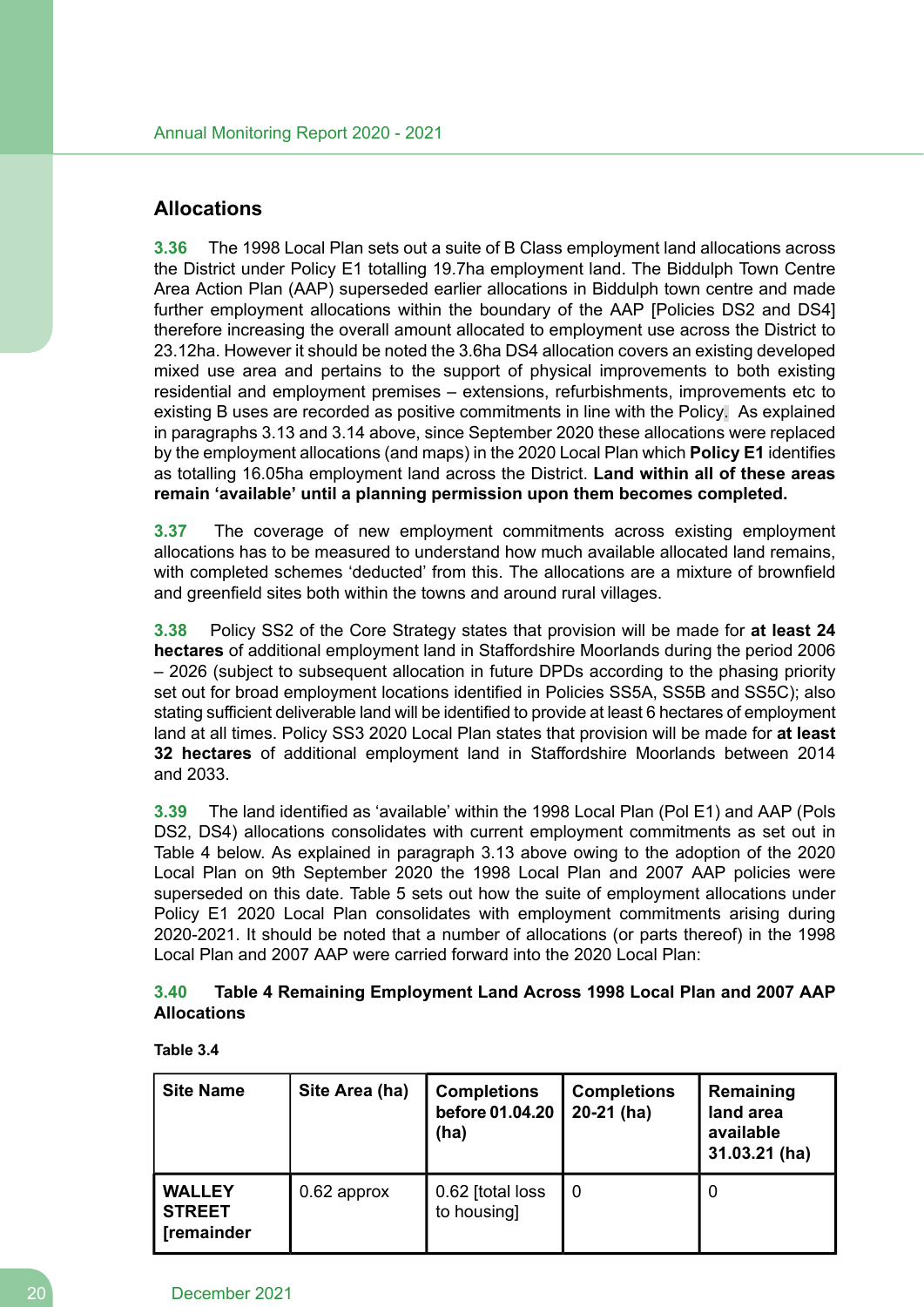| outside AAP<br>Area]                          |                       |                |                |              |
|-----------------------------------------------|-----------------------|----------------|----------------|--------------|
| <b>BROOKHOUSES</b><br>II, CHEADLE             | 0.7                   | $\overline{0}$ | 0              | 0.7          |
| <b>NEW HADEN I,</b><br><b>CHEADLE</b>         | 1.7                   | 1.7            | 0              | 0            |
| <b>NEW HADEN II,</b><br><b>CHEADLE</b>        | 4.0                   | $\overline{0}$ | $\overline{0}$ | 4.0          |
| <b>CORNHILL,</b><br><b>LEEK</b>               | 3.7                   | 0.68           | 0              | 3.02         |
| <b>FROGHALL</b>                               | 2.0                   | 0              | 0              | 2.0          |
| <b>IPSTONES</b>                               | 0.3                   | 0.089          | 0              | 0.211        |
| <b>WATERHOUSES</b>                            | 1.0                   | 0              | 0              | 1.0          |
| <b>Bypass Site</b><br>(Pol DS2 AAP)           | 5.5                   | 0.4442         | 0              | 5.0558       |
| <b>Walley Street</b><br>Area (Pol DS4<br>AAP) | Up to $3.6$<br>approx | 0.0054         | 0              | Up to 3.5946 |
| <b>TOTAL</b>                                  | 23.12                 | 3.5386         | $\overline{0}$ | 19.5814      |

# **3.41 Table 5 Remaining Employment Land Across 2020 Local Plan Allocations**

**Table 3.5**

| <b>Allocation Name</b>                                                                    | Site Area(ha) | <b>Completions 20-21</b><br>(ha) | <b>Remaining land</b><br>area available<br>31.03.21 (ha) |
|-------------------------------------------------------------------------------------------|---------------|----------------------------------|----------------------------------------------------------|
| <b>Land at Newton</b><br>House, Leek                                                      | 1.50          | 0                                | 1.50                                                     |
| <b>Cornhill East, Leek</b>                                                                | 0.83          | $\overline{0}$                   | 0.83                                                     |
| Land east of<br><b>Brooklands Way,</b><br><b>Leekbrook</b>                                | 4.01          | $\overline{0}$                   | 4.01                                                     |
| <b>Land off Tunstall</b><br>Road (opposite<br><b>Victoria Business</b><br>Park), Biddulph | 4.00          | 0                                | 4.00                                                     |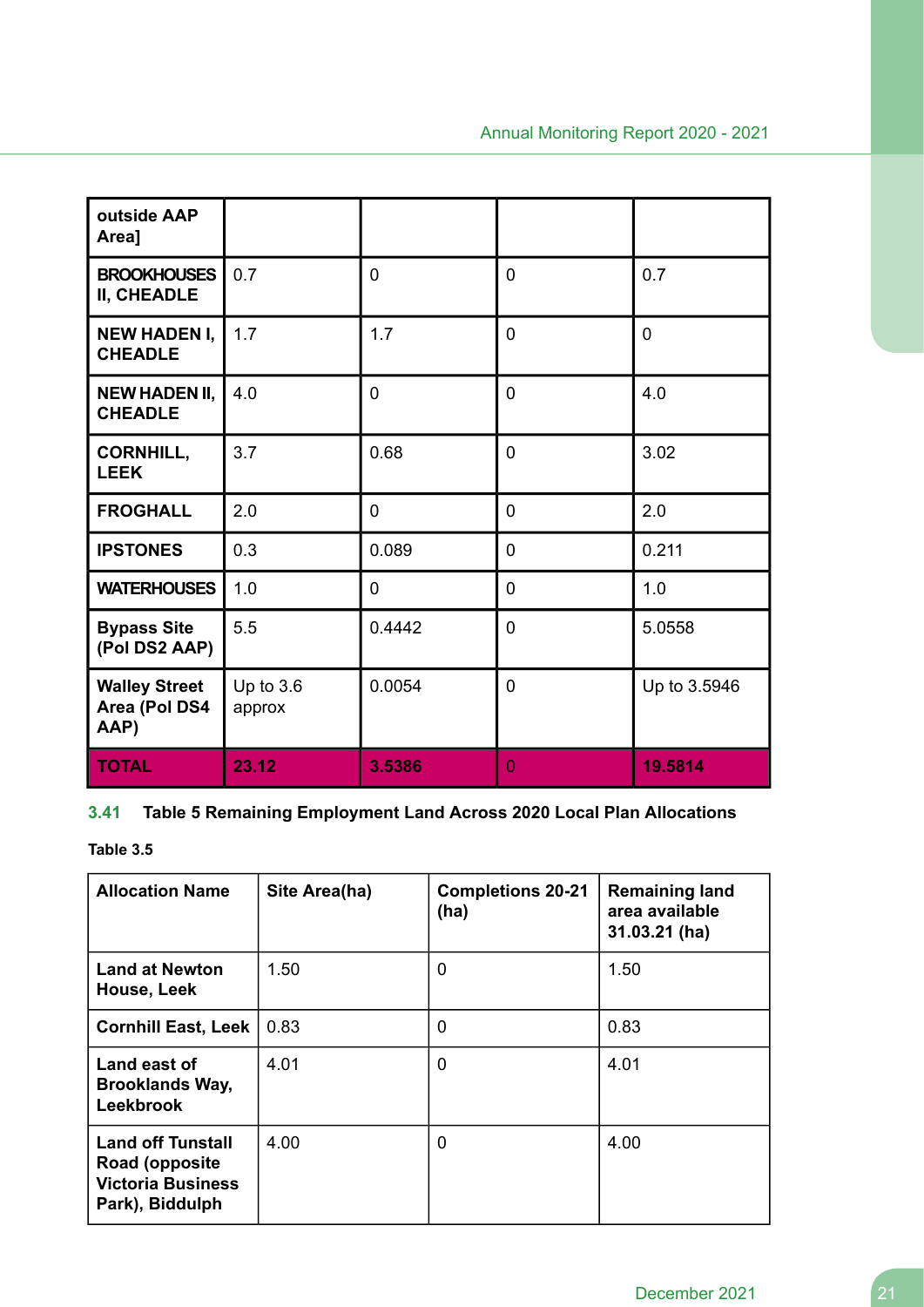| <b>Wharf Road</b><br><b>Strategic</b><br><b>Development Area,</b><br><b>Biddulph</b>  | 1.00  | $\mathbf 0$ | 1.00  |
|---------------------------------------------------------------------------------------|-------|-------------|-------|
| <b>Cheadle EM1 Land</b><br>off New Haden<br><b>Road Cheadle</b>                       | 4.27  | 0           | 4.27  |
| <b>Land at</b><br><b>Waterhouses</b><br><b>Enterprise Centre,</b><br><b>Leek Road</b> | 0.44  | $\mathbf 0$ | 0.44  |
| <b>TOTALS</b>                                                                         | 16.05 | 0           | 16.05 |

#### **3.42 Remaining Employment Land**

**3.43** Policy SS2 of the Core Strategy establishes the residual employment land requirement for the District up to the period 2026. Policy SS3 2020 Local Plan establishes the residual employment land requirement between 2014 and 2033. Using the above information it is possible to calculate whether the combination of remaining land at allocations and remaining approved (undeveloped) employment land in all other locations meets this.

## **3.44 Table 6 Employment Land Available by Type (ha)(by 31.03.21)**

| Table ∶ | 3.6 |
|---------|-----|
|---------|-----|

| <b>Use Class</b>    | <b>Within Employment</b><br><b>Allocations (ha)</b> | <b>Other Remaining</b><br>Non-completed<br>Permissions (ha) |
|---------------------|-----------------------------------------------------|-------------------------------------------------------------|
| <b>B1A</b>          | $\overline{0}$                                      | 0.068                                                       |
| B <sub>1</sub> B    | 0                                                   | 0                                                           |
| <b>B1C</b>          | $\mathbf 0$                                         | 0.2753                                                      |
| <b>B1/B2</b>        | 10.931                                              | 0                                                           |
| <b>B2</b>           | $\overline{0}$                                      | 0.408                                                       |
| <b>B8</b>           | $\mathbf 0$                                         | 1.2744                                                      |
| <b>Mixed B Uses</b> | 8.6504                                              | 15.3617                                                     |
| <b>TOTAL</b>        | 19.5814                                             | 17.3874                                                     |

**3.45** In the case of 1998 Local Plan allocations note that Pol E1 specifies that these are allocated for B1/B2 use, therefore any undeveloped land at these allocations is deemed to be B1/B2. The DS2 and DS4 allocations in the AAP are assumed to encompass mixed B uses based on the policy wording and supporting text. The total figures of remaining land at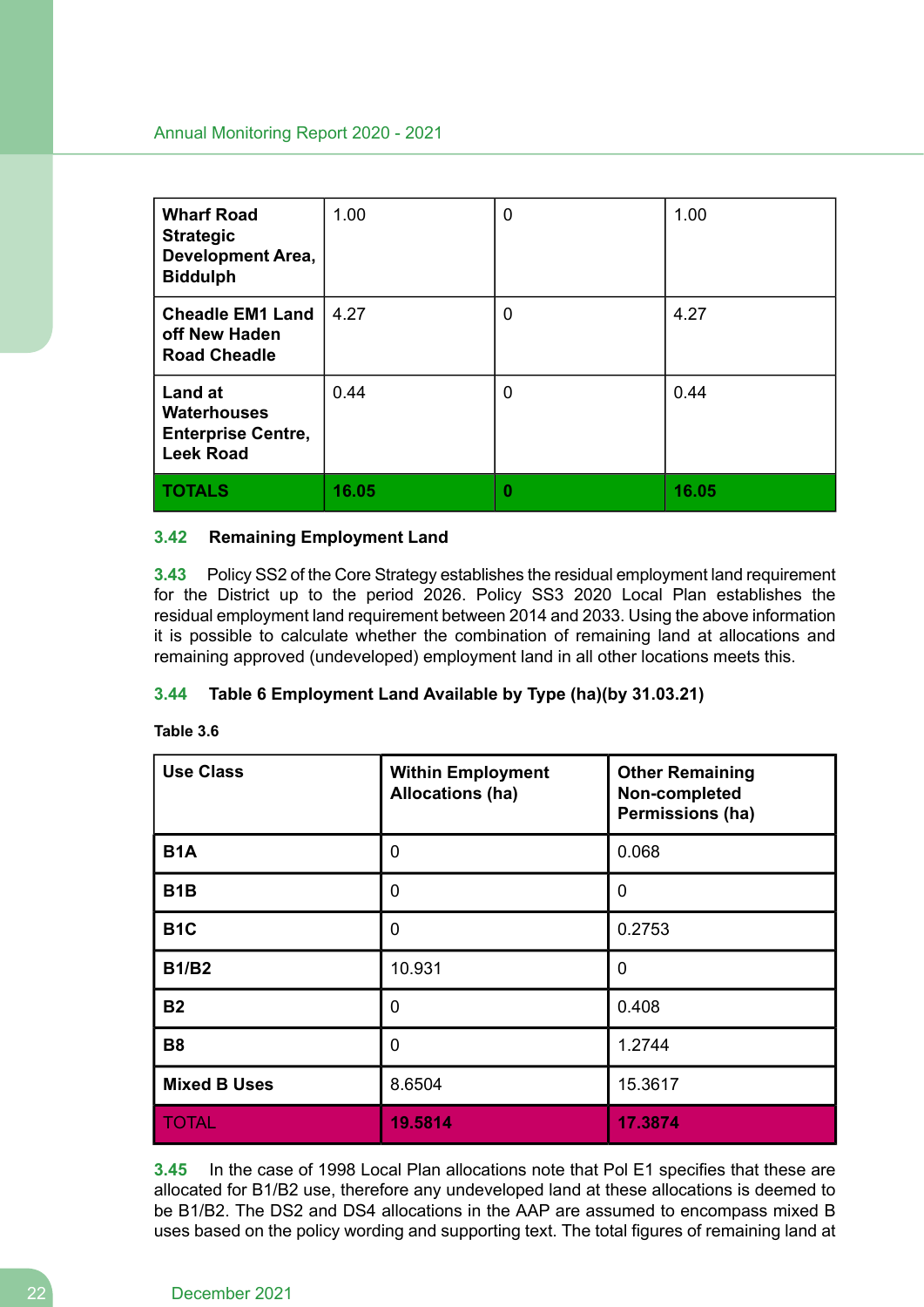allocations plus remaining land at other commitments (ha) demonstrate that the Council can demonstrate a residual employment land supply of 24ha and can clearly demonstrate a landbank of 6ha, as required by Core Strategy Pol SS2. In the case of the 2020 Local Plan the total figure of remaining land at allocations (16.05ha) plus remaining land at other commitments (17.3874ha) can also meet at least 32ha residual employment supply required by Policy SS3.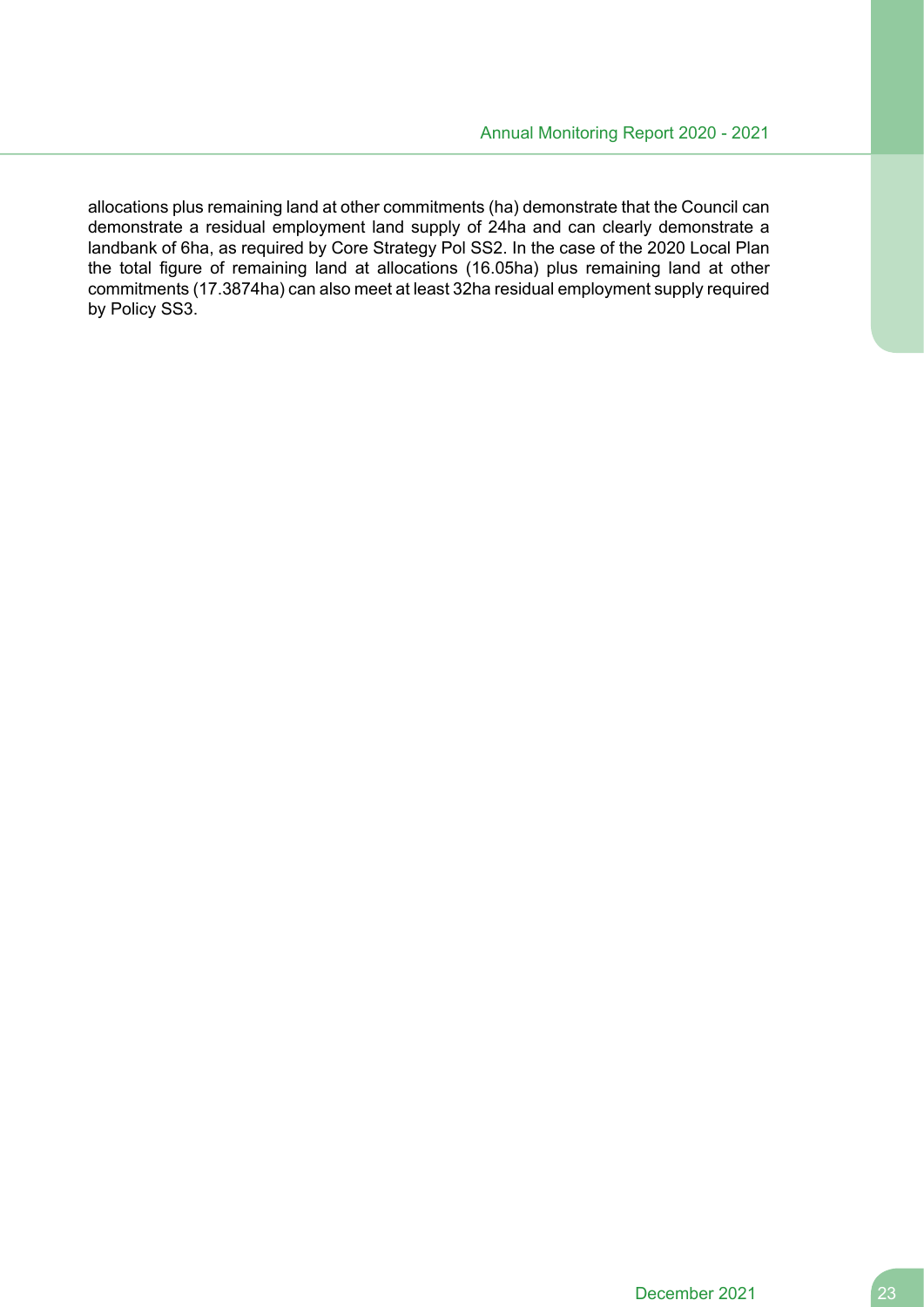# Housing Progress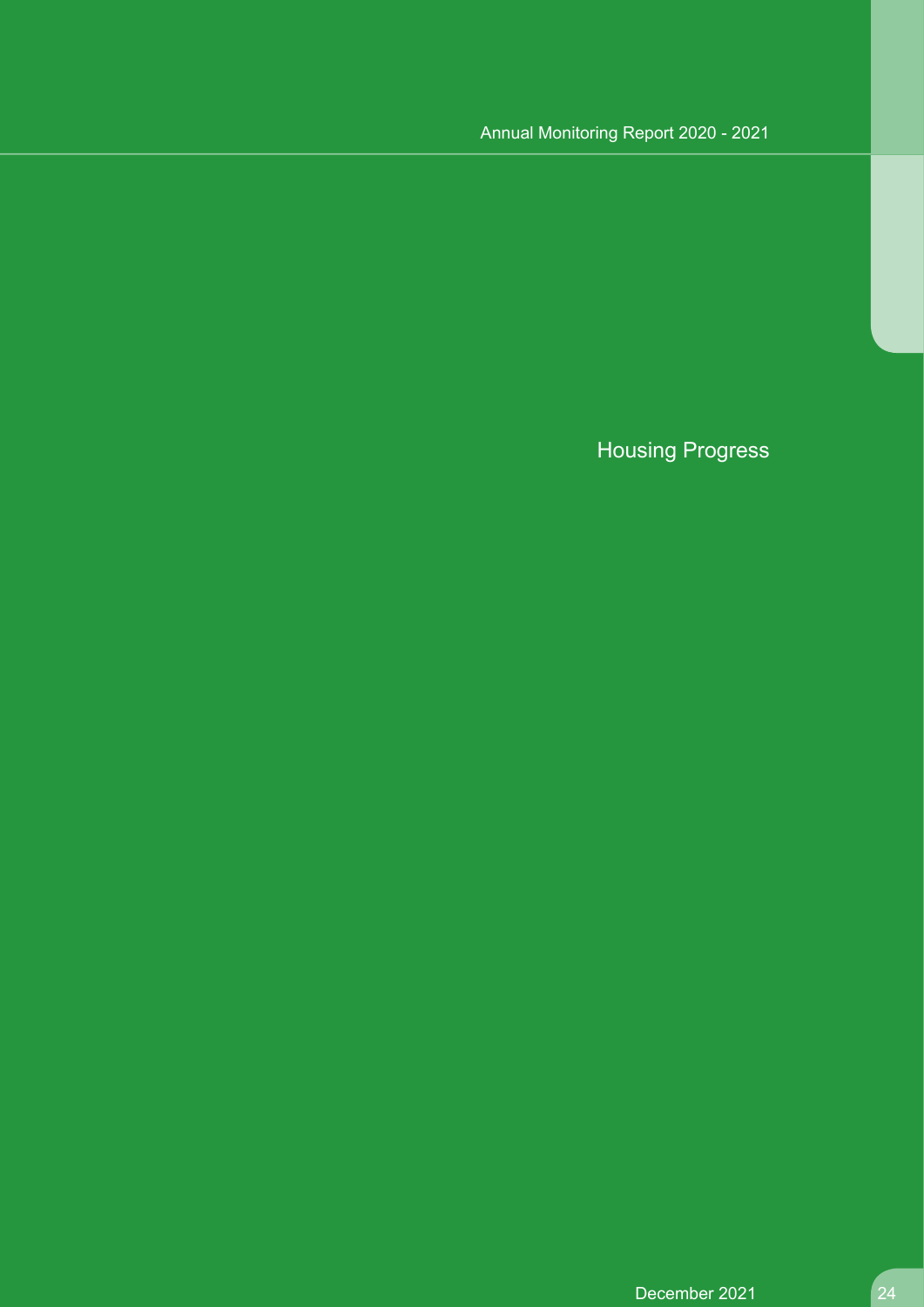# **4 Housing Progress**

# **Housing Completions**

**4.1** The housing requirement for the Plan period 2014-2033 is 6,080 dwellings. There were 201 (net) new housing completions between 1st April 2020 and 31 March 2021. The table below shows residential completions since 2014.

#### **Table 4.1**

| Year    | <b>Leek</b> | <b>Biddulph</b> | <b>Cheadle</b> | <b>Rural</b> | <b>District Total</b> |
|---------|-------------|-----------------|----------------|--------------|-----------------------|
| 2014/15 | 149         | 60              | 31             | 38           | 278                   |
| 2015/16 | 29          | 28              | 10             | 32           | 99                    |
| 2016/17 | 44          | 40              | $\overline{4}$ | 40           | 128                   |
| 2017/18 | 40          | 33              | 13             | 56           | 142                   |
| 2018/19 | 14          | 6               | 87             | 58           | 165                   |
| 2019/20 | 85          | 18              | 22             | 78           | 203                   |
| 2020/21 | 79          | 15              | 41             | 66           | 201                   |
| Total   | 440         | 200             | 208            | 368          | 1,216                 |

# **Affordable Housing**

**4.2** Between 1st April 2020 and 31st March 2021 21 affordable housing units were built in Staffordshire Moorlands.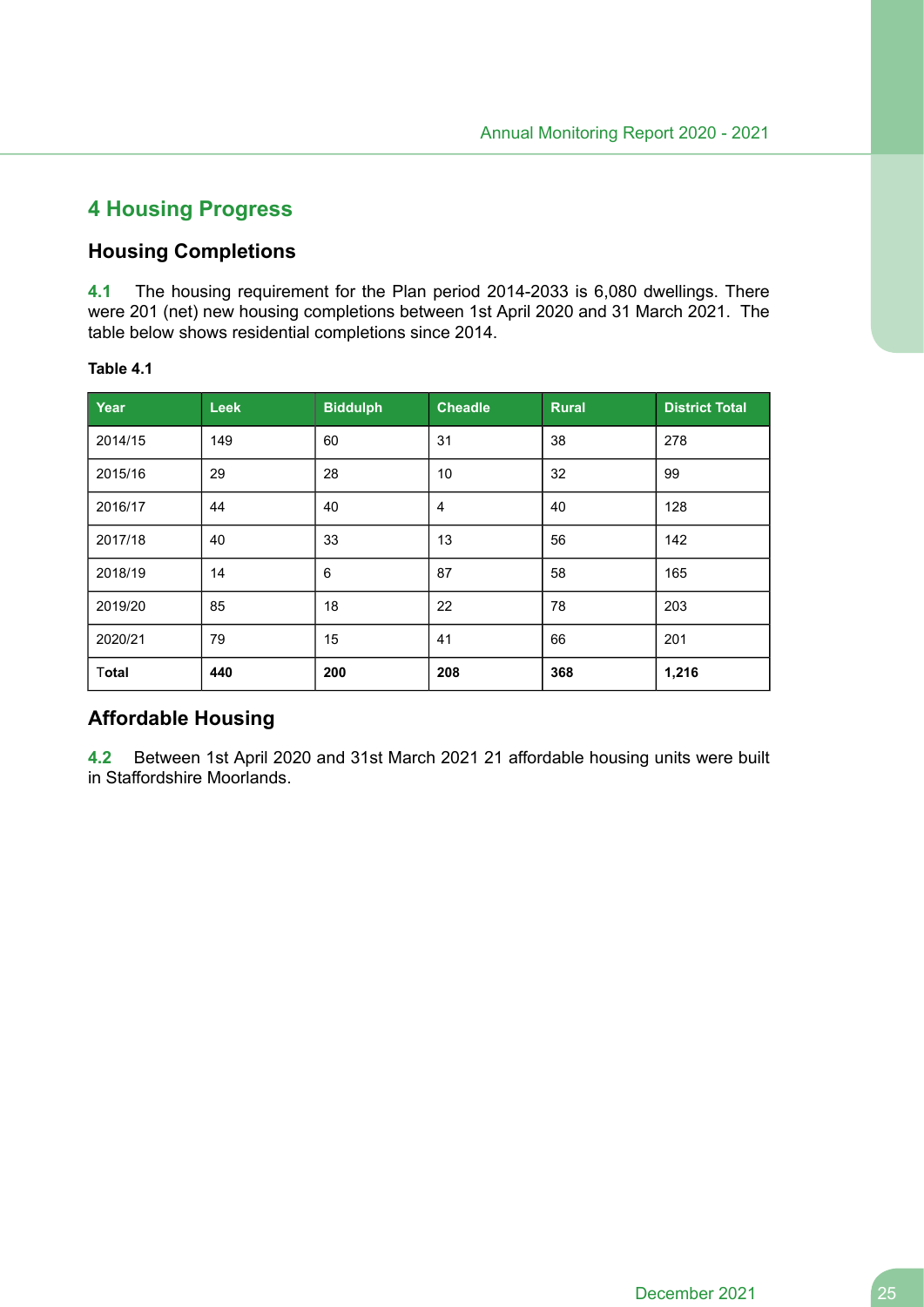Open Space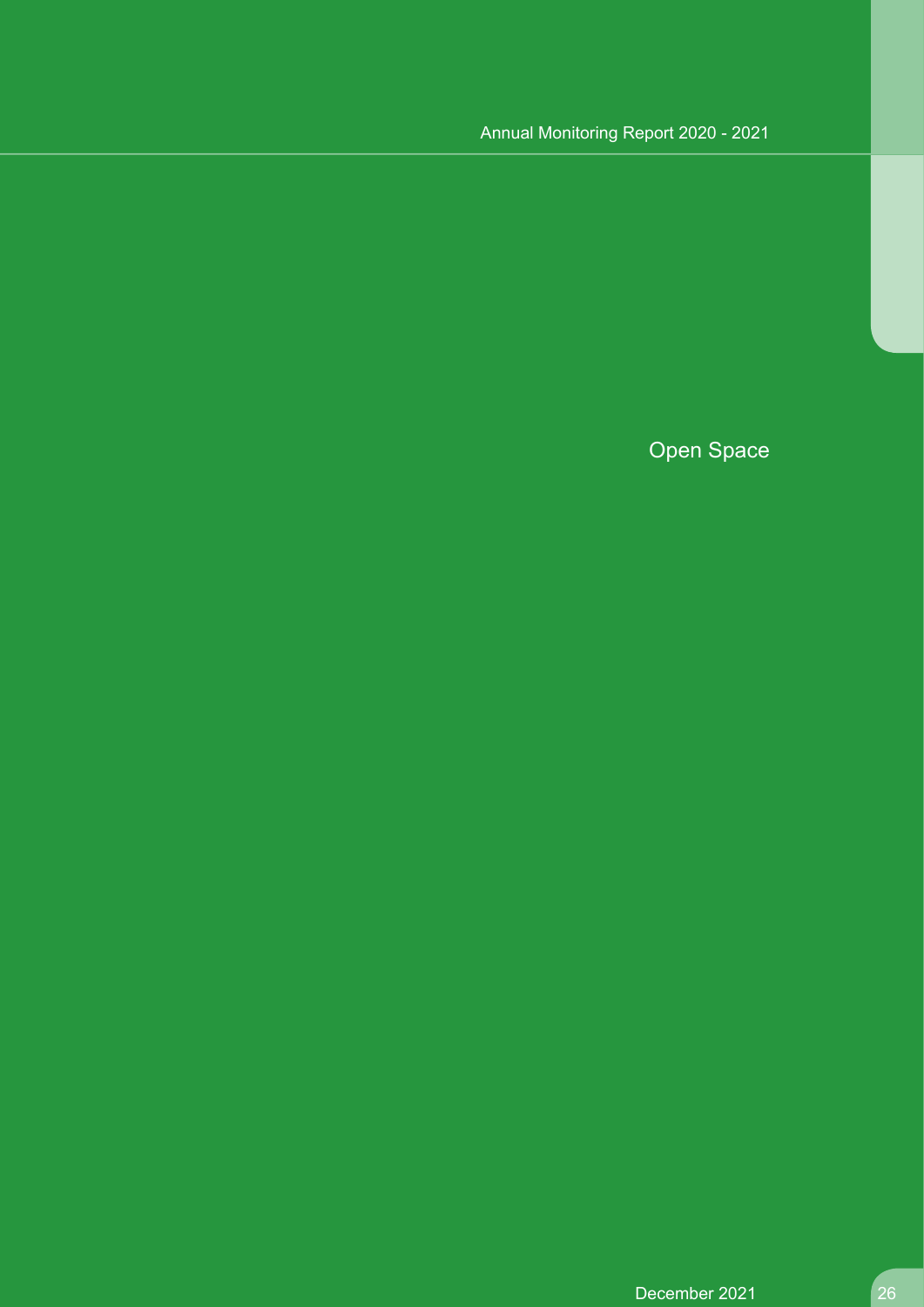# **5 Open Space**

#### **Sport, Recreation and Open Space**

**5.1** Local Plan policy C2 Sport, Recreation and Open Space aims to promote the provision of high quality recreational open space. Qualifying new residential development will be expected to make provision, or a contribution towards provision of open space, sports and recreation facilities which are necessary and reasonably related in form and scale in accordance with the recommendations set out in the Open Space Study.

**5.2** The Open Space Study (August 2017) and Playing Pitch Strategy (December 2017) was prepared as part of the evidence base for the Local Plan to provide updated details on provision of facilities in the District.

**5.3** Consultants Knight Kavanagh & Page (KKP) prepared an Open Space Study Standards paper that proposes quantity standards used to identify areas of shortfall. These have been used to inform the current balance of provision set out in the table below.

**5.4** The report recommended that a quantity standard is not set for natural and semi-natural greenspace. The 2009 study recommended a standard of 0.75 hectares per 1,000 population. In 2017, the current provision per 1,000 population is 5.44 hectares. The location and proximity of the Peak District National Park is also recognised as a significant contributor to natural provision in the area.

|                         |                                     |         | Quantity standard in hectares per 1,000 population |         |                                                              |         |                             |         |
|-------------------------|-------------------------------------|---------|----------------------------------------------------|---------|--------------------------------------------------------------|---------|-----------------------------|---------|
| <b>Analysis</b><br>area | <b>Parks and</b><br>gardens<br>0.14 |         | <b>Amenity Green</b><br><b>Space</b><br>0.60       |         | <b>Provision for</b><br>children and<br>young people<br>0.08 |         | <b>Allotments</b><br>0.10   |         |
|                         | <b>Current</b><br>provision         | $+ 1 -$ | <b>Current</b><br>provision                        | $+1-$   | <b>Current</b><br>provision                                  | $+1-$   | <b>Current</b><br>provision | $+1-$   |
| <b>Biddulph</b>         |                                     | $-0.14$ | 1.44                                               | $+0.84$ | 0.05                                                         | $-0.03$ | 0.06                        | $-0.04$ |
| Cheadle                 |                                     | $-0.14$ | 0.91                                               | $+0.31$ | 0.03                                                         | $-0.05$ | 0.06                        | $-0.04$ |
| Leek                    | 0.66                                | $+0.52$ | 1.00                                               | $+0.40$ | 0.16                                                         | $+0.08$ | 0.37                        | $+0.27$ |
| Rural                   |                                     | $-0.14$ | 0.89                                               | $+0.29$ | 0.03                                                         | $-0.05$ | 0.04                        | $-0.06$ |

**Table 5.1 Current open space provision against recommended quantity standards (2017)**

**5.5** As only the Leek analysis area has parks and gardens provision, the other three areas currently have a shortfall against the recommended quantity standard of 0.14 hectares per 1,000 population. Leek analysis area currently has 0.66 hectares of provision and therefore meets the recommended standard.

**5.6** All analysis areas meet the recommended quantity standard for amenity greenspace (0.60 hectares per 1,000 population).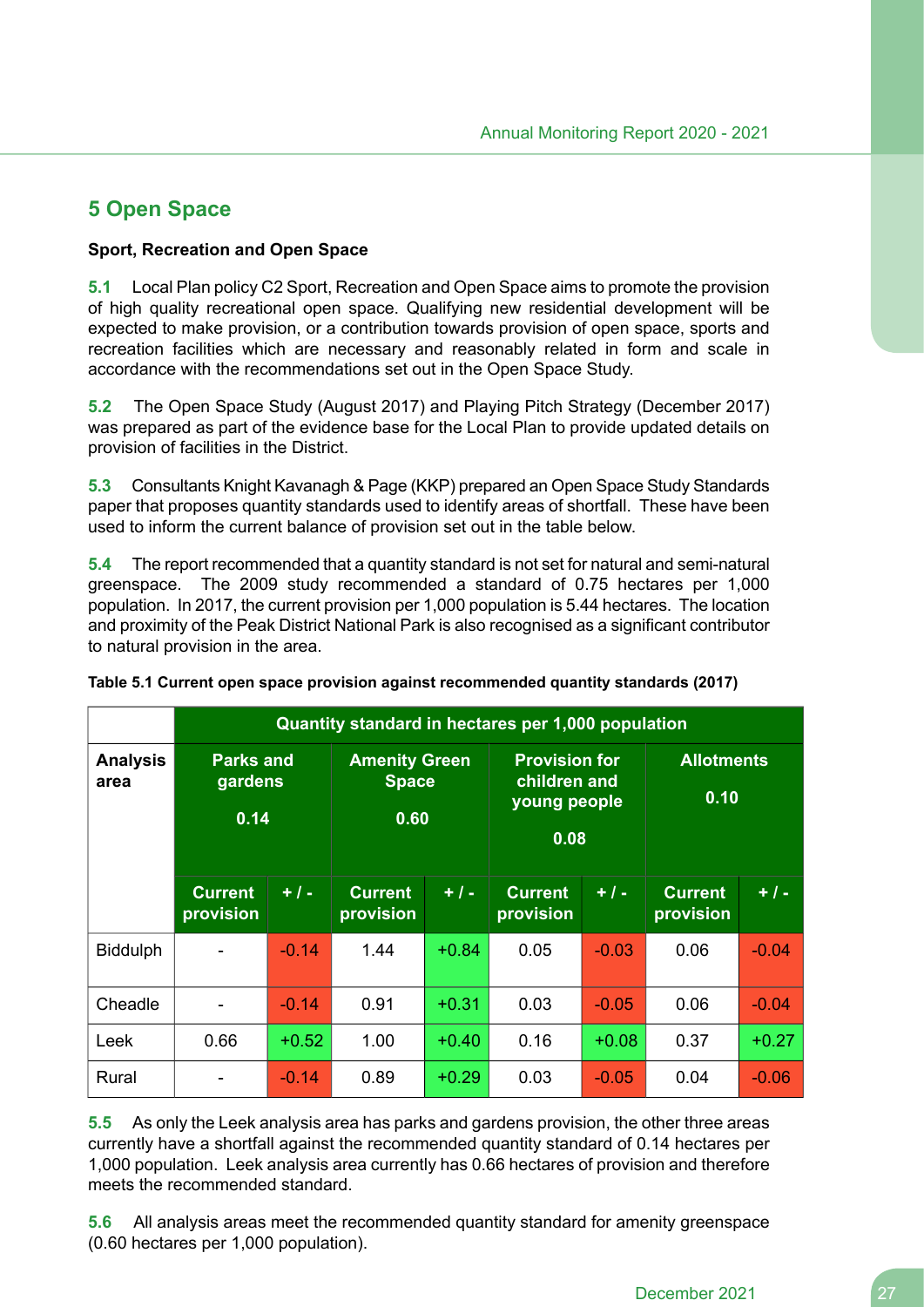**5.7** Leek analysis area, with 0.37 hectares per 1,000 head of population, is currently the only analysis area to meet the recommended quantity standard (0.10 hectares) for allotments. Leek analysis area also meets national benchmarks such as National Society of Allotment and Leisure Gardeners (0.25 hectares).

**5.8** Leek analysis area is also currently the only area to meet the recommended quantity standard (0.08 hectares per 1,000 population) with respect to provision for children and young people. The other analysis areas fall short of this standard. The largest shortfalls are noted in the Cheadle and Rural analysis areas (both 0.05 hectares per 1,000 population).

**5.9** The identified deficiencies and surpluses in existing and future open space provision should help inform an approach to securing open space facilities through new housing development and help form the basis for negotiation with developers for contributions towards the provision of open spaces.

**5.10** A Playing Pitch Strategy (PPS) and Action Plan have been developed from research and analysis of outdoor sports provision and usage within Staffordshire Moorlands. Preparation of the PPS has been undertaken in accordance with the methodology provided in Sport England's Guidance 'Playing Pitch Strategy Guidance' for assessing demand and supply for outdoor sports facilities (2013). Future demand set out in the table below is based on ONS calculations and club consultation which also includes latent and displaced demand identified.

| <b>Sport</b>                   | <b>Current picture</b>                                          | Future picture (2031)                                            |
|--------------------------------|-----------------------------------------------------------------|------------------------------------------------------------------|
| Football<br>(grass<br>pitches) | Spare capacity of 3 adult<br>match equivalent sessions          | Spare capacity of 2.5 adult<br>match equivalent sessions         |
|                                | Shortfall of 2 youth 11v11<br>pitches                           | Shortfall of 4 youth 11v11<br>pitches                            |
|                                | Spare capacity of 0.5 youth<br>9v9 match equivalent<br>sessions | Spare capacity of 0.5 youth<br>9v9 match equivalent<br>sessions. |
|                                | Mini 7v7 pitches at capacity                                    | Shortfall of 2 match<br>sessions on mini 7v7                     |
|                                | Shortfall of 1.5 mini 5y5<br>pitches                            | pitches.                                                         |
|                                |                                                                 | Shortfall of 2.5 mini 5v5<br>pitches                             |
| Football                       | Shortfall of three full sized 3G                                | Shortfall of three full sized                                    |
| (3G pitches)                   | pitches (due to the rural                                       | 3G pitches (due to the rural                                     |
|                                | nature of Staffordshire                                         | nature of Staffordshire                                          |
|                                | Moorlands, FA registered<br>small sided pitches will have       | Moorlands, FA registered<br>small sided pitches will             |
|                                | a substantial impact on                                         | have a substantial impact                                        |
|                                | adequately meeting demand<br>across the District).              | on adequately meeting<br>demand across the<br>District).         |
|                                |                                                                 |                                                                  |

#### **Table 5.2 Quantitative headline findings all sports (2017)**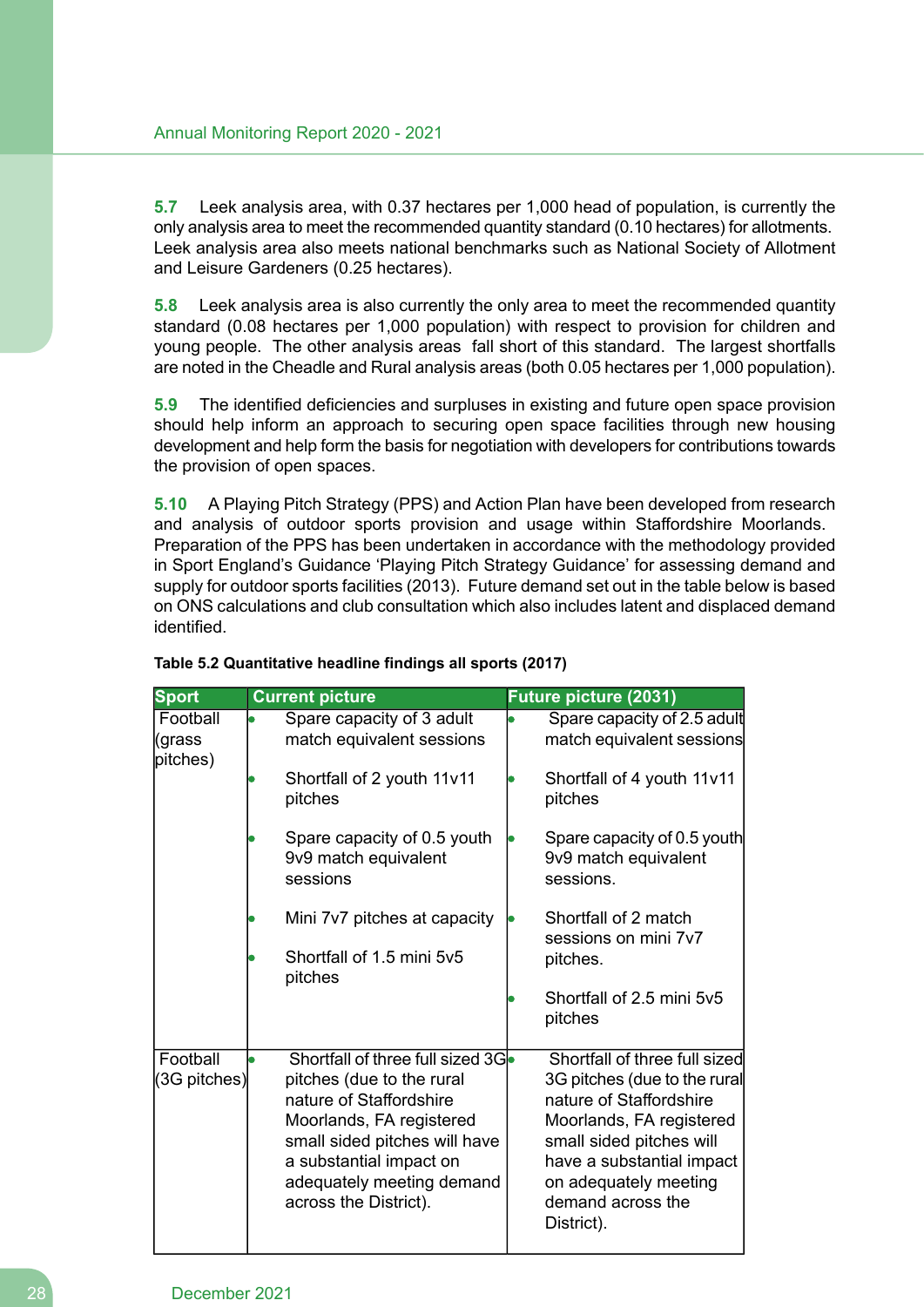| <b>Sport</b>     | <b>Current picture</b>                                                                                      | <b>Future picture (2031)</b>                              |
|------------------|-------------------------------------------------------------------------------------------------------------|-----------------------------------------------------------|
| Cricket          | Currently at operating at<br>capacity.                                                                      | Shortfall of 35 match<br>equivalent sessions.             |
|                  | Shortfalls are however<br>identified at Ashcome Park<br>CC, Bagnall Norton CC,<br>Checkley CC and Endon CC. |                                                           |
| Rugby<br>Union   | Shortfall of one match<br>session per week at Leek<br>RFC.                                                  | Shortfall of 3 match<br>sessions per week at Leek<br>RFC. |
| Hockey           | Current demand is being<br>met.                                                                             | Future demand can be<br>met.                              |
| <b>Bowls</b>     | Current demand is being<br>met.                                                                             | Future demand can be<br>met.                              |
| <b>Tennis</b>    | All club sites are within<br>recommended capacity.                                                          | Future demand can be<br>met.                              |
|                  | All remaining courts have<br>spare capacity.                                                                |                                                           |
| <b>Athletics</b> | Current demand is being met.                                                                                | Future demand can be<br>met.                              |

**5.11** The existing position for all sports is either that demand is being met or that there is a shortfall, however the future position shows the exacerbation of current shortfalls and the creation of shortfalls for some facilities and for some areas where demand is currently being met.

**5.12** In the main, surpluses and shortfalls expressed can be met by improving quality to increase capacity. In some instances, however, there may also be a requirement for access to existing unused provision, such as pitches located at currently unavailable school sites, or pitch re-configuration. However this does not apply to the shortfall of 3G pitches, which can only be met through increased provision.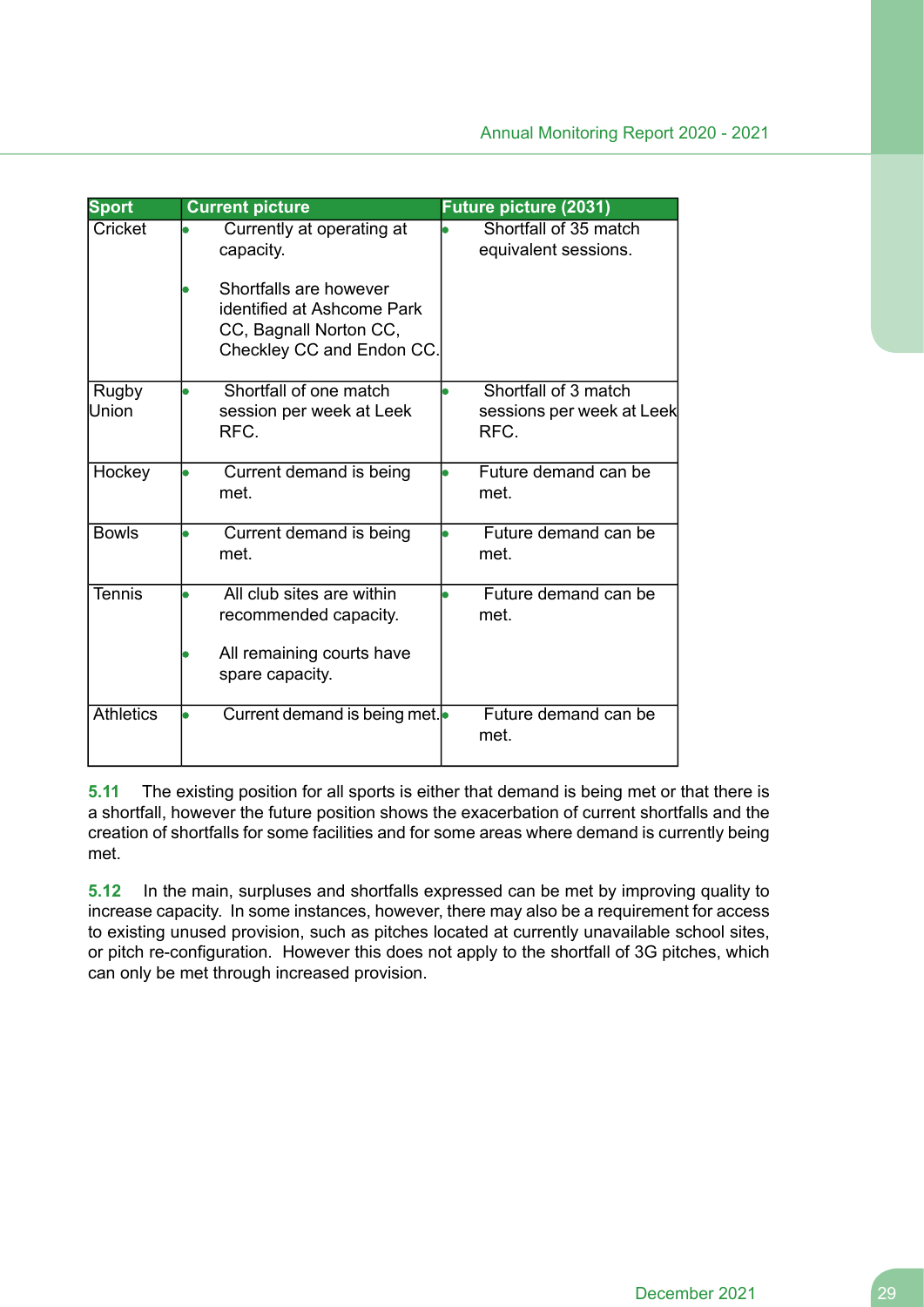Town Centres / Retail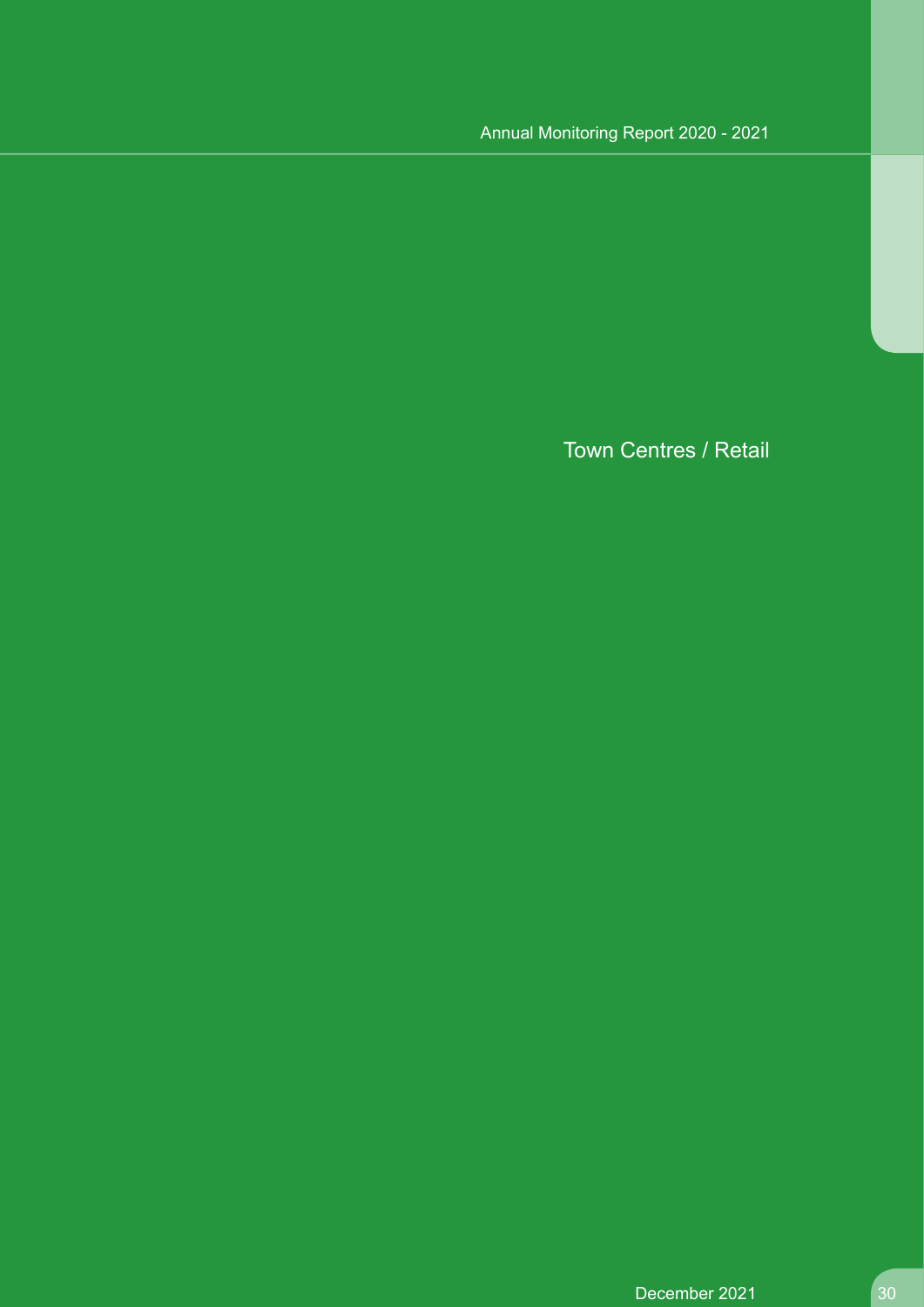# **6 Town Centres / Retail**

**6.1** The Council regularly collects data relating to units in its town centres - Leek, Cheadle and Biddulph including vacancy rates. This data will be used to monitor the new Local Plan policies. In the meantime, it provides a useful indicator of the health of the town centres. Please note that on the 1st September 2020 a new 'E Class' use, 'commercial, business and service' was introduced. This covers the former use classes of A1 (shops), A2 (financial and professional), A3 (restaurants and cafes), as well as parts of D1 (non-residential institutions) and D2 (assembly and leisure), which have all been incorporated into this new use class. (NB as the data for this monitoring year was collected prior to that change, references are still made to the old use classes, though this will change for next year).

| <b>Town</b>    | <b>Retail</b> | <b>Retail</b><br>$\%$ | Eat<br>in/out | <b>Faction</b> | <b>Other</b><br><b>Buires</b> | Pub            | <b>Total</b> | <b>Total</b><br><b>Vacant</b> | Vacancy rate all % |
|----------------|---------------|-----------------------|---------------|----------------|-------------------------------|----------------|--------------|-------------------------------|--------------------|
| <b>Leek</b>    | 145           | 59%                   | 27            | 24             | 18                            | 16             | 244          | 14                            | 5.7%               |
| <b>Biddigh</b> | 47            | 52%                   | 16            | 11             | $\overline{4}$                | $\overline{4}$ | 91           | 9                             | 9.9%               |
| Cheade         | 61            | 57%                   | 13            | 14             | 5                             | 2              | 108          | 13                            | 12%                |

**Table 6.1 Units in Town Centres October 2020 (as per type of use)**

| <b>Town</b>     | <b>Number of Retail</b><br>units | <b>Number of vacant</b><br>retail units | Vacancy rate % |
|-----------------|----------------------------------|-----------------------------------------|----------------|
| <b>Leek</b>     | 145                              | 10                                      | 6.9%           |
| <b>Biddulph</b> | 47                               |                                         | 14.9%          |
| <b>Cheadle</b>  | 61                               | 12                                      | 19.7%          |

**Table 6.2 Vacant Retail Units in Town Centres October 2020 (as per type of use)**

**6.2** The Council seeks to maintain and enhance town centres and provide a choice of shops and services.

- **6.3** The tables above show:
- A break down of all units in the town centre, the percentage of retail units and vacancy rates for all units
- Retail vacancy rates for town centres

**6.4** Note that there has been some adjustment to the town centre boundaries due to the adoption of the new Local Plan (in September 2020). They are now more tightly drawn than the previous town centre boundaries used for monitoring purposes, so there are less units within all three monitoring areas. Consequently, unit numbers are not now comparable with previous years, though proportions of units can still be compared. Even taking into account this year's town centre boundary adjustments, Leek is by far the largest centre with over twice as many units as Biddulph and Cheadle.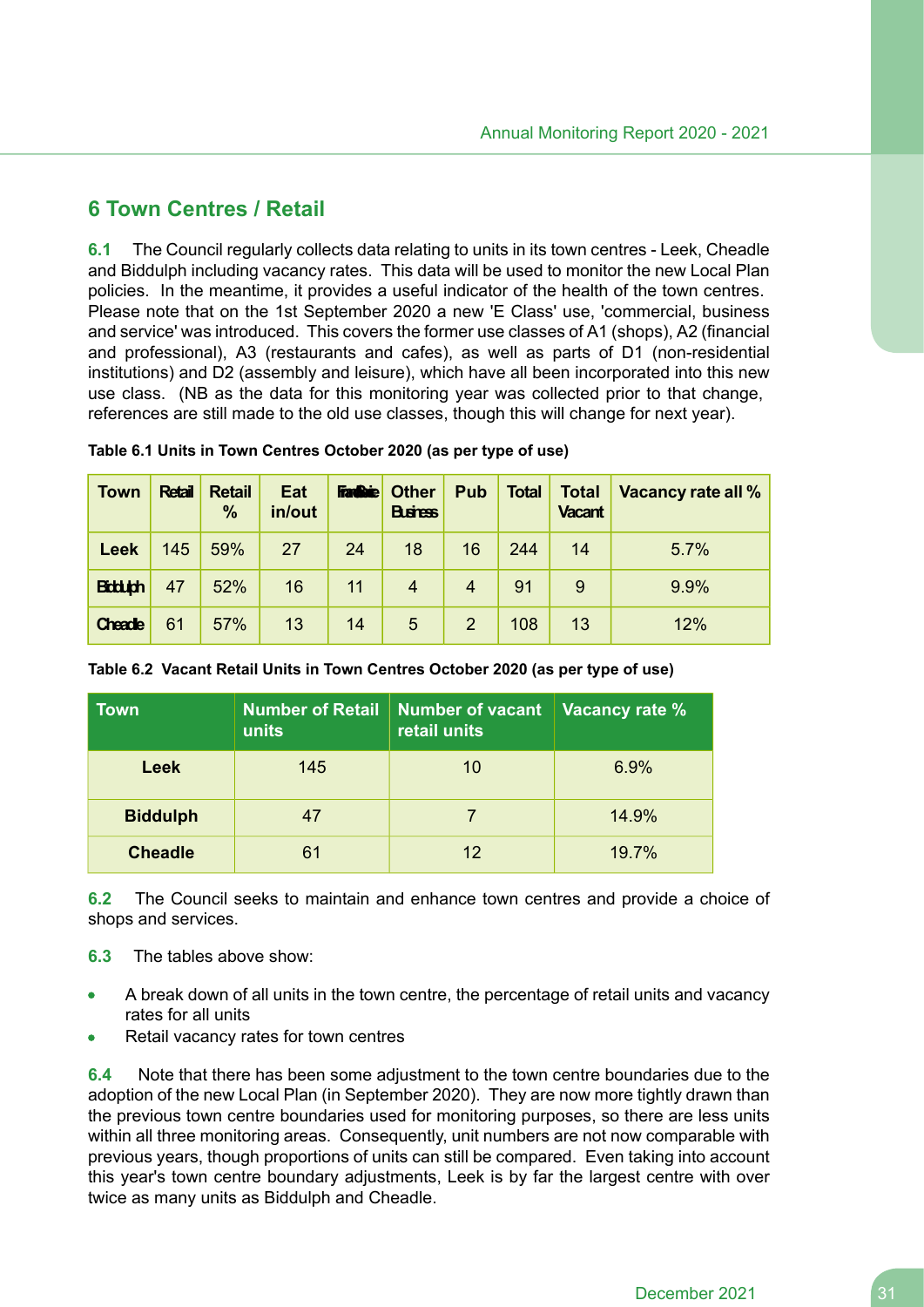**6.5** The town centre vacancy rate has fallen in all three towns since 2019 - Leek from 7% to 5.7%, Biddulph from 13% to 9.9% and Cheadle from 15% to 12%. The national average Town Centre Vacancy Rate was 11.3% in October 2020 (source: Springboard), so Leek and Biddulph compare favourably with this and Cheadle is only slightly above. It is the first time in many years that the Biddulph Town centre vacancy rate is below the national average. Leek's vitality and viability consistently appears stronger than the other Moorlands towns and this is likely to be due to it being a larger centre with significantly more units than the other towns and local initiatives such as the 'Totally Locally' programme which continues to be successful in the town.

**6.6** There are a number of possible reasons for lower overall vacancy rates in all of the towns this year. It may have some connection to the monitoring boundary being amended this year. Also another factor is units merging or being converted to other uses, like residential. Also, perhaps there has been a positive side to the COVID-19 pandemic for these towns. With people being instructed to stay at home and work from home for large parts of this monitoring year, perhaps they have used their local shops and services more for day to day needs rather than near to where they work (often outside of the District e.g. Stoke on Trent). It will be interesting to see how the ongoing pandemic impacts upon these town centres in the next monitoring year.

**6.7** The proportion of retail units has fallen across all the town centres since 2019. Leek has seen a 4% drop, Biddulph 7% and Cheadle the highest drop - 11%, though five units at Penny Lane arcade (off Cheadle High Street) have been converted to residential use. However, the retail vacancy rate remains particularly high in Cheadle (at 19.7%). The COVID-19 pandemic will not have helped to ease this on-going problem, with the enforced closure of non-essential retail for large parts of 2020. However, action is being taken to remedy this problem. In December 2019, Cheadle town centre was named as one of the first pilot towns to receive expert advice and support from the Ministry of Housing Communities and Local Government (MHCLG) High Streets Task Force. The support is designed to help build local capacity with a view to reviving Cheadle High Street. It includes a diagnostic visit and report back to the Council with recommendations for unlocking the potential of Cheadle. This work is on-going. The Biddulph retail vacancy rate is very similar to last year and continues to be hindered by the four long-term vacant units at Sainsburys as well as the pandemic. Leek has bucked the trend as its vacancy rate has fallen. Empty retail units seem to be re-occupied quicker in Leek than the other towns.

**6.8** The number of retail units in all three towns remained stable between 2013 and 2017, with hardly any change at all. 2018 and 2019 figures are not directly comparable as the monitoring criteria changed. The 2020 figures are not directly comparable due to the town centre boundary changes in the new Local Plan.

| <b>Town</b>     | 2013 | 2014 | 2015 | 2016 | 2017 |
|-----------------|------|------|------|------|------|
| Leek            | 207  | 205  | 204  | 208  | 207  |
| <b>Biddulph</b> | 74   | 74   | 76   | 76   | 73   |
| <b>Cheadle</b>  | 93   | 92   | 90   | 90   | 90   |
| <b>Total</b>    | 374  | 371  | 370  | 374  | 370  |

| Table 6.3 Comparison of Number of Retail Units in Town Centres Over Time |  |
|--------------------------------------------------------------------------|--|
|--------------------------------------------------------------------------|--|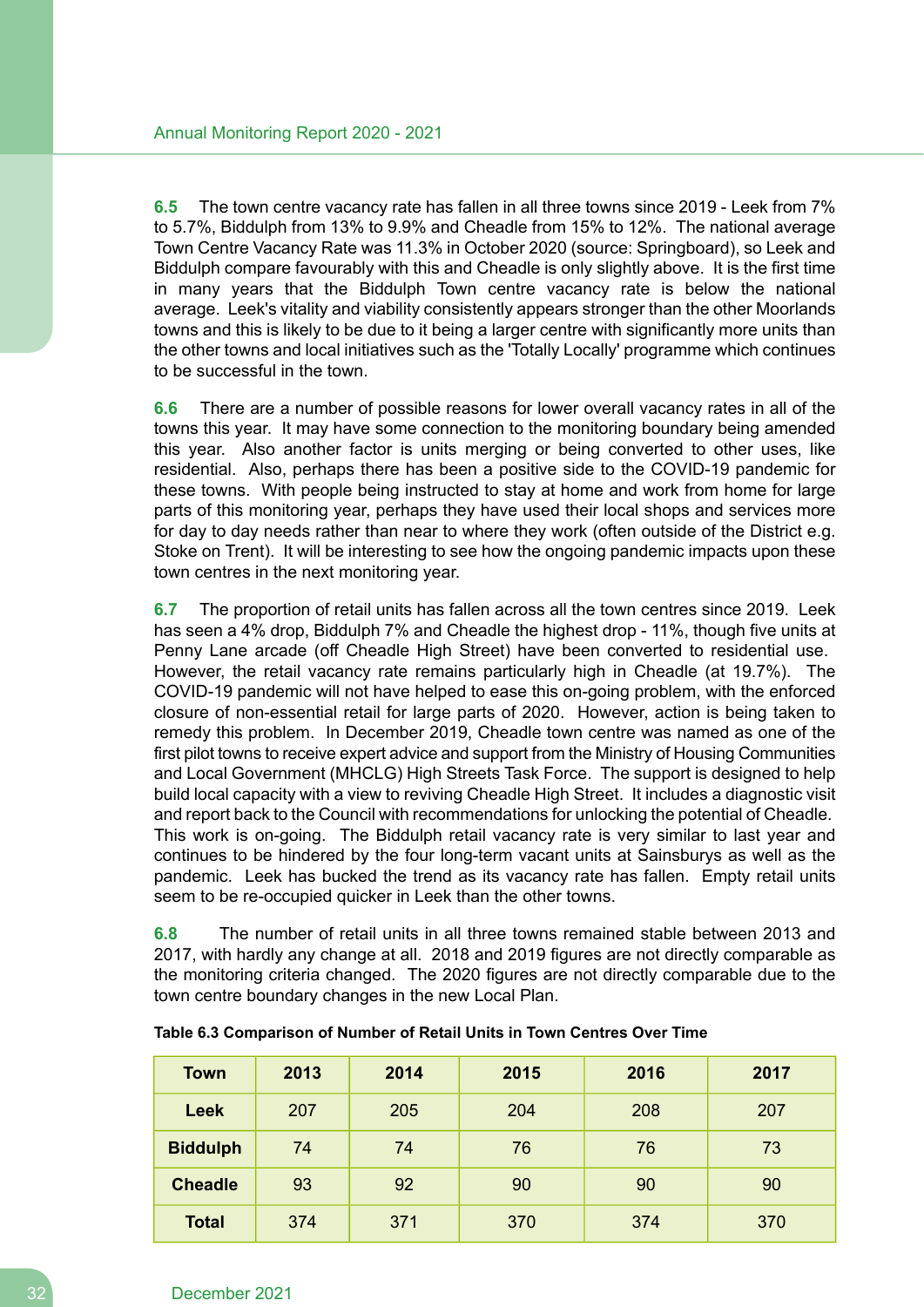| <b>Town</b>     | 2013  | 2014  | 2015  | 2016  | 2017  | 2018 | 2019 |
|-----------------|-------|-------|-------|-------|-------|------|------|
| <b>Leek</b>     | 8.6%  | 7.4%  | 6.3%  | 6.6%  | 7.9%  | 10%  | 9%   |
| <b>Biddulph</b> | 15.9% | 17.2% | 16.7% | 16.7% | 18.2% | 20%  | 14%  |
| <b>Cheadle</b>  | 15.9% | 10.4% | 16.2% | 16.2% | 14.3% | 23%  | 18%  |

**Table 6.4 Comparison of Vacant Retail Units in Town Centres over time (includes eat in/out)**

**6.9** The retail vacancy rate trends between 2013 and 2019 have fluctuated a small amount in Leek, peaking in 2018, whilst staying below the national average and this remains the case in 2020. The Biddulph retail vacancy rate has seen fluctuations during this period and was consistently above the national average, also peaking in 2018. The Cheadle vacancy rate saw a relatively large drop between 2013 and 2014 but rose again significantly from 2015 onwards to the peak rate it was in 2018. It has fallen this year. (NB The 2018 and 2019 figures set out above are not directly comparable with the earlier years shown above as retail units are now monitored as A1 only so eat in / out would not be included).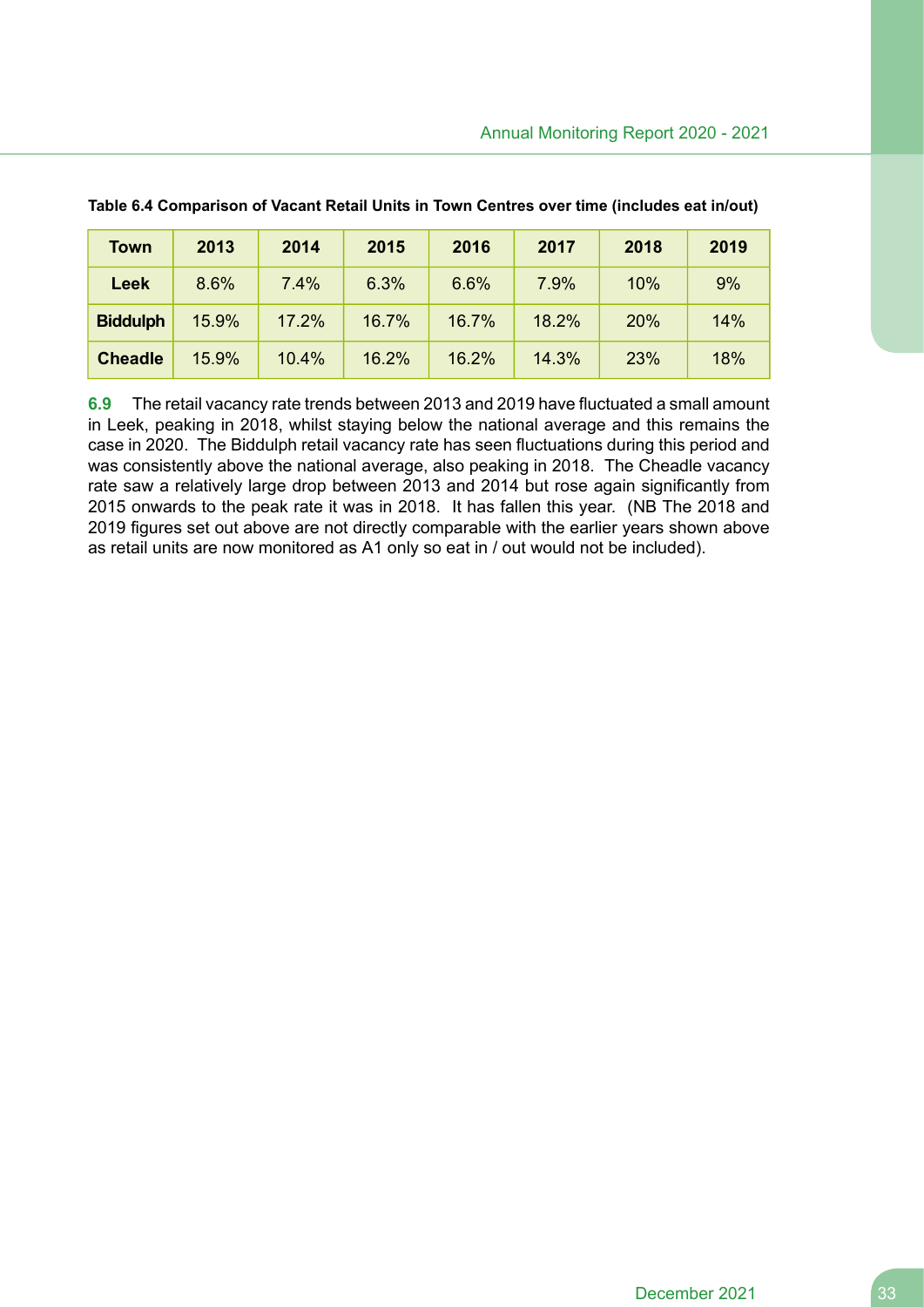Duty to Co-operate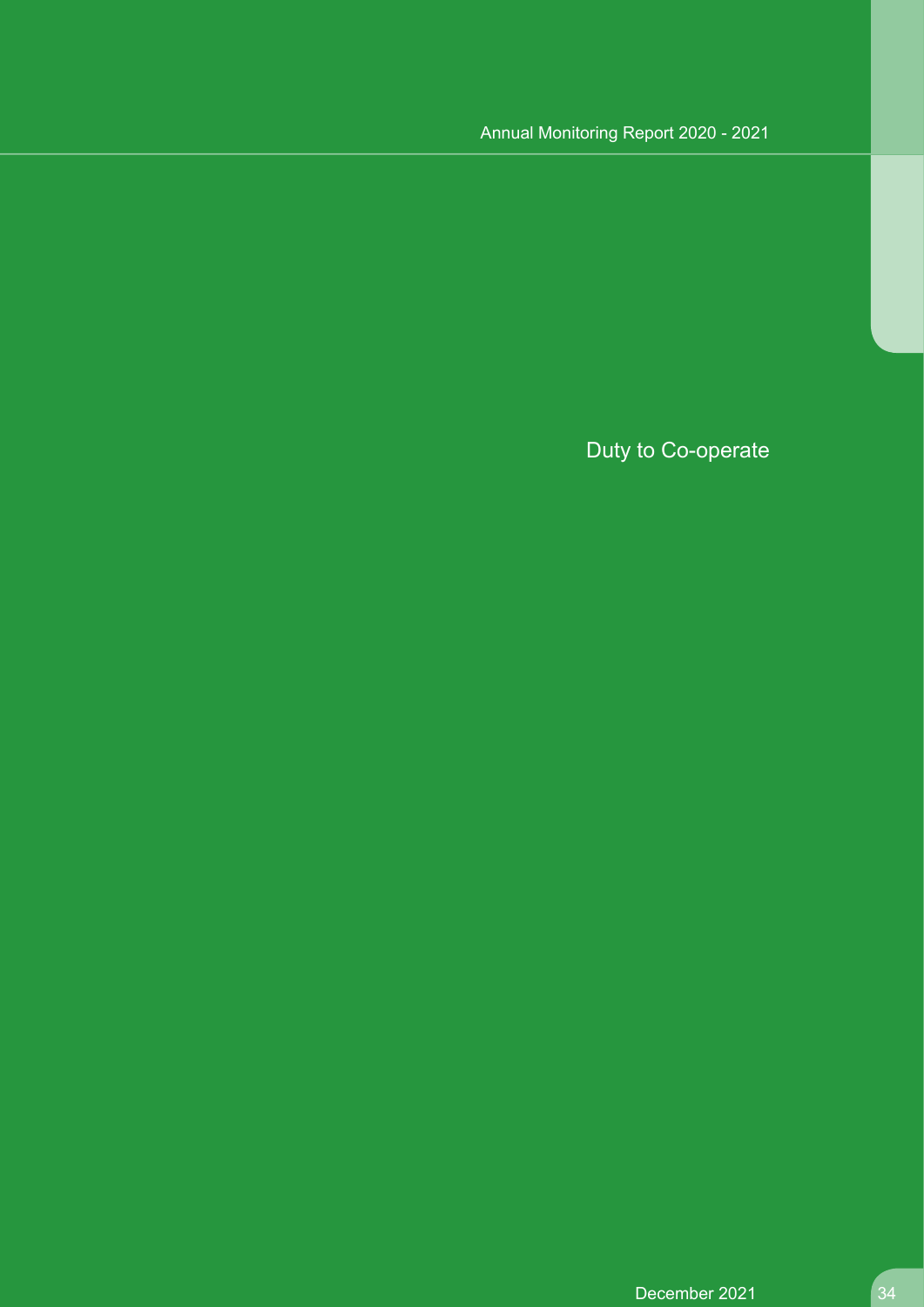# **7 Duty to Co-operate**

**7.1** Strategic planning is a key element of plan-making to ensure that social, economic and environmental planning issues are properly addressed at a larger than local scale. This is because the actions of people, businesses and services have consequences which go beyond a single local authority area. Following the abolition of the regional level, strategic planning will be undertaken through the 'duty to co-operate' requirement set out in the Localism Act and the NPPF which ensures that local authorities and public bodies that are critical to plan making co-operate with each other and that they are involved in continual constructive and active engagement as part of the planning process.

**7.2** The Council is working with neighbouring authorities, other public bodies and relevant partners as part of its on going planning policy work. Work has included ongoing engagement methods have included meetings, consultation, partnership working and joint evidence gathering.

**7.3** The Local Plan identifies eleven Strategic Objectives (SO) that it seeks to achieve. The following table provides an overview of the spatial relationship of each Duty to Co-operate body with Staffordshire Moorlands, associated cooperation matters, engagement methods and Local Plan Strategic Objectives that co-operation supports.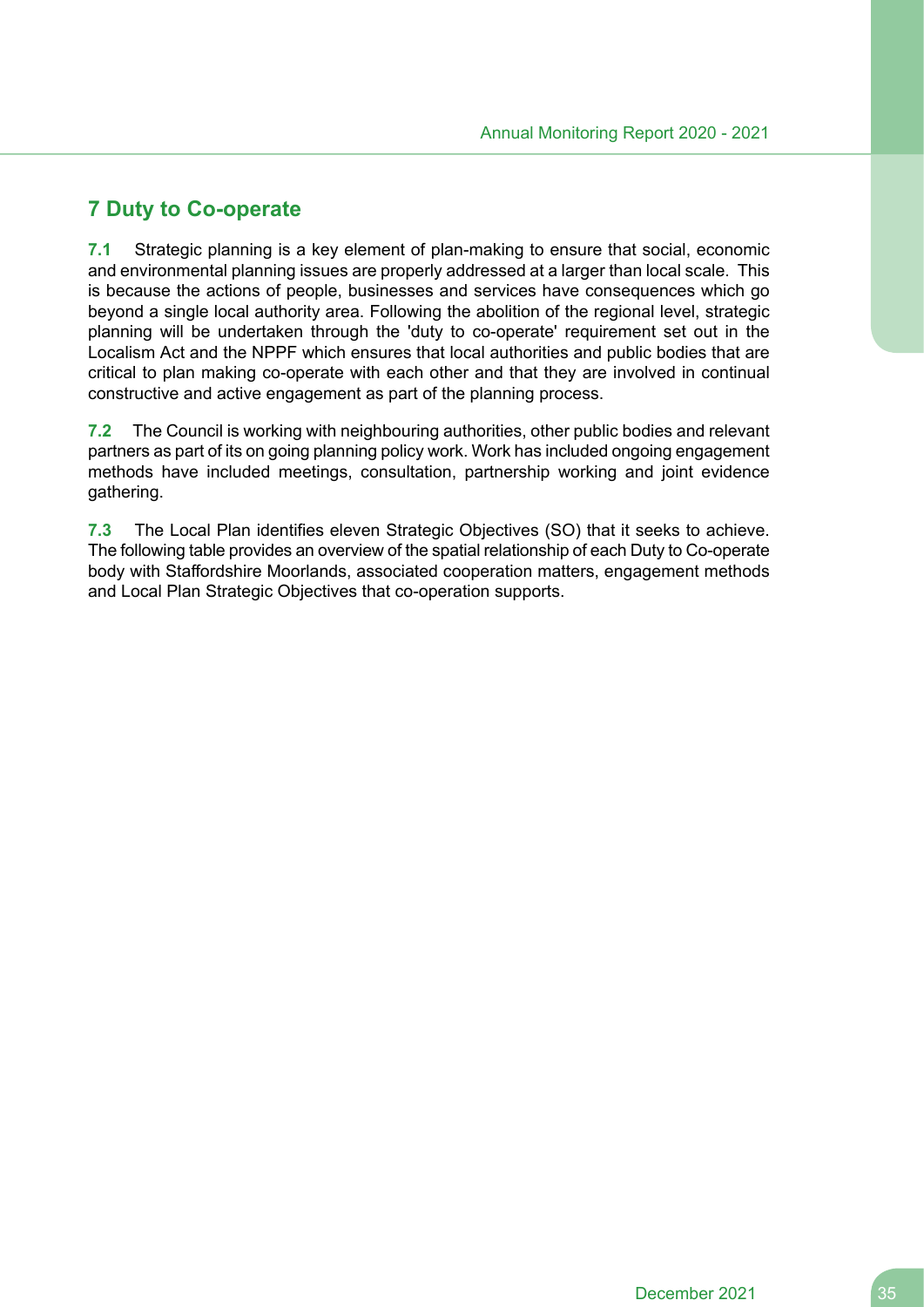| Organisation                             | Spatial relationship                                                                                                   | <b>Strategic matters</b>                                                                                        | <b>Objectives</b><br><b>Strategic</b> | <u>Engagement</u><br>methods                     |
|------------------------------------------|------------------------------------------------------------------------------------------------------------------------|-----------------------------------------------------------------------------------------------------------------|---------------------------------------|--------------------------------------------------|
| Staffordshire County<br>Council          | Local highways authority                                                                                               | infrastructure has sufficient capacity SO <sub>9</sub> , SO <sub>10</sub> ,<br>Ensuring that County Council led | SO1, SO2,                             | working, joint evidence<br>Meetings, partnership |
|                                          | Waste and minerals planning<br>authority                                                                               | to accommodate planned growth SO11                                                                              |                                       | gathering, consultation                          |
|                                          | Lead local flood authority                                                                                             | Need for coordinated polices and<br>designations                                                                |                                       |                                                  |
|                                          | Key infrastructure/service provider <br>nfrastructure<br>libraries,<br>transport and green in<br>including; education, | infrastructure, minerals and waste<br>in respect of the Local Plan,                                             |                                       |                                                  |
|                                          | Land owner in District                                                                                                 | Consideration of emerging strategy<br>for the Constellation Partnership                                         |                                       |                                                  |
|                                          | tion<br>Member of Constellat<br>Partnership                                                                            |                                                                                                                 |                                       |                                                  |
| Peak District National<br>Park Authority | •Local planning authority<br>District                                                                                  | for part of the <b>Working towards meeting development</b> SO1, SO2,<br>equirements                             | SO3, SO4,                             | evidence gathering,<br>Meetings, joint           |
|                                          | ·Partly lies within same housing market · Consideration of the landscape setting<br>and functional economic areas      | and nature conversation of the National                                                                         | SO7, SO8, SO9consultation             |                                                  |
|                                          | the National Park and Local Plan area<br>Parish boundaries span the border of                                          | • Co-ordination of shared infrastructure<br>Park                                                                |                                       |                                                  |
|                                          | Green<br>·Shared infrastructure e.g.<br>Infrastructure                                                                 | · Joint support for neighbourhood<br>planning where applicable                                                  |                                       |                                                  |
|                                          |                                                                                                                        |                                                                                                                 |                                       |                                                  |

Table 7.1 Spatial relationships and strategic matters **Table 7.1 Spatial relationships and strategic matters**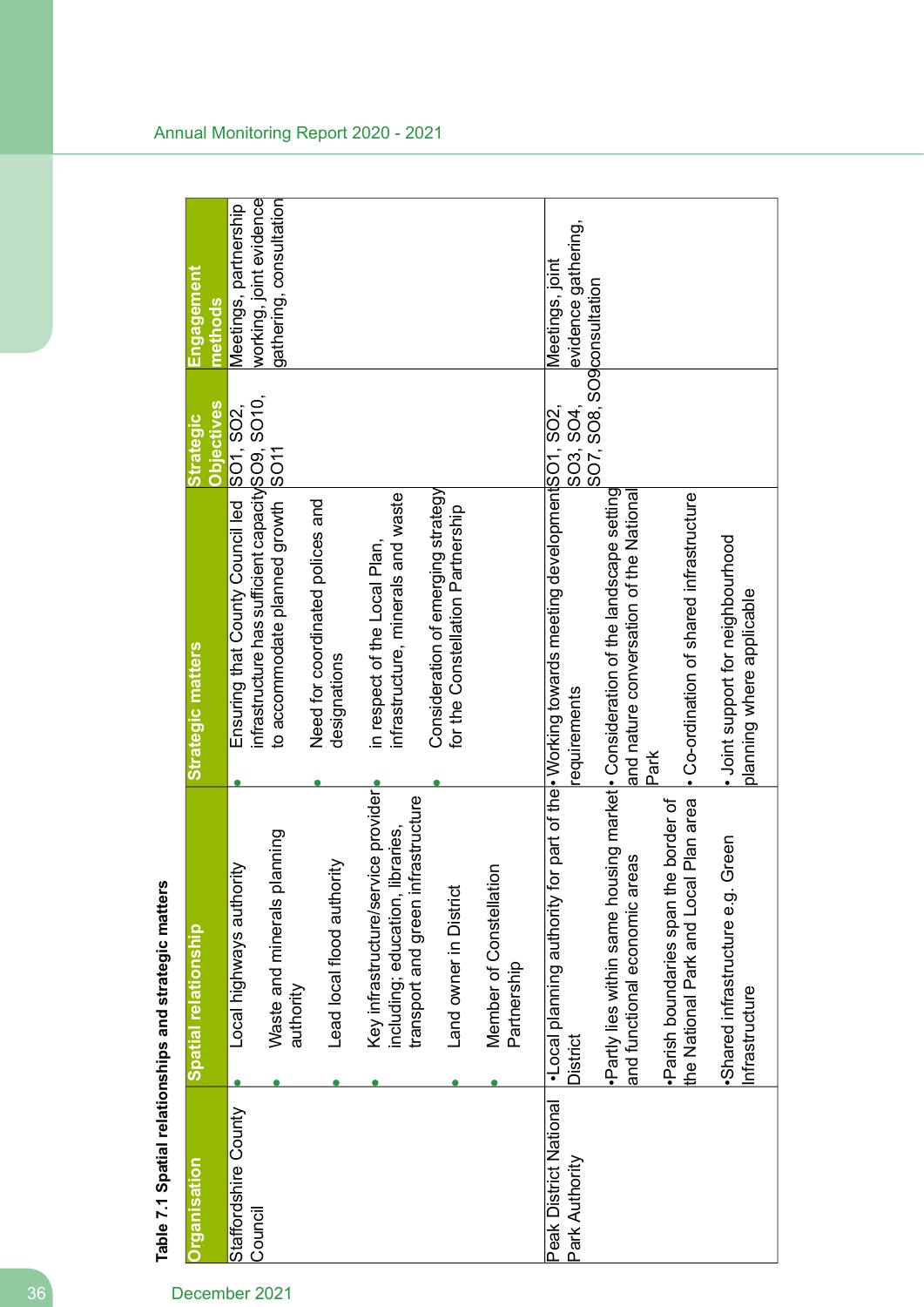| <b>Organisation</b>            | Spatial relationship                                                                     | <b>Strategic matters</b>                                                      | <b>Objectives</b><br><b>Strategic</b> | Engagement<br>methods                  |
|--------------------------------|------------------------------------------------------------------------------------------|-------------------------------------------------------------------------------|---------------------------------------|----------------------------------------|
|                                | SO1, SO2, SO3, SO4, SO7, SO8, SO9<br>Meetings, joint evidence gathering,<br>consultation |                                                                               |                                       |                                        |
| Stoke-on-Trent City<br>Council | Adjoining local planr                                                                    | on SOO, COMPLED CONSTRATE STATE CONTROLS AND CONTROLLER SOONS<br>requirements | SO4, SO6,<br><b>SO11</b>              | evidence gathering,<br>Meetings, joint |
|                                | Housing market and functional<br>economic area relationships                             | -Co-ordination of shared infrastructure<br>e.g. growth on A50                 |                                       | partnership working,<br>consultation   |
|                                | A53<br>Shared infrastructure e.g.                                                        | Co-ordination of Green Belt reviews                                           |                                       |                                        |
|                                | <b>Ngl</b><br>Shared Green Belt bound                                                    | Consideration of Blythe Vale Strategic                                        |                                       |                                        |
|                                | Partnership<br>·Member of Constellation                                                  | Site                                                                          |                                       |                                        |
|                                |                                                                                          | •Consideration of emerging strategy for<br>the Constellation Partnership      |                                       |                                        |
| Borough Council                | Newcastle-under-Lyme • Adjoining local planning authority                                | • Voltaria development or and SOS.<br>equirements                             | SO4, SO6,                             | evidence gathering,<br>Meetings, joint |
|                                | Housing market and functional<br>economic area relationships                             | Co-ordination of shared infrastructure                                        | <b>SO11</b>                           | partnership working,<br>consultation   |
|                                | ·Shared infrastructure                                                                   | Co-ordination of Green Belt reviews                                           |                                       |                                        |
|                                | Partnership<br>lary<br>Shared Green Belt bound<br>·Member of Constellation               | Consideration of emerging strategy for<br>the Constellation Partnership       |                                       |                                        |
|                                |                                                                                          |                                                                               |                                       |                                        |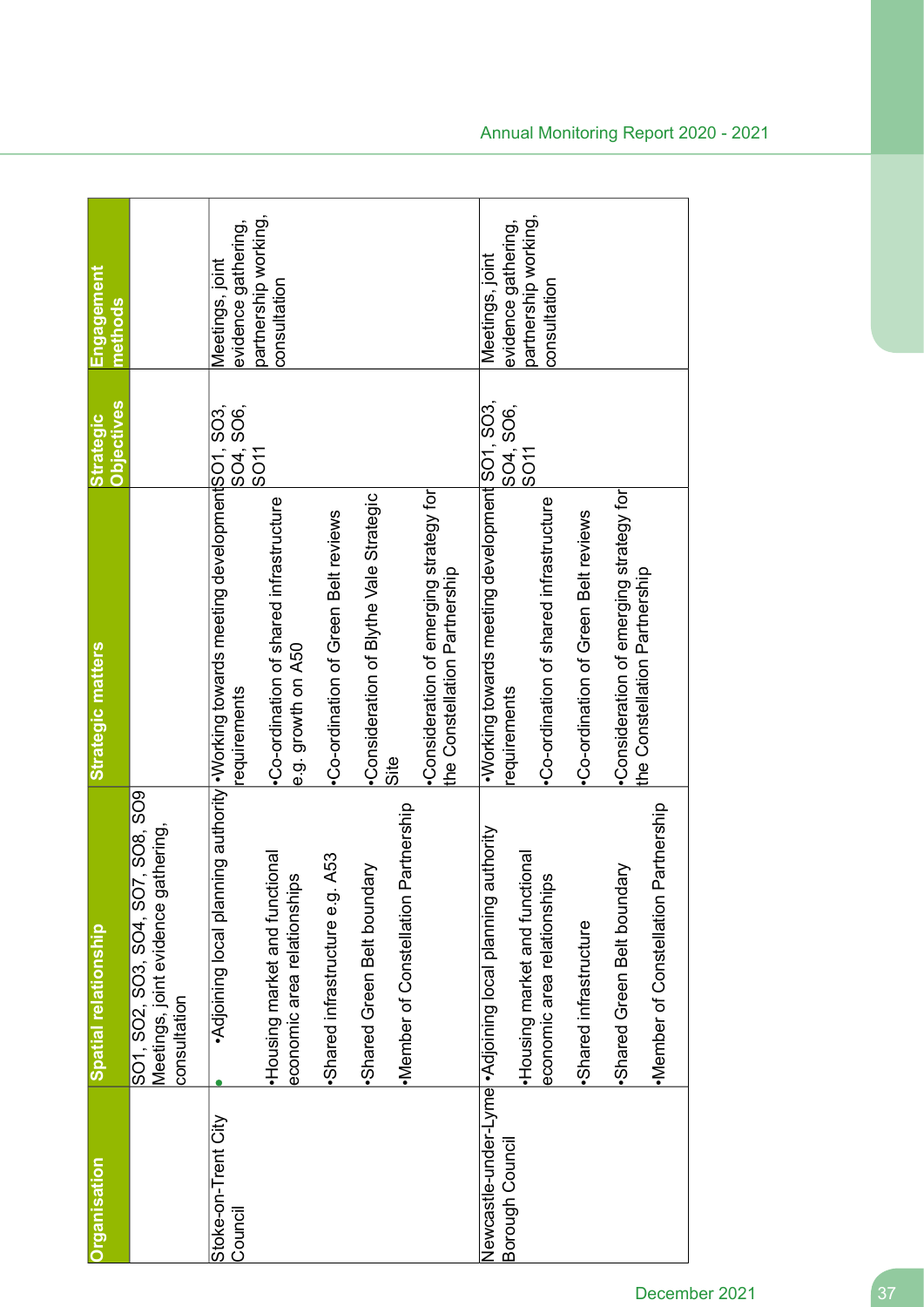| Organisation                          | Spatial relationship                                                                                                                                                                                                         | Strategic matters                                                                                                                                                                                                                                                                                    | <b>Objectives</b><br><b>Strategic</b> | Engagement<br>methods                                                          |
|---------------------------------------|------------------------------------------------------------------------------------------------------------------------------------------------------------------------------------------------------------------------------|------------------------------------------------------------------------------------------------------------------------------------------------------------------------------------------------------------------------------------------------------------------------------------------------------|---------------------------------------|--------------------------------------------------------------------------------|
| Stafford Borough<br>Council           | Partnership<br>authority<br>Housing market and functional<br><b>1. A50</b><br>Shared Green Belt boundary<br>economic area relationships<br>Adjoining local planning<br>Shared infrastructure e.g<br>·Member of Constellation | . Working towards meeting development SO1, SO3,<br>•Consideration of emerging strategy for<br>Consideration of Blythe Vale Strategic<br>Co-ordination of shared infrastructure<br>Co-ordination of Green Belt reviews<br>the Constellation Partnership<br>e.g. growth on A50<br>requirements<br>Site | SO4, SO6,<br><b>SO11</b>              | partnership working,<br>evidence gathering,<br>Meetings, joint<br>consultation |
| East Staffordshire<br>Borough Council | ·Borough includes parts of Churnet<br>authority<br><b>1. A50</b><br>Adjoining local planning<br>Shared infrastructure e.g<br>Valley                                                                                          | e.g. traffic implications of Alton Towers SO8, SO9,<br>•Co-ordination of shared infrastructure<br>Initiatives to conserve and improve the<br>Consideration of Blythe Vale Strategic<br>and growth on A50<br>Churnet Valley<br>Site                                                                   | SO2, SO7,<br>IPO <sub>11</sub>        | working, joint evidence<br>Meetings, partnership<br>gathering, consultation    |
|                                       | Partnership<br>authority<br><b>J. A527</b><br>Shared Green Belt boundary<br>Cheshire East Council   ^Adjoining local planning<br>Shared infrastructure e.g<br>·Member of Constellation                                       | .Co-ordination of shared infrastructure SO7, SO9,<br>Consideration of emerging strategy for<br>Co-ordination of Green Belt reviews<br>the Constellation Partnership<br>e.g. Green Infrastructure                                                                                                     | SO11                                  | working, joint evidence<br>Meetings, partnership<br>gathering, consultation    |

#### Annual Monitoring Report 2020 - 2021

# 38 December 2021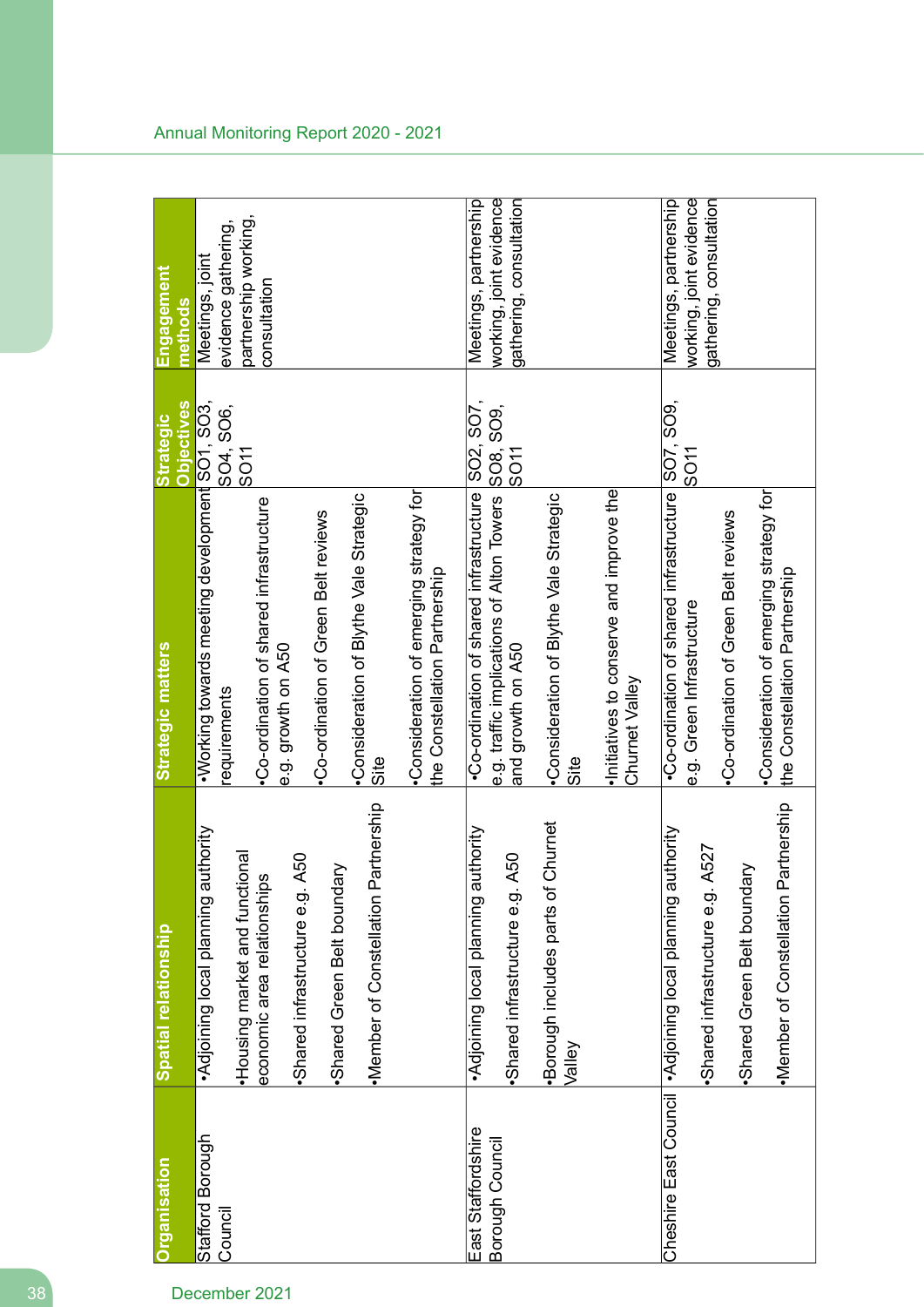| <b>Organisation</b>                  | Spatial relationship                                                                                                                    | Strategic matters                                                                                         | <b>Objectives</b><br><b>Strategic</b> | <u>Engagement</u><br>methods                    |
|--------------------------------------|-----------------------------------------------------------------------------------------------------------------------------------------|-----------------------------------------------------------------------------------------------------------|---------------------------------------|-------------------------------------------------|
| High Peak Borough<br>Council         | Adjoining local authority (planning)<br>areas separated by the Peak<br>District National Park                                           | setting and nature conservation of SO9<br>Shared need for consideration of<br>Peak District National Park | SO2, SO8,                             | co-ordination of<br>Joint staff and<br>esources |
|                                      | (A53)<br>Shared infrastructure                                                                                                          |                                                                                                           |                                       |                                                 |
| Derbyshire Dales<br>District Council | Adjoining local authority (planning<br>areas separated by the Peak<br>District National Park)                                           | setting and nature conservation of<br>Shared need for consideration of<br>Peak District National Park     |                                       | SO2, SO8, SO9Consultation, meeting              |
|                                      | (A53<br>Shared infrastructure                                                                                                           |                                                                                                           |                                       |                                                 |
| Environment Agency                   | for a range of environmental issues<br>Statutory body with responsibility<br>including; flood risk, water quality<br>and climate change | environmental matters including<br>Input on flood risk and<br>Churnet Valley                              | SO2, SO8                              | Consultation, ongoing<br>dialogue               |
| Historic England                     | Statutory body with responsibility<br>for the historic environment                                                                      | matters including Churnet Valley<br>Input on historic environment                                         |                                       | SO7, SO8, S09 Consultation, ongoing<br>dialogue |
| Natural England                      | enhancement<br>Statutory body with responsibility<br>the natural<br>and management of<br>for the conservation,<br>environment           | Input on environmental matters<br>including Churnet Valley                                                | SO8,<br>SO2,<br>809                   | Consultation, ongoing<br>dialogue               |
| Civil Aviation Authority             | Statutory body with responsibility<br>for management of UK airspace                                                                     | No strategic matters identified                                                                           |                                       | Consultation                                    |
| Homes England                        | regeneration<br>Agency with responsibilities for<br>enabling housing and                                                                | Partner in the delivery of housing,<br>including affordable housing                                       | SO4, SO6                              | Consultation, ongoing<br>dialogue               |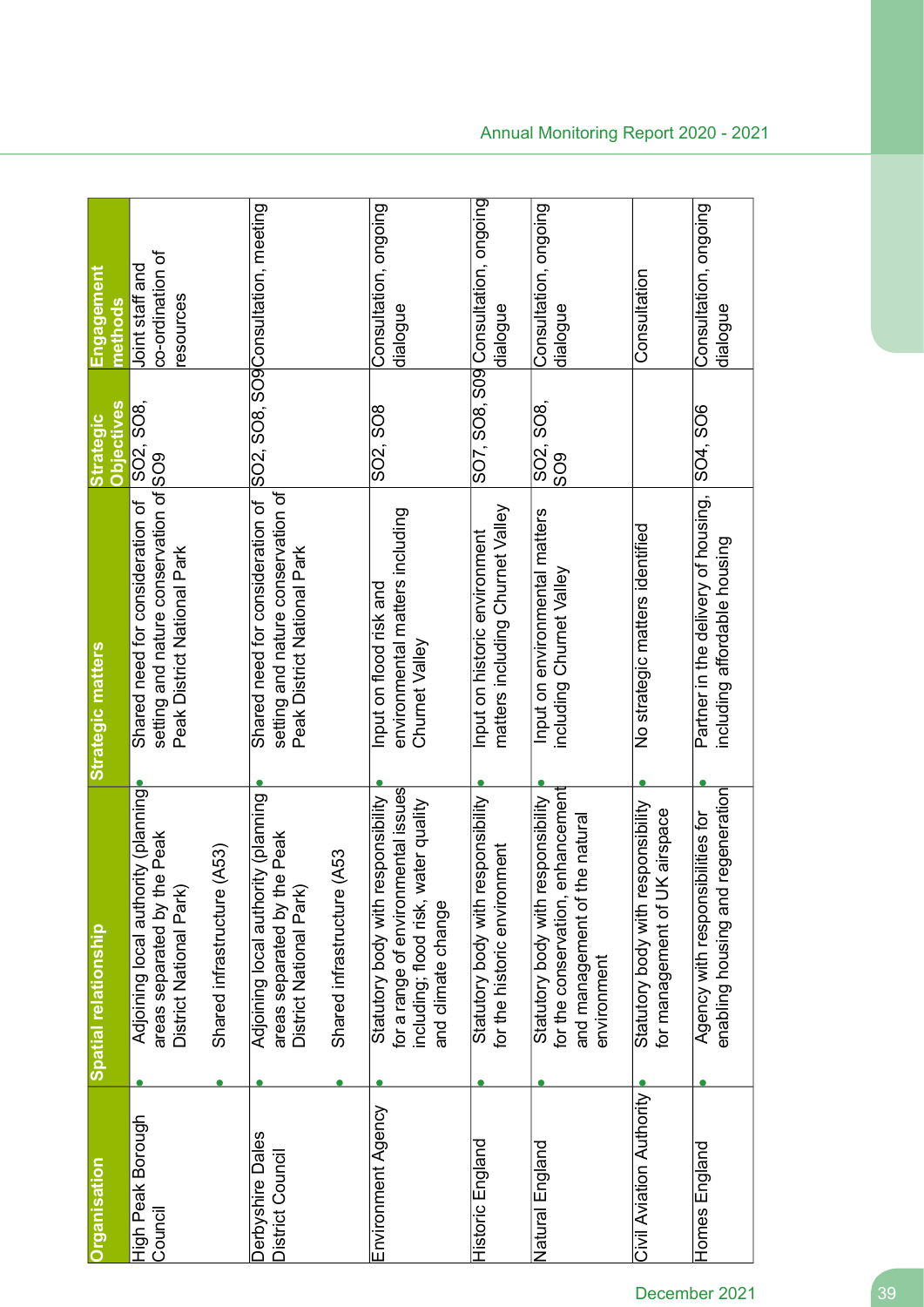| Spatial relationship                                                                                              | <b>Strategic matters</b>                                     | <b>Objectives</b><br><b>Strategic</b> | Engagement<br>methods                                                                                              |
|-------------------------------------------------------------------------------------------------------------------|--------------------------------------------------------------|---------------------------------------|--------------------------------------------------------------------------------------------------------------------|
| lealth care for<br>Plan and purchase h<br>residents                                                               | co-ordination with Local Plan<br>Provision of health care in | $\frac{0}{2}$                         | Consultation, meeting                                                                                              |
| d services and<br>Responsible for support the<br>development of CCGs and<br>providing specialise<br>primary care. | co-ordination with Local Plan<br>Provision of health care in | $\frac{6}{5}$                         | Consultation,<br>discussions                                                                                       |
| Regulate the rail ind                                                                                             | Consideration of railway provision<br>at Blythe Bridge       | SO11                                  | Consultation                                                                                                       |
| Highways authority for A50                                                                                        | on A50                                                       |                                       | Consultation, meeting                                                                                              |
| Local Enterprise Partnership Stoke<br>and for Staffordshire                                                       | in delivering economic objectives                            |                                       | Consultation                                                                                                       |
| Partnership with role in improving the<br>of the Peak<br>ocal natural environment<br>District                     | Local Plan should assist in<br>delivering LNP objectives     | $\frac{8}{2}$                         | Consultation                                                                                                       |
| of Staffordshire<br>Partnership with role in improving the<br>ocal natural environment                            | Local Plan should assist in<br>delivering LNP objectives     |                                       | SO2, SO8, SO9 Consultation, mee                                                                                    |
|                                                                                                                   | ustry in the UK                                              |                                       | SO2, SO8,<br>Local Plan should reflect and assist SO3, SO5,<br>SO6, SO7<br>Consideration of impacts of growth SO11 |

Note - LEP and LNP are not subject to the Duty to Co-operate but regard should be given to them 1. Note - LEP and LNP are not subject to the Duty to Co-operate but regard should be given to them

 $\leftarrow$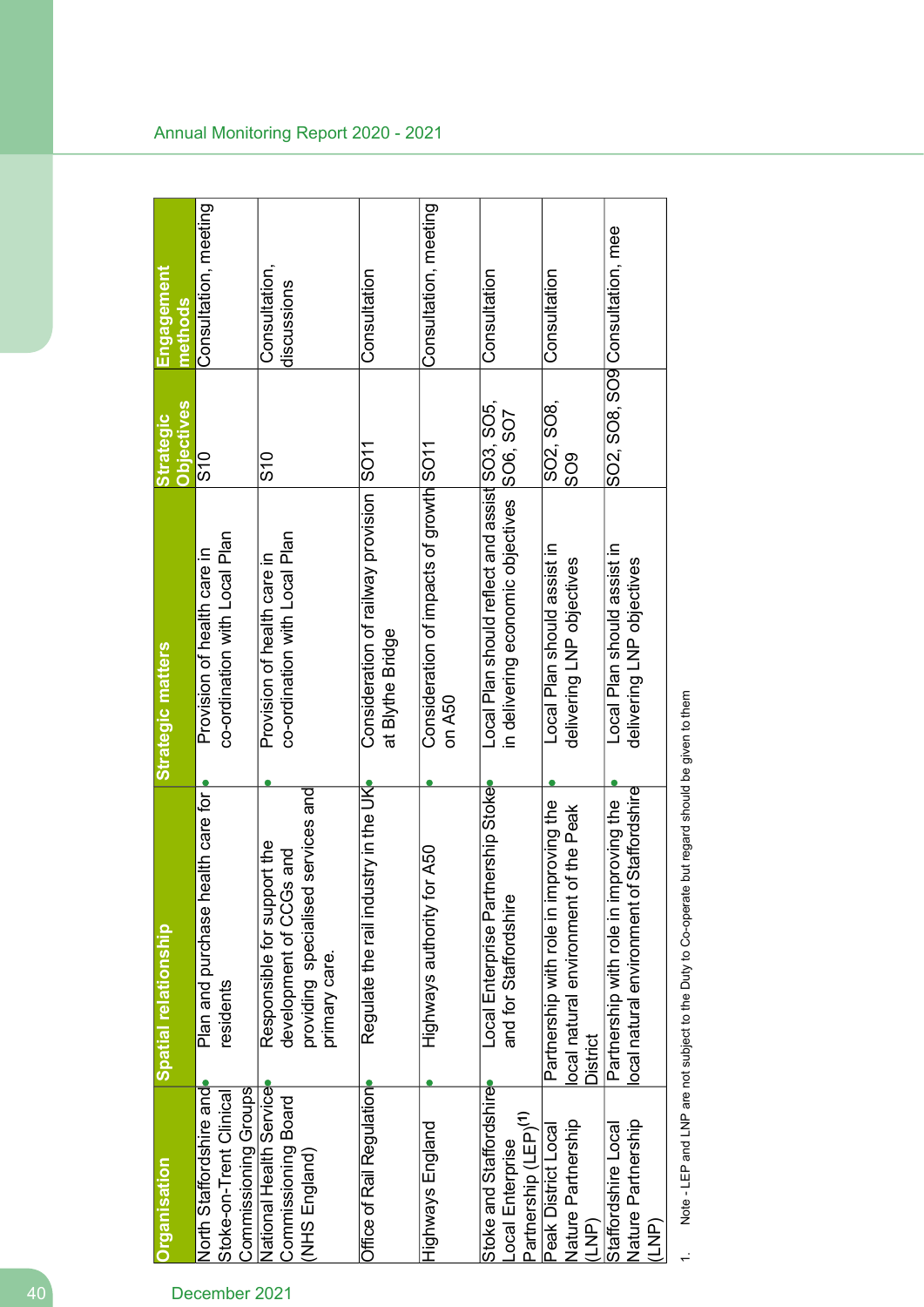# **Joint evidence base studies**

**7.4** Numerous joint evidence base studies have shaped the Local Plan and those of neighbouring authorities. In addition, when not directly involved in relevant studies, neighbouring authorities and other stakeholders have also been consulted on the approach and initial findings of evidence base studies to ensure a consistent approach. A summary of joint working on the Local Plan evidence base is provided below.

#### **Table 7.2 Evidence base**

| <b>Study</b>                                    | <b>Study Partners</b>                  | <b>Consultees</b>                      |
|-------------------------------------------------|----------------------------------------|----------------------------------------|
| <b>Strategic Housing Market</b>                 | High Peak Borough                      | Neighbouring local planning            |
| Assessment                                      | Council                                | authorities                            |
| <b>Employment Land Study</b>                    | High Peak Borough                      | Neighbouring local planning            |
|                                                 | Council                                | authorities                            |
| Updated Gypsy and Traveller Stoke-on-Trent City |                                        | Neighbouring local planning            |
| <b>Needs Assessment</b>                         | Council,                               | authorities                            |
|                                                 | Newcastle-under-Lyme                   |                                        |
|                                                 | Borough Council,                       |                                        |
|                                                 | Stafford Borough Council               |                                        |
| <b>Retail Study</b>                             | <b>High Peak Borough</b>               |                                        |
|                                                 | Council                                |                                        |
| Level 1 Strategic Flood Risk                    | Environmental Agency,                  | Highways Agency, neighbouring          |
| Assessment Update                               | <b>Staffordshire County</b><br>Council | local authorities, utilities companies |
| Ecological Study and update                     |                                        | Natural England (data records)         |
| <b>Cheadle Town Centre</b>                      | <b>Staffordshire County</b>            |                                        |
| Transport Study and Phase 2 Council             |                                        |                                        |
| Assessment                                      |                                        |                                        |
| Green Belt Review and                           |                                        | Neighbouring local planning            |
| Updates                                         |                                        | authorities                            |
| <b>Strategic Housing Land</b>                   |                                        | Neighbouring local planning            |
| <b>Availability Assessment</b>                  |                                        | authorities, Staffordshire County      |
| (SHLAA)                                         |                                        | Council, Highways Agency, English      |
|                                                 |                                        | Heritage, Natural England,             |
|                                                 |                                        | Environment Agency, Historic           |
|                                                 |                                        | <b>England, Homes and Communities</b>  |
|                                                 |                                        | Agency, North Staffordshire and        |
|                                                 |                                        | <b>Stoke-on-Trent Clinical</b>         |
|                                                 |                                        | <b>Commissioning Groups, NHS</b>       |
|                                                 |                                        | England, Office of Rail Regulation     |
| Strategic Housing and                           | <b>Peak District National</b>          |                                        |
| <b>Economic Land Assessment</b>                 | Park Authority, High                   |                                        |
| (SHELAA)                                        | Peak Borough Council                   |                                        |
| <b>Green Infrastructure Strategy</b>            | <b>Staffordshire County</b>            | Neighbouring local authorities and     |
|                                                 | Council, Peak District                 | other statutory bodies                 |
|                                                 | National Park Authority,               |                                        |
|                                                 | Staffordshire Local                    |                                        |
|                                                 | Nature Partnership,                    |                                        |
|                                                 | <b>Environment Agency,</b>             |                                        |
|                                                 | Natural England                        |                                        |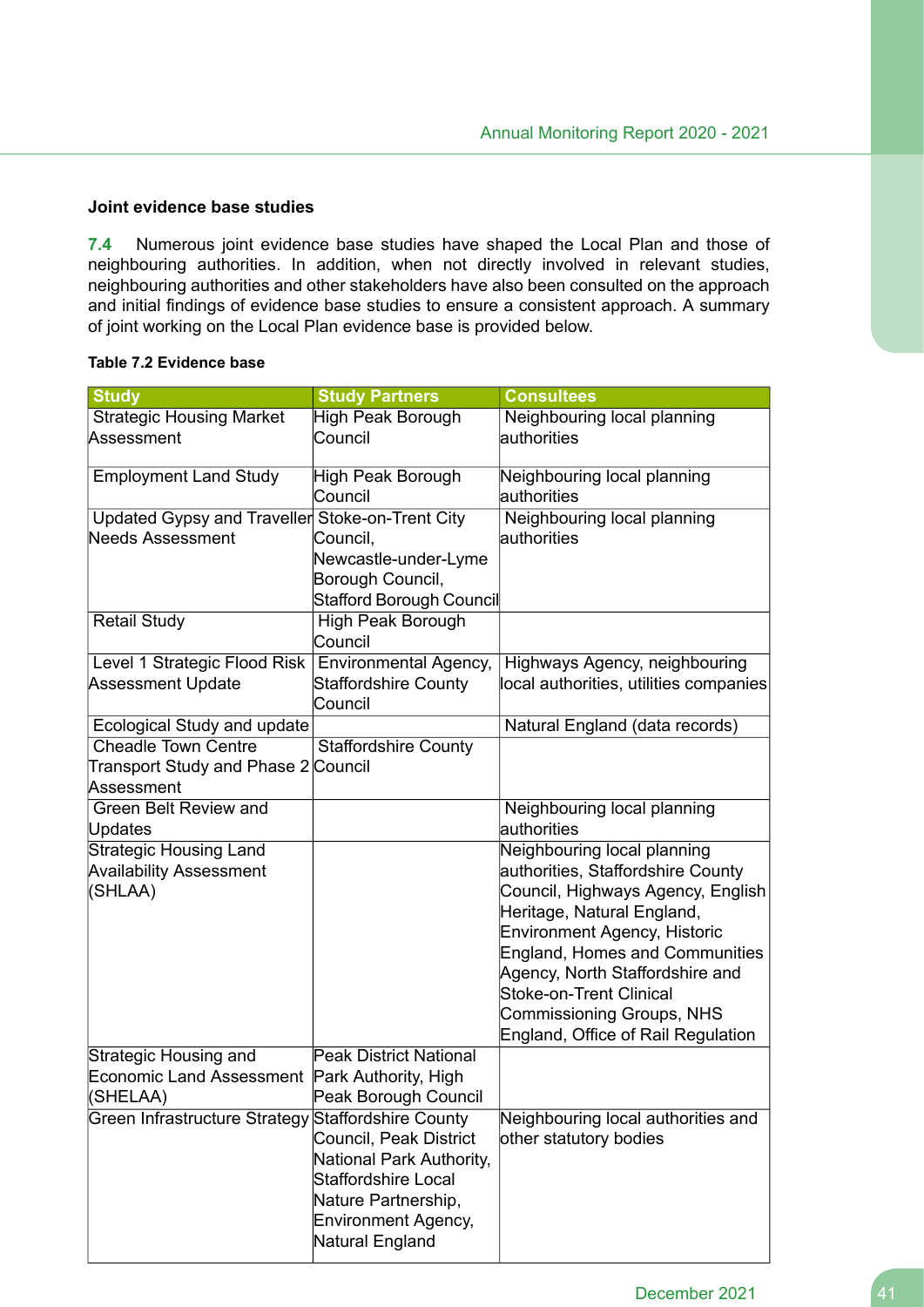| <b>Study</b>                   | <b>Study Partners</b> | <b>Consultees</b>                      |
|--------------------------------|-----------------------|----------------------------------------|
| Open Space Study and           |                       | <b>Staffordshire County Council</b>    |
| <b>Playing Pitch Strategy</b>  |                       |                                        |
| Development Capacity,          |                       | Staffordshire County Council,          |
| <b>Viability and Community</b> |                       | Highways England, Network              |
| Infrastructure Levy Study,     |                       | Rail, North Staffordshire and          |
| including                      |                       | Stoke-on-Trent Clinical                |
|                                |                       | Commissioning Groups, NHS              |
| Infrastructure Delivery Plan   |                       | England                                |
| <b>Habitats Regulations</b>    |                       | Staffordshire County Council,          |
| Assessment                     |                       | Derbyshire County Council (provision   |
|                                |                       | of cross boundary traffic data),       |
|                                |                       | Natural England                        |
| Landscape, Local Green         |                       | Peak District National Park Authority, |
| Space and Heritage Impact      |                       | Historic England, Natural England,     |
| Assessment                     |                       | <b>Staffordshire County Council</b>    |

# **Outcomes and future arrangements**

**7.5** The outcome of the co-operation undertaken during the preparation of the Local Plan in terms of its influence on the plan, its delivery and the plans and strategies of partners are specified in the table below. Details of how these outcomes will be taken forward and implemented during the plan period are also recorded.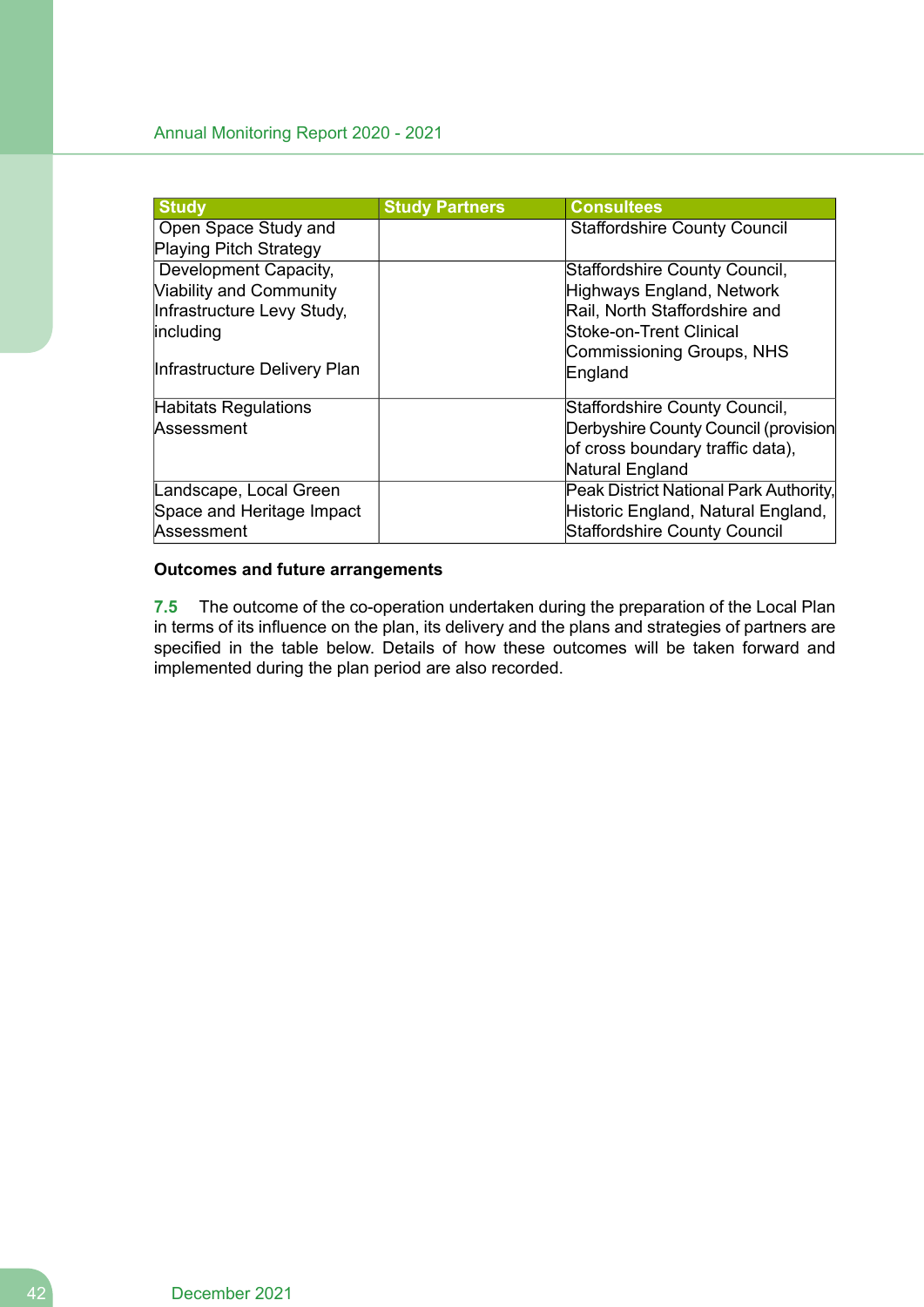| Future arrangements | of relevant policies                                                                                                    | Consultation on planning<br>applications                                           | infrastructure in line with the<br>Local Plan and IDP                                                                                                        | Statement of Common Ground                                                                                                                                                                                     |                                                        |                                                                                                                                                                                                                                  |                                                                                                                               |                                                                                                                                                     |
|---------------------|-------------------------------------------------------------------------------------------------------------------------|------------------------------------------------------------------------------------|--------------------------------------------------------------------------------------------------------------------------------------------------------------|----------------------------------------------------------------------------------------------------------------------------------------------------------------------------------------------------------------|--------------------------------------------------------|----------------------------------------------------------------------------------------------------------------------------------------------------------------------------------------------------------------------------------|-------------------------------------------------------------------------------------------------------------------------------|-----------------------------------------------------------------------------------------------------------------------------------------------------|
| <b>Qutcomes</b>     | Local Plan spatial strategy (Policies SS2 and Implementation and monitoring<br>SS3) seeks to concentrate development in | towns and larger villages which are more<br>sustainable in terms of infrastructure | E2 (Employment) informed by SCC feedback Ongoing dialogue to deliver<br>Allocations including Policy H2 (Housing) and<br>and consideration of infrastructure | makes provisions for developers to pay towards Further details in future<br>SCC related infrastructure. Commitment for<br>Policy SS12 (Planning Obligations and CIL)<br>further joint consideration of funding | arrangements and cross boundary education<br>movements | Considerations) in respect of broadband and<br>Policies update to reflect SCC advice and<br>(Mobberley Farm) in relation to transport<br>SS7 (Cheadle Area Strategy) / DSC3<br>evidence including; DC1 (Design<br>infrastructure | includes measures identified by SCC including<br>Staffs Moorlands Infrastructure Delivery Plan<br>additional school provision | Alton Towers Resort Transport Liaison Group<br>mitigate traffic impacts under terms of legal<br>co-ordinates transport improvements to<br>agreement |
| Strategic matter    | Ensuring that County<br>Council led infrastructure                                                                      | nas sufficient capacity to<br>planned growth<br>accommodate                        |                                                                                                                                                              |                                                                                                                                                                                                                |                                                        |                                                                                                                                                                                                                                  |                                                                                                                               |                                                                                                                                                     |
| <b>Organisation</b> | Staffordshire County Council<br>(SCC)                                                                                   |                                                                                    |                                                                                                                                                              |                                                                                                                                                                                                                |                                                        |                                                                                                                                                                                                                                  |                                                                                                                               |                                                                                                                                                     |

Table 7.3 Co-operation, outcomes and future arrangements **Table 7.3 Co-operation, outcomes and future arrangements**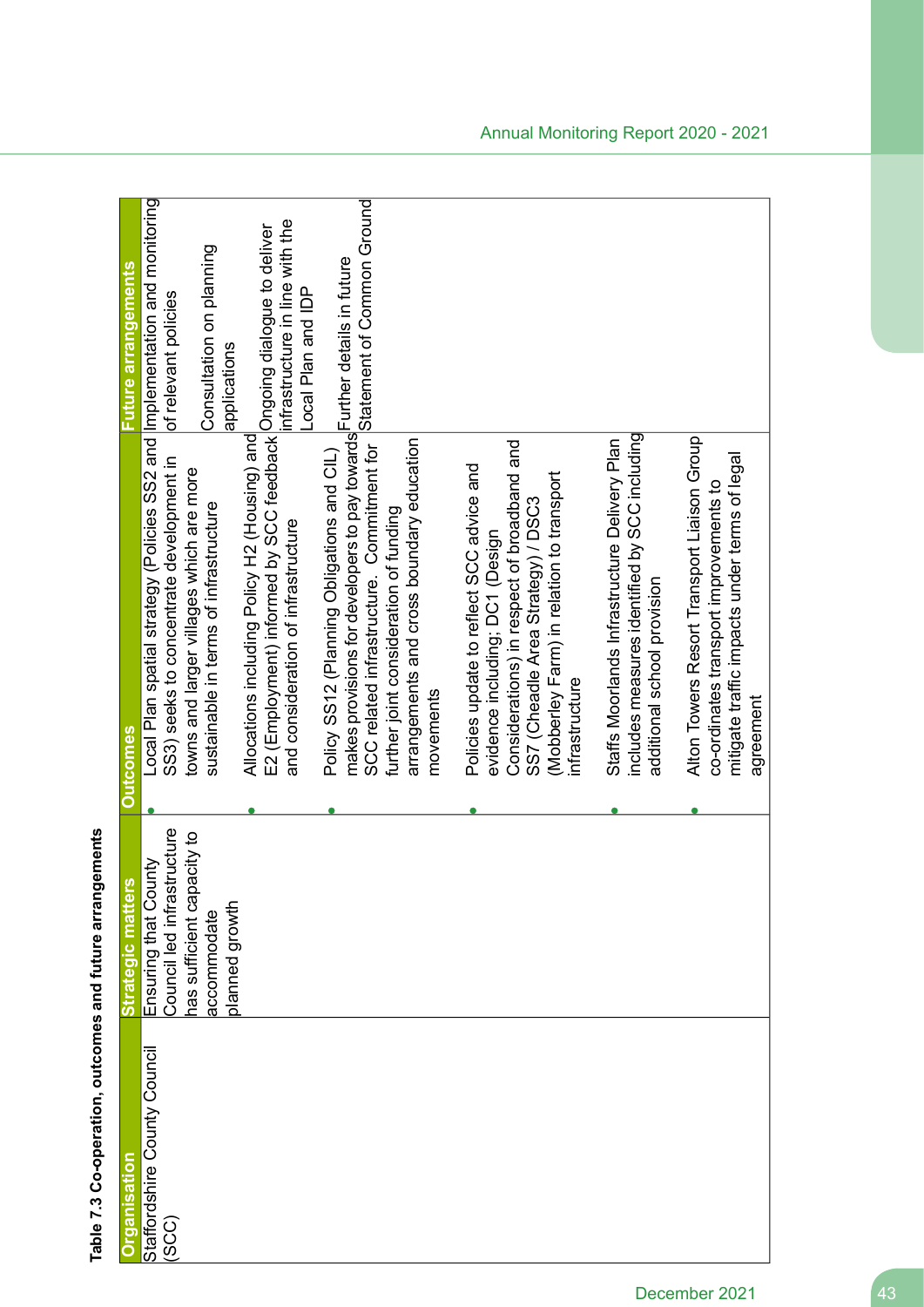|                                          | <b>Strategic matters</b>                                     | comes                                                                                                                                                                                                                                 | uture arrangements                                                              |
|------------------------------------------|--------------------------------------------------------------|---------------------------------------------------------------------------------------------------------------------------------------------------------------------------------------------------------------------------------------|---------------------------------------------------------------------------------|
|                                          | Need for coordinated                                         | Policy SD1 (Sustainable Use of resources)                                                                                                                                                                                             | Implementation and monitoring                                                   |
|                                          | nations in<br>respect of the Local Plan<br>polices and desig | address minerals and waste issues to supportof relevant policies<br>Minerals and waste Plan.                                                                                                                                          |                                                                                 |
|                                          |                                                              |                                                                                                                                                                                                                                       | Consultation on planning                                                        |
|                                          |                                                              | Policy SD5 (Flood Risk) reflects requirements applications<br>of Lead Local Flood Authority (SCC)                                                                                                                                     | Continued joint working and                                                     |
|                                          |                                                              | provision including ADD01/CH132 &<br>Site allocated to enable additional school<br>LE140                                                                                                                                              | liaison on site delivery                                                        |
|                                          | emerging<br>Consideration of                                 | Joint work towards emerging strategy                                                                                                                                                                                                  | Continued work through                                                          |
|                                          | tnership<br>Constellation Par<br>strategy for the            | Allocation of Blythe Vale site which may<br>support strategy                                                                                                                                                                          | Constellation Partnership                                                       |
| Peak District National Park<br>Authority | development requirements<br>meeting<br>Working towards       | Objectively assessed need for development of Sharing of monitoring data and<br>housing and employment relates to whole<br>District                                                                                                    | evidence                                                                        |
|                                          |                                                              | National Park Authority agree to inclusion of alapplications                                                                                                                                                                          | Consultation on planning                                                        |
|                                          |                                                              | to take account of likely completions within the Implementation of relevant<br>District up to the year 2031 (supporting text to <mark>policies</mark><br>Policy SS4) <sup>(1)</sup><br>100 dwelling allowance in the Local Plan. Plan |                                                                                 |
|                                          |                                                              |                                                                                                                                                                                                                                       | Further details in Statement of<br>Common Ground (Appendix<br>1) <sup>(2)</sup> |

Please note - the figure of 100 dwellings within the National Park is an estimate based on past delivery rates and does not represent a housing target for the National Park Authority.<br>Please note - as of June 2018, Stateme Please note - the figure of 100 dwellings within the National Park is an estimate based on past delivery rates and does not represent a housing target for the National Park Authority. Please note - as of June 2018, Statement of Common Ground signed by Leader of SMDC and Planning Policy Manager of PDNPA.

 $\overline{\phantom{a}}$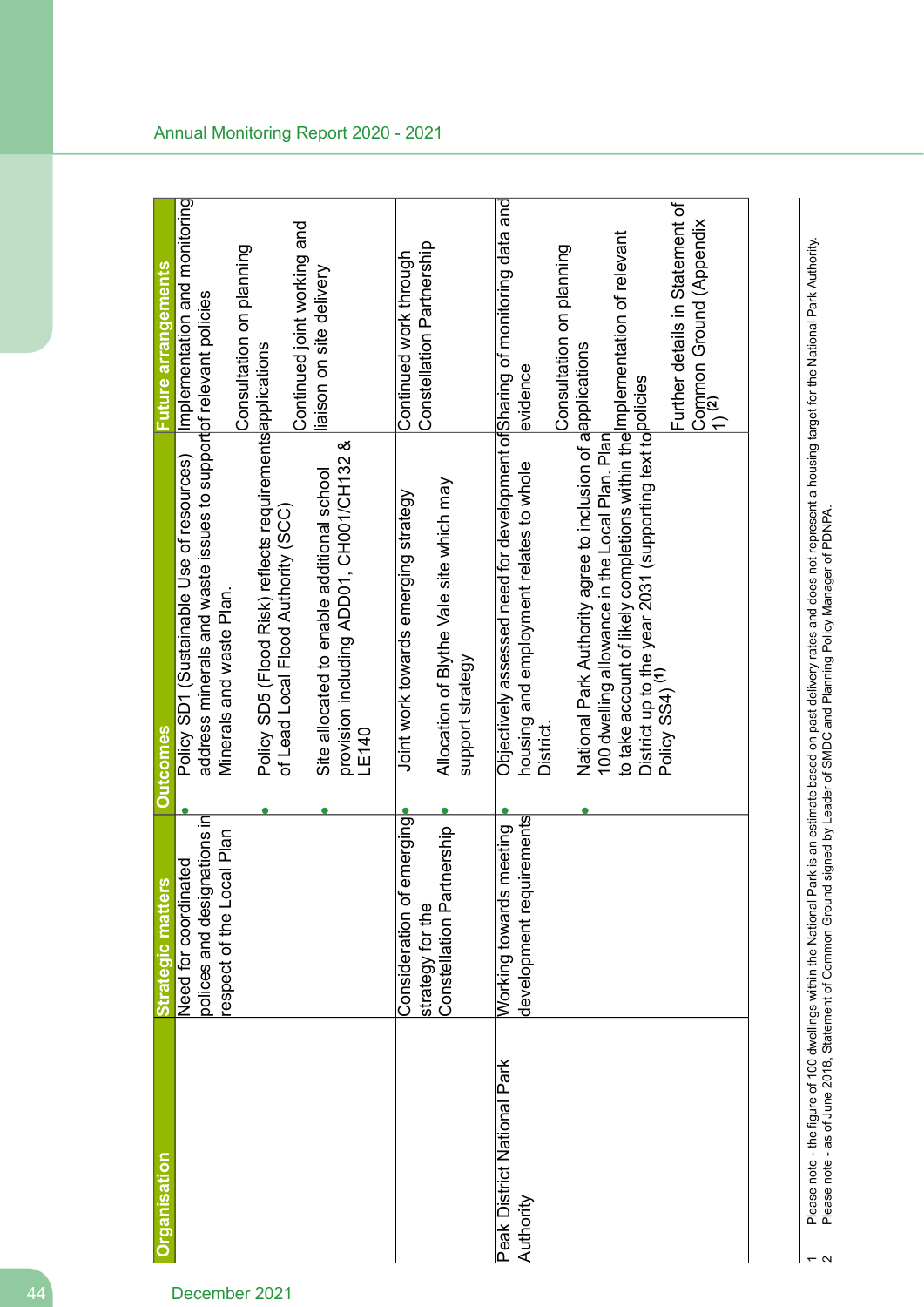| Organisation | <b>Strategic matters</b>                                                                              | <b>Outcomes</b>                                                                                                                                                                                                      | <b>-uture arrangements</b>                                               |
|--------------|-------------------------------------------------------------------------------------------------------|----------------------------------------------------------------------------------------------------------------------------------------------------------------------------------------------------------------------|--------------------------------------------------------------------------|
|              |                                                                                                       | Employment land delivery in the National Park<br>within the District is likely to be negligible and<br>so no allowance is made for this.                                                                             |                                                                          |
|              |                                                                                                       | Joint Strategic Housing and Economic Land<br>Availability Assessment                                                                                                                                                 |                                                                          |
|              | nature conversation of the<br>and<br>e<br>At<br>andscape setting<br>Consideration of<br>National Park | Policies SS1 (Development Principles), (SD2 Implementation of relevant<br>Settlement Setting) outline policy to address<br>Low Carbon Energy), DC3 (Landscape &<br>impacts on the National Park                      | Consultation on planning<br>applications<br>policies                     |
|              |                                                                                                       | allocations and policy in respect of mitigation Common Ground (Appendix 1)<br>Heritage Impact Study which has informed site Further details in Statement of<br>Input on Landscape, Local Green Space and<br>measures |                                                                          |
|              | Co-ordination of shared<br>nfrastructure                                                              | Input into Green Infrastructure Strategy which Implementation of relevant<br>in turn informs Policy C3 (Green Infrastructure) policies                                                                               |                                                                          |
|              |                                                                                                       |                                                                                                                                                                                                                      | Infrastructure Strategy working<br>Joint working through Green<br>dho.fa |
|              |                                                                                                       |                                                                                                                                                                                                                      | Common Ground (Appendix 1)<br>Further details in Statement of            |
|              | anning<br>where applicable<br>neighbourhood pl<br>Joint support for                                   | Support given to emerging Leekfrith<br>Neighbourhood Plan                                                                                                                                                            | Common Ground (Appendix 1)<br>Further details in Statement of            |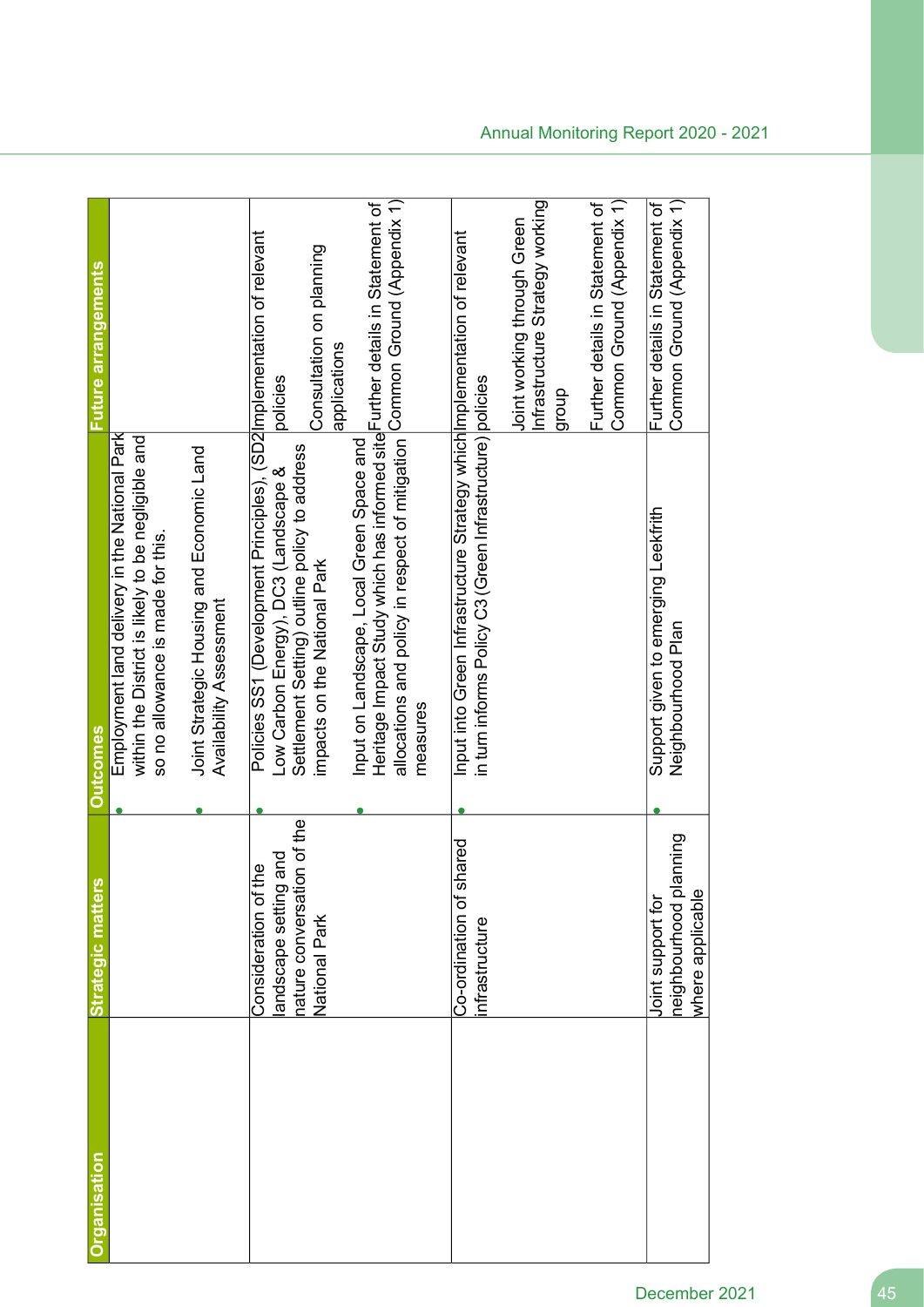| <b>Organisation</b>         | <b>Strategic matters</b> | <b>Outcomes</b>                                  | <b>Future arrangements</b>                   |
|-----------------------------|--------------------------|--------------------------------------------------|----------------------------------------------|
| Stoke-on-Trent City Council | Working towards meeting  | Policy SS4 (Housing and Employment Land          | Further details in Statement of              |
| (SoTCC)                     | development requirements | Supply) supports growth in Moorlands             | Common Ground (Appendix<br>1) <sup>(3)</sup> |
|                             |                          | Staffordshire without undermining emerging       |                                              |
|                             |                          | Stoke-on-Trent and Newcastle-under-Lyme          |                                              |
|                             |                          | Joint Local Plan                                 |                                              |
|                             |                          | SMDC enquired whether a site in                  |                                              |
|                             |                          | Stoke-on-Trent near to Biddulph could be         |                                              |
|                             |                          | allocated in the Stoke-on-Trent and              |                                              |
|                             |                          | Newcastle-under-Lyme Joint Local Plan help       |                                              |
|                             |                          | with the provision of housing for SMDC.          |                                              |
|                             |                          | SoTCC were unable to support this request as     |                                              |
|                             |                          | the suggested site lay within the North          |                                              |
|                             |                          | Staffordshire Green Belt and evidence for        |                                              |
|                             |                          | exceptional circumstances for the release of     |                                              |
|                             |                          | that site did not exist. Stoke-on-Trent City     |                                              |
|                             |                          | Council are not proposing amendments to the      |                                              |
|                             |                          | North Staffordshire Green Belt as part of the    |                                              |
|                             |                          | consultation on the Stoke-on-Trent and           |                                              |
|                             |                          | Newcastle-under-Lyme Joint Local Plan -          |                                              |
|                             |                          | Preferred Options Consultation.                  |                                              |
|                             |                          | SoTCC unable to assist in meeting SMDC's         |                                              |
|                             |                          | housing development requirements due to the      |                                              |
|                             |                          | fact that the Stoke-on-Trent and                 |                                              |
|                             |                          | Newcastle-under-Lyme Joint Local Plan is in      |                                              |
|                             |                          | the early stages of preparation and the councils |                                              |
|                             |                          | are gathering evidence and consulting on the     |                                              |
|                             |                          | Preferred Options to meet their own needs.       |                                              |

Please note: as of June 2018, the Statement of Common Ground has been agreed at officer level by all Staffordshire Moorlands District Council, Stoke-on-Trent City Council, Stafford Borough<br>Council and Newcastle-under-Lyme Please note: as of June 2018, the Statement of current of Common Ground of Common Ground has been agreed at othcer at officer level by all Staffordshire Moorlands District Council, Stafford Borough<br>3 Council and Newcastle-under-Lyme Borough Council and be a staffordshire Staffordshire on behalf Grands on behalf Council and New Porough Council and Newcastle-under-Lyme Borough Council.

 $\infty$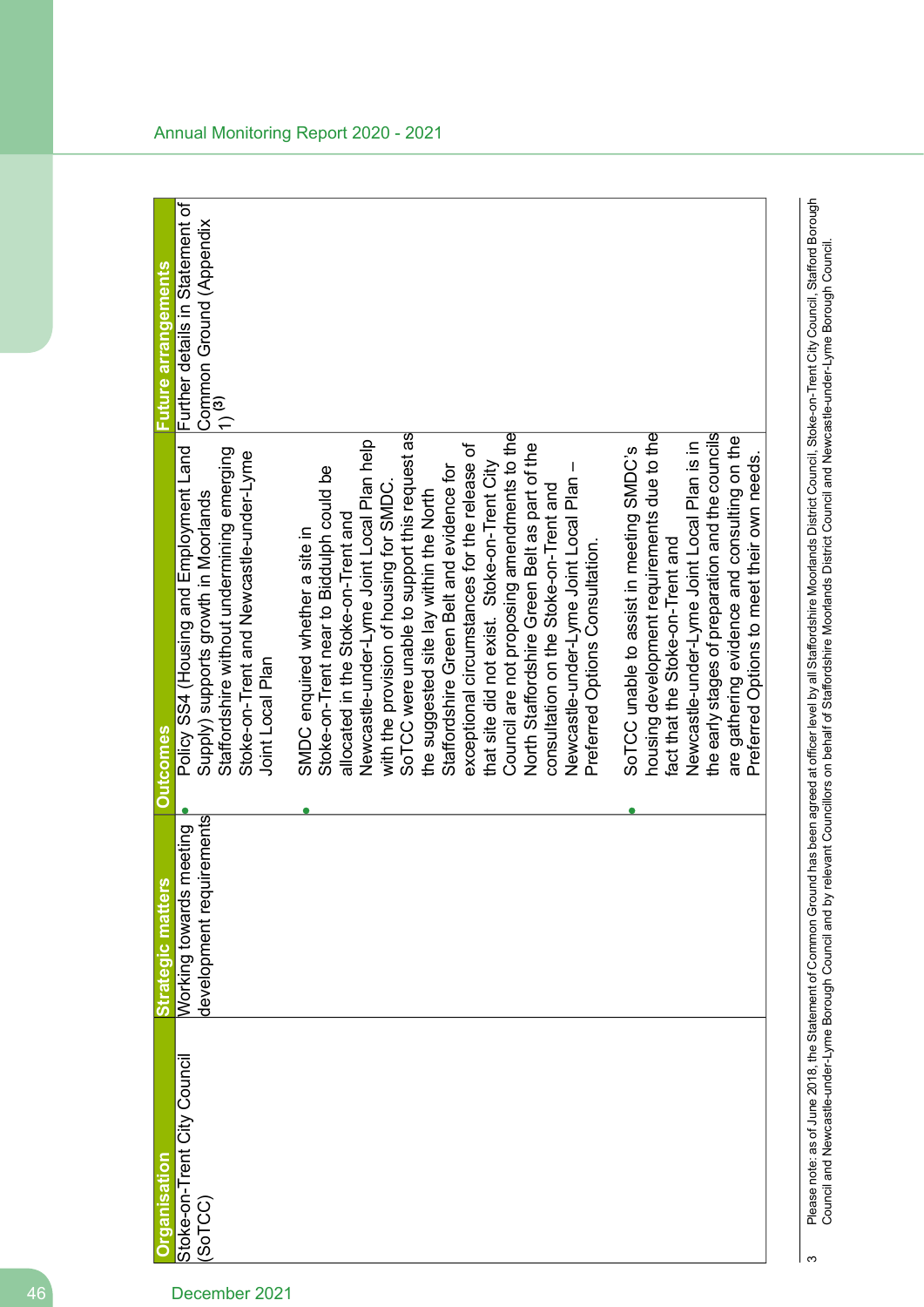| Organisation | Strategic matter | <b>Qutcomes</b>                                                                                                                                                                                                                                                                                                                                                                                                                                                                                       | Future arrangements |
|--------------|------------------|-------------------------------------------------------------------------------------------------------------------------------------------------------------------------------------------------------------------------------------------------------------------------------------------------------------------------------------------------------------------------------------------------------------------------------------------------------------------------------------------------------|---------------------|
|              |                  | The Joint Local Plan will need to be at a more<br>Staffordshire Moorlands could be considered.<br>which would need to be resolved before the<br>Consultation identifies a shortfall in housing<br>Stoke-on-Trent and Newcastle-under-Lyme<br>consider the needs of adjoining authorities.<br>consideration of housing need arising from<br>supply within the Housing Market Area of<br>advanced stage before the councils can<br>The Joint Local Plan Preferred Options                               |                     |
|              |                  | gypsy and travellers development requirements<br>traveller needs was on-going as part of the plan<br>consideration of meeting their own gypsy and<br>determine whether additional needs could be<br>met over and above the existing requirement<br>Newcastle-under-Lyme Joint Local Plan is in<br>SoTCC unable to assist in meeting SMDC's<br>due to the fact that the Stoke-on-Trent and<br>preparation. It was therefore too early to<br>the early stages of preparation and<br>for Stoke-on-Trent. |                     |
|              |                  | development constraints, including Green Belt.<br>SoTCC's development requirements due to<br>SMDC is unable to assist in meeting any of                                                                                                                                                                                                                                                                                                                                                               |                     |
|              |                  | Joint assessment of gypsies, travellers and<br>travelling showpersons accommodation<br>Consultation on SHMA                                                                                                                                                                                                                                                                                                                                                                                           |                     |
|              |                  |                                                                                                                                                                                                                                                                                                                                                                                                                                                                                                       |                     |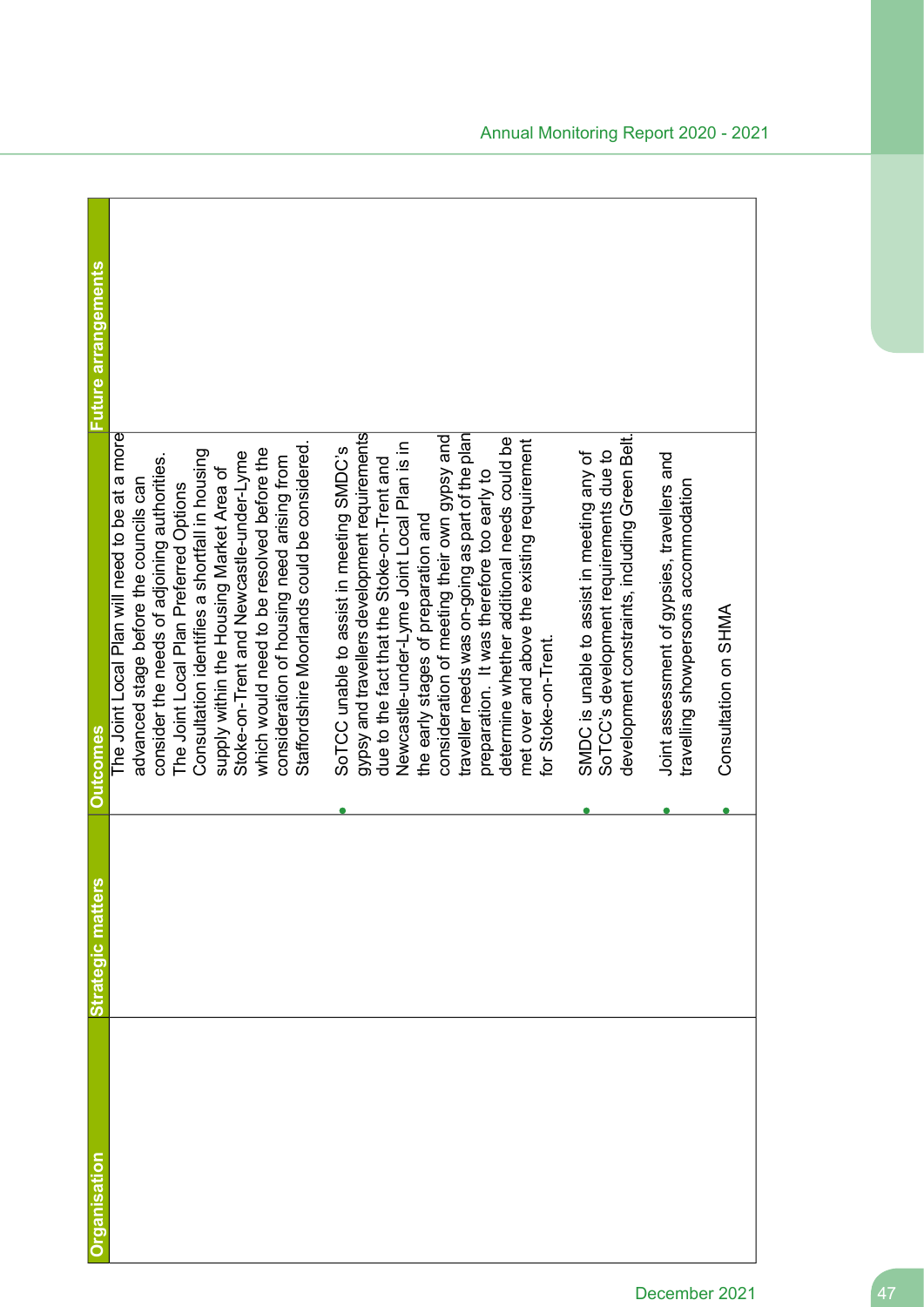| <b>Organisation</b> | <b>Strategic matters</b>                                | <b>Outcomes</b>                                                                                                                                                                            | <b>Future arrangements</b>                                    |
|---------------------|---------------------------------------------------------|--------------------------------------------------------------------------------------------------------------------------------------------------------------------------------------------|---------------------------------------------------------------|
|                     |                                                         | Consultation on Employment Land Review                                                                                                                                                     |                                                               |
|                     |                                                         | Consultation on SHLAA                                                                                                                                                                      |                                                               |
|                     | growth<br>Co-ordination of shared<br>nfrastructure e.g. | Input into Green Infrastructure Strategy which Implementation and monitoring<br>in turn informs Policy C3 (Green Infrastructure) of relevant polices and                                   |                                                               |
|                     | on A50                                                  | on the A50 and Derby/Crewe railway line and Further details in Statement of<br>Agreement to jointly consider impacts of growth<br>services                                                 | Common Ground (Appendix 1)<br>Infrastructure Delivery Plan    |
|                     |                                                         | Consideration of potential impacts of growth<br>on school capacity                                                                                                                         |                                                               |
|                     | ireen Belt<br>Co-ordination of G<br>eviews              | Input into respective green belt reviews<br>undertaken during plan preparation                                                                                                             | Further details in Statement of<br>Common Ground (Appendix 1) |
|                     |                                                         | would would affect the common green belt<br>Agreement to liaise on green belt reviews<br>boundary                                                                                          |                                                               |
|                     | <b>Blythe</b><br>Vale Strategic Sit<br>Consideration of | of employment, 300 homes to the north of the Infrastructure Delivery Plan<br>DSR1 (Blythe Vale)-mixed-use development of relevant polices and<br>Agreement for liaison to implement Policy | Implementation and monitoring                                 |
|                     |                                                         | site and supporting infrastructure measures                                                                                                                                                | Common Ground (Appendix 1)<br>Further details in Statement of |
|                     | emerging<br>Consideration of<br>strategy for the        | Joint work towards emerging strategy                                                                                                                                                       | Constellation Partnership<br>Continued work through           |
|                     | tnership<br>Constellation Part                          | Allocation of Blythe Vale site which may<br>support strategy                                                                                                                               | Common Ground (Appendix 1)<br>Further details in Statement of |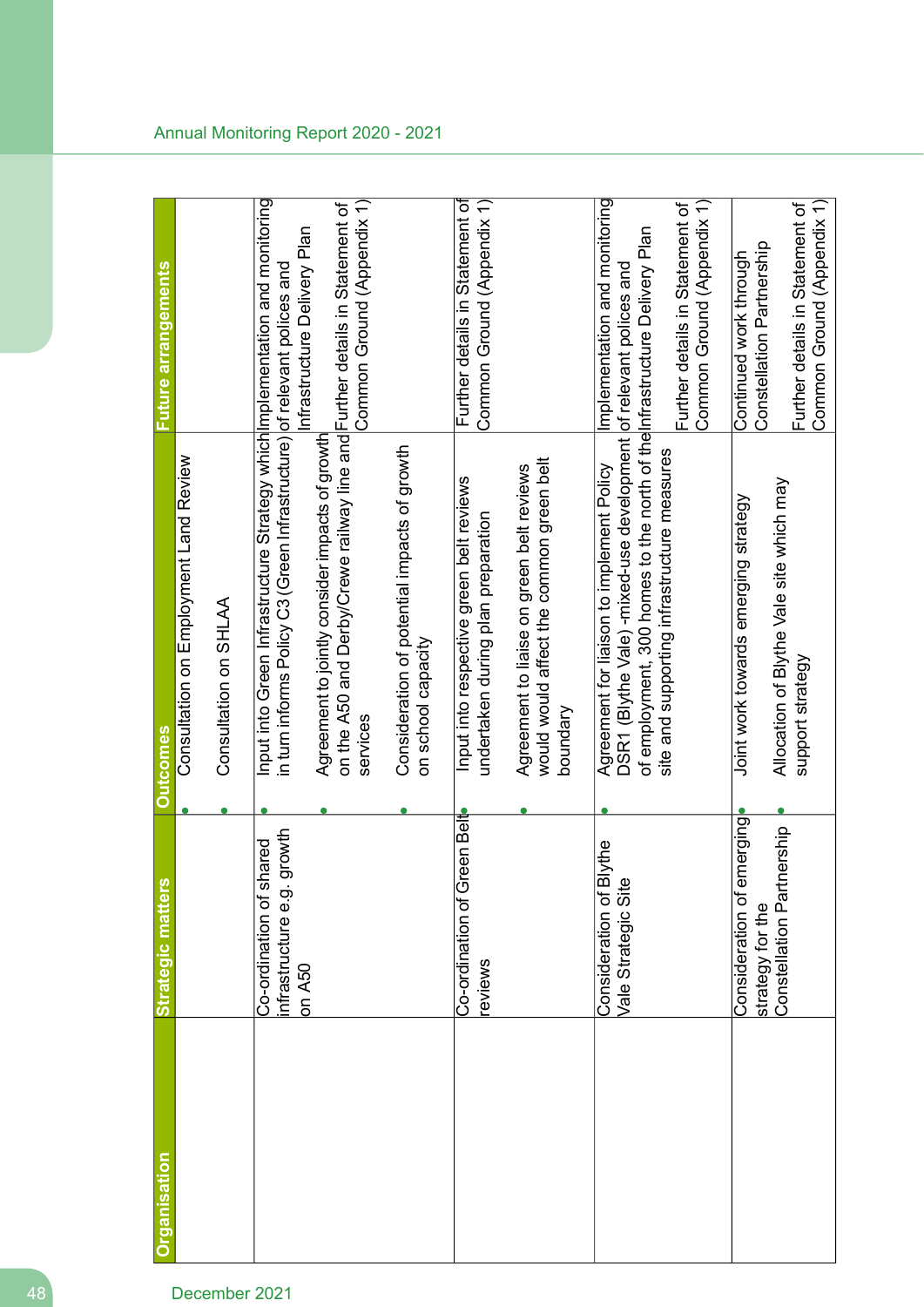| rganisation                                                   |                                                                 |                                                                                                                                                                                                                                    |                                                                                      |
|---------------------------------------------------------------|-----------------------------------------------------------------|------------------------------------------------------------------------------------------------------------------------------------------------------------------------------------------------------------------------------------|--------------------------------------------------------------------------------------|
| Newcastle-under-Lyme Borough Morking towards<br>Council (NBC) | development requirements<br>meeting<br><b>Strategic matters</b> | Policy SS4 (Housing and Employment Land<br>Staffordshire without undermining emerging<br>Supply) supports growth in Moorlands<br>Joint Stoke and Newcastle Local Plan<br><b>Outcomes</b>                                           | Common Ground (Appendix 1)<br>Further details in Statement of<br>Future arrangements |
|                                                               |                                                                 | Borough near to Biddulph could be allocated<br>SMDC enquired whether a site in Newcastle<br>help with the provision of housing for SMDC.<br>in the Joint Stoke and Newcastle Local Plan<br>NBC were unable to support this request |                                                                                      |
|                                                               |                                                                 | development constraints, including Green Belt<br>SMDC is unable to assist in meeting any of<br>NBC's development requirements due to                                                                                               |                                                                                      |
|                                                               |                                                                 | Joint assessment of gypsies, travellers and<br>travelling showpersons accommodation                                                                                                                                                |                                                                                      |
|                                                               |                                                                 | Consultation on SHMA                                                                                                                                                                                                               |                                                                                      |
|                                                               |                                                                 | Consultation on Employment Land Review                                                                                                                                                                                             |                                                                                      |
|                                                               |                                                                 | Consultation on SHLAA                                                                                                                                                                                                              |                                                                                      |
|                                                               | hared<br>Co-ordination of s<br>nfrastructure                    | Input into Green Infrastructure Strategy which Implementation and monitoring<br>in turn informs Policy C3 (Green Infrastructure) of relevant polices and                                                                           | Infrastructure Delivery Plan                                                         |
|                                                               |                                                                 | Agreement to jointly consider impacts of growth<br>on the A50                                                                                                                                                                      | Common Ground (Appendix 1)<br>Further details in Statement of                        |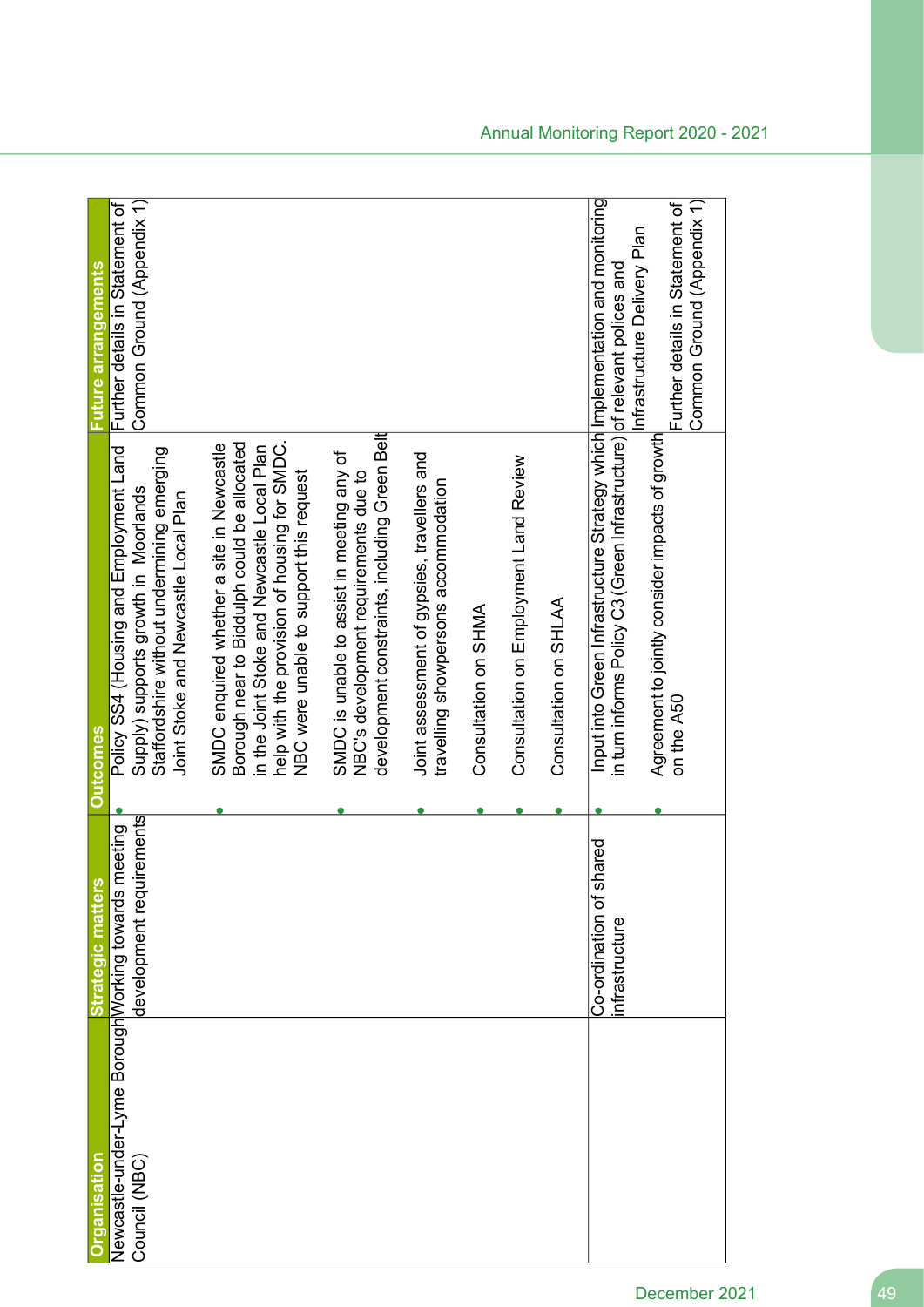| <b>Organisation</b>         | Strategic matters   Outcomes                            |                                                                                                                                          | Future arrangements                                           |
|-----------------------------|---------------------------------------------------------|------------------------------------------------------------------------------------------------------------------------------------------|---------------------------------------------------------------|
|                             | Co-ordination of Green Belt<br>eviews                   | Input into respective green belt reviews<br>undertaken during plan preparation                                                           | Common Ground (Appendix 1)<br>Further details in Statement of |
|                             |                                                         | would would affect the common green belt<br>Agreement to liaise on green belt reviews<br>poundary                                        |                                                               |
|                             | emerging<br>Consideration of<br>strategy for            | Allocation of Blythe Vale site which may<br>Joint work towards emerging strategy                                                         | Constellation Partnership<br>Continued work through           |
|                             | the Constellation<br>Partnership                        | support strategy                                                                                                                         | Common Ground (Appendix 1)<br>Further details in Statement of |
| Stafford Borough<br>Council | uirements<br>Working towards meeting<br>development req | Policy SS4 (Housing and Employment Land<br>Staffordshire without undermining Stafford<br>Supply) supports growth in Moorlands<br>Borough | Common Ground (Appendix 1)<br>Further details in Statement of |
|                             |                                                         | development constraints, including Green Belt<br>SMDC is unable to assist in meeting any of<br>SBC's development requirements due to     |                                                               |
|                             |                                                         | Joint assessment of gypsies, travellers and<br>travelling showpersons accommodation                                                      |                                                               |
|                             |                                                         | Consultation on SHMA                                                                                                                     |                                                               |
|                             |                                                         | Consultation on Employment Land Review                                                                                                   |                                                               |
|                             |                                                         | Consultation on SHLAA                                                                                                                    |                                                               |
|                             |                                                         |                                                                                                                                          |                                                               |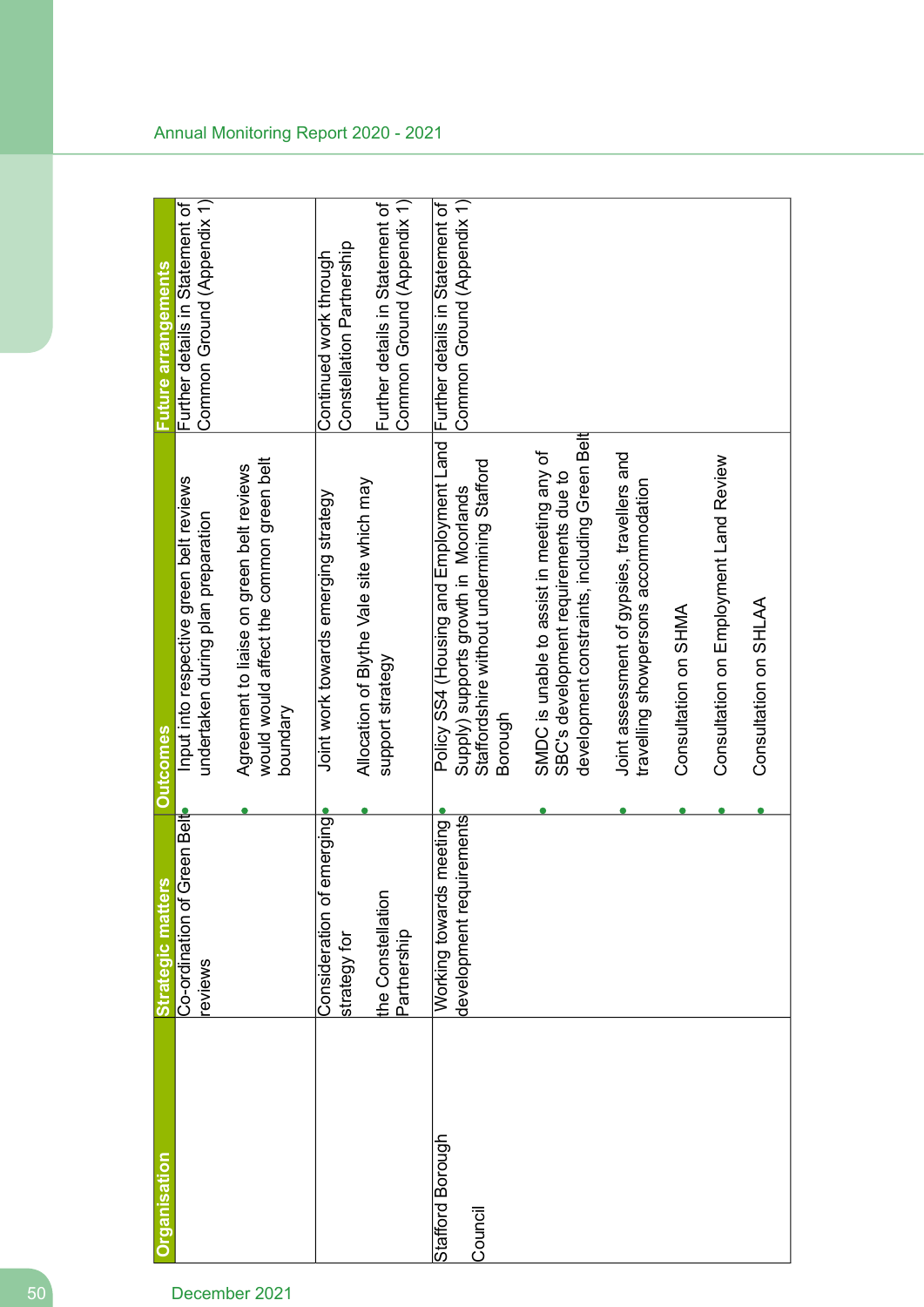| hrganisation | U)<br><b>Strategic matter</b>                                       | <b>Outcomes</b>                                                                                                                                                                                                                                                                                                                                                                                                                                                                                                                     | Future arrangements                                                                   |
|--------------|---------------------------------------------------------------------|-------------------------------------------------------------------------------------------------------------------------------------------------------------------------------------------------------------------------------------------------------------------------------------------------------------------------------------------------------------------------------------------------------------------------------------------------------------------------------------------------------------------------------------|---------------------------------------------------------------------------------------|
|              | growth<br>shared<br>Co-ordination of<br>nfrastructure e.g<br>on A50 | Input into Green Infrastructure Strategy which Implementation and monitoring<br>SBC welcomes the Blythe Bridge Opportunity Infrastructure Delivery Plan<br>in turn informs Policy C3 (Green Infrastructure). of relevant polices and<br>Infrastructure Strategy maps uparated<br>Staffordshire Moorlands Local Plan's Green<br>Council's area should be removed from the<br>designated for potential new floodplain and<br>riparian woodland within Stafford Borough<br>corridor for green infrastructure, areas<br>to reflect this | Common Ground (Appendix 1)<br>Further details in Statement of                         |
|              |                                                                     | Agreement to jointly consider impacts of growth<br>on the A50                                                                                                                                                                                                                                                                                                                                                                                                                                                                       |                                                                                       |
|              | Green Belt<br>Co-ordination of<br>eviews                            | Input into respective green belt reviews<br>undertaken during plan preparation                                                                                                                                                                                                                                                                                                                                                                                                                                                      | Further details in Statement of<br>Common Ground (Appendix 1)                         |
|              |                                                                     | would would affect the common green belt<br>Agreement to liaise on green belt reviews<br>houndary                                                                                                                                                                                                                                                                                                                                                                                                                                   |                                                                                       |
|              | <b>Blythe</b><br>Φ<br>Consideration of<br>Vale Strategic Sit        | at Blythe Vale as well as a master plan for the Further details in Statement of<br>measures. SBC wish to be consulted on further Infrastructure Delivery Plan<br>detailed studies regarding new infrastructure<br>area setting out links to adjoining areas and<br>DSR1 (Blythe Vale), including infrastructure<br>Agreement for liaison to implement Policy<br>landscape implications                                                                                                                                              | Implementation and monitoring<br>Common Ground(Appendix 1)<br>of relevant polices and |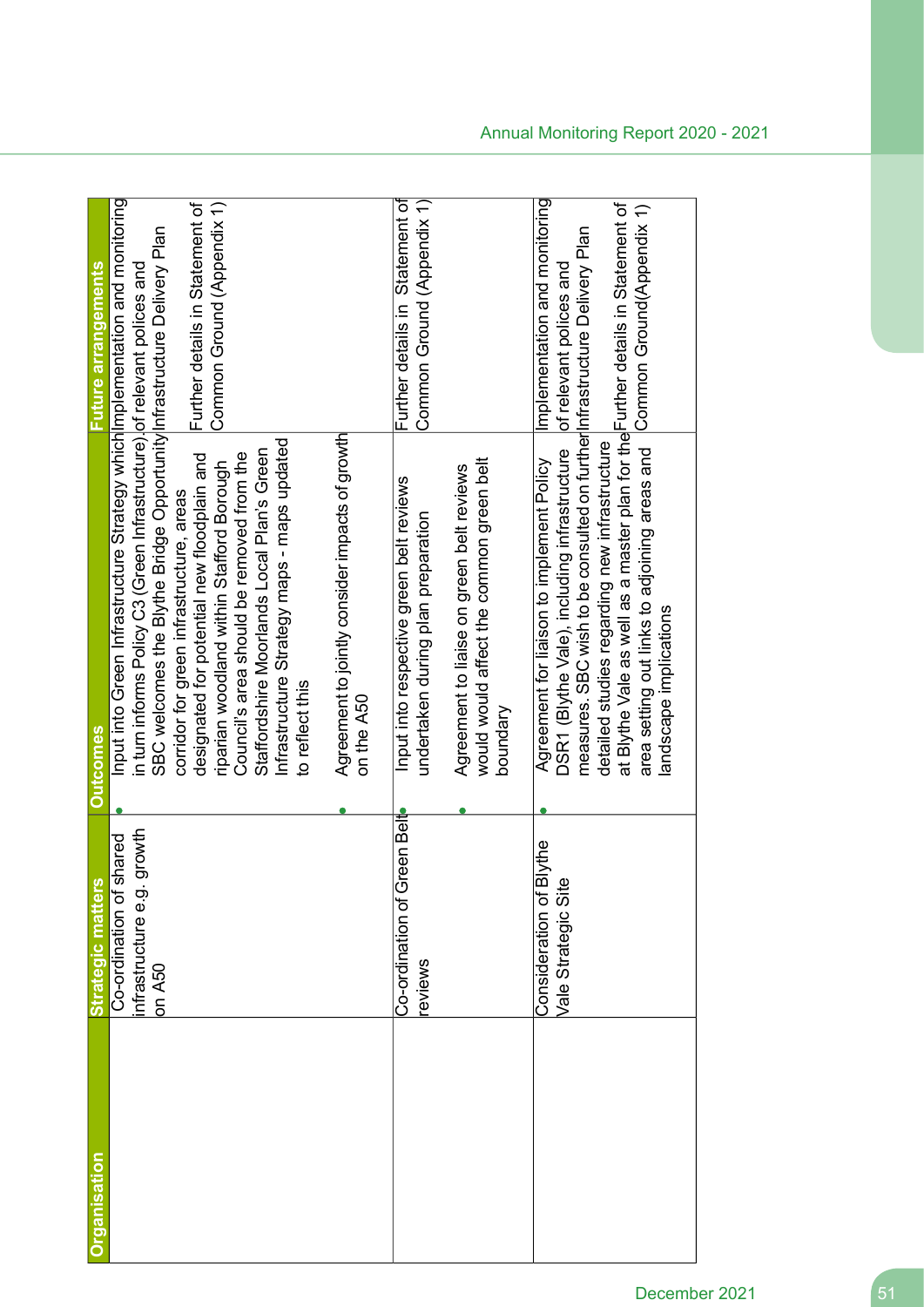| Organisation                          | Strategic matters                                                                                            | <b>Outcomes</b>                                                                                                                                                                                                                                                               | <b>Future arrangements</b>                                                                                                                          |
|---------------------------------------|--------------------------------------------------------------------------------------------------------------|-------------------------------------------------------------------------------------------------------------------------------------------------------------------------------------------------------------------------------------------------------------------------------|-----------------------------------------------------------------------------------------------------------------------------------------------------|
|                                       | emerging<br>tnership<br>Constellation Par<br>Consideration of<br>strategy for the                            | Allocation of Blythe Vale site which may<br>Joint work towards emerging strategy<br>support strategy                                                                                                                                                                          | Constellation Partnership<br>Continued work through                                                                                                 |
| East Staffordshire<br>Borough Council | Towers and growth on A50<br>traffic<br>Co-ordination of shared<br>mplications of Alton<br>nfrastructure e.g. | Alton Towers Resort Transport Liaison Group Meetings to implement Alton<br>Agreement to jointly consider impacts of growth Infrastructure Delivery Plan<br>mitigate traffic impacts under terms of legal<br>co-ordinates transport improvements to<br>on the A50<br>agreement | Implementation and monitoring<br>Statement of Common Ground<br>Towers Legal Agreement<br>Further details in future<br>of relevant polices and       |
|                                       | <b>Blythe</b><br>Vale Strategic Site<br>Consideration of                                                     | Agreement to jointly consider impacts of<br>growth on the A50                                                                                                                                                                                                                 | Implementation and monitoring<br>Statement of Common Ground<br>Infrastructure Delivery Plan<br>Further details in future<br>of relevant polices and |
|                                       | mprove the Churnet Valley<br>initiatives to conserve and                                                     | Churnet Valley Living Landscape Partnership Continued joint working under<br>Policy SS11 (Churnet Valley Strategy) seeks<br>co-ordinates and implements measures to<br>to conserve and improve the valley<br>conserve and improve the valley                                  | provisions of the partnership<br>Implementation of relevant<br>policies                                                                             |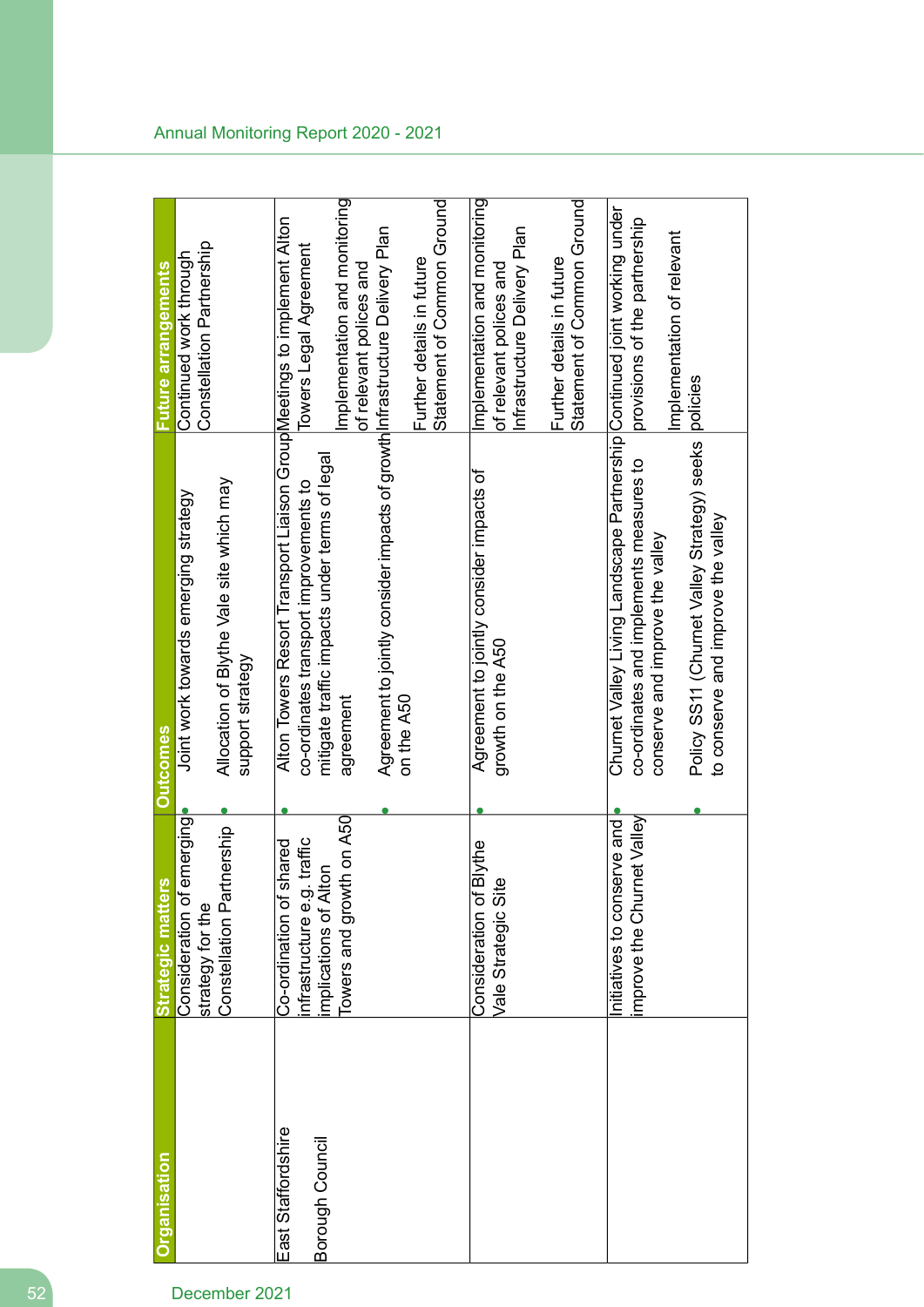| rganisation                                      | <b>Strategic matters</b>                                                                                    | <b>Outcomes</b>                                                                                                                                                                                 |                                                                                  |
|--------------------------------------------------|-------------------------------------------------------------------------------------------------------------|-------------------------------------------------------------------------------------------------------------------------------------------------------------------------------------------------|----------------------------------------------------------------------------------|
| Cheshire East Council                            | Green<br>Co-ordination of shared<br>infrastructure e.g.<br>Infrastructure                                   | Input into Green Infrastructure Strategy which Implementation of relevant<br>in turn informs Policy C3 (Green Infrastructure) policies                                                          | <b>-uture arrangements</b>                                                       |
|                                                  |                                                                                                             | highways impacts of growth in Cheshire East  - potentially as part of<br>Future consideration of cross boundary<br>and Staffordshire                                                            | Future input into new evidence<br>Constellation Partnership                      |
|                                                  | Co-ordination of Green Belt<br>reviews                                                                      | Input into respective green belt reviews<br>undertaken during plan preparation                                                                                                                  | Future input into new evidence                                                   |
|                                                  |                                                                                                             | would would affect the common green belt<br>Agreement to liaise on green belt reviews<br>poundary                                                                                               |                                                                                  |
|                                                  | nership<br>emerging strategy for the<br>Constellation Part<br>Consideration of                              | Allocation of Blythe Vale site which may<br>Joint work towards emerging strategy<br>support strategy                                                                                            | Constellation Partnership<br>Continued work through                              |
| High Peak Borough Council<br>(HPBC)              | consideration of setting and<br>of Peak District National<br>nature conservation<br>Shared need for<br>Park | Policies SS1 (Development Principles), (SD2 Implementation of relevant<br>Settlement Setting) outline policy to address<br>Low Carbon Energy), DC3 (Landscape &<br>impacts on the National Park | Co-ordination through Strategic<br>Alliance between HPBC and<br>policies<br>SMDC |
| Derbyshire Dales District CouncilShared need for | consideration of setting and<br>of Peak District National<br>nature conservation<br>Park                    | Policies SS1 (Development Principles), (SD2 Implementation of relevant<br>Settlement Setting) outline policy to address<br>Low Carbon Energy), DC3 (Landscape &<br>impacts on the National Park | Correspondence / meetings as<br>required<br>policies                             |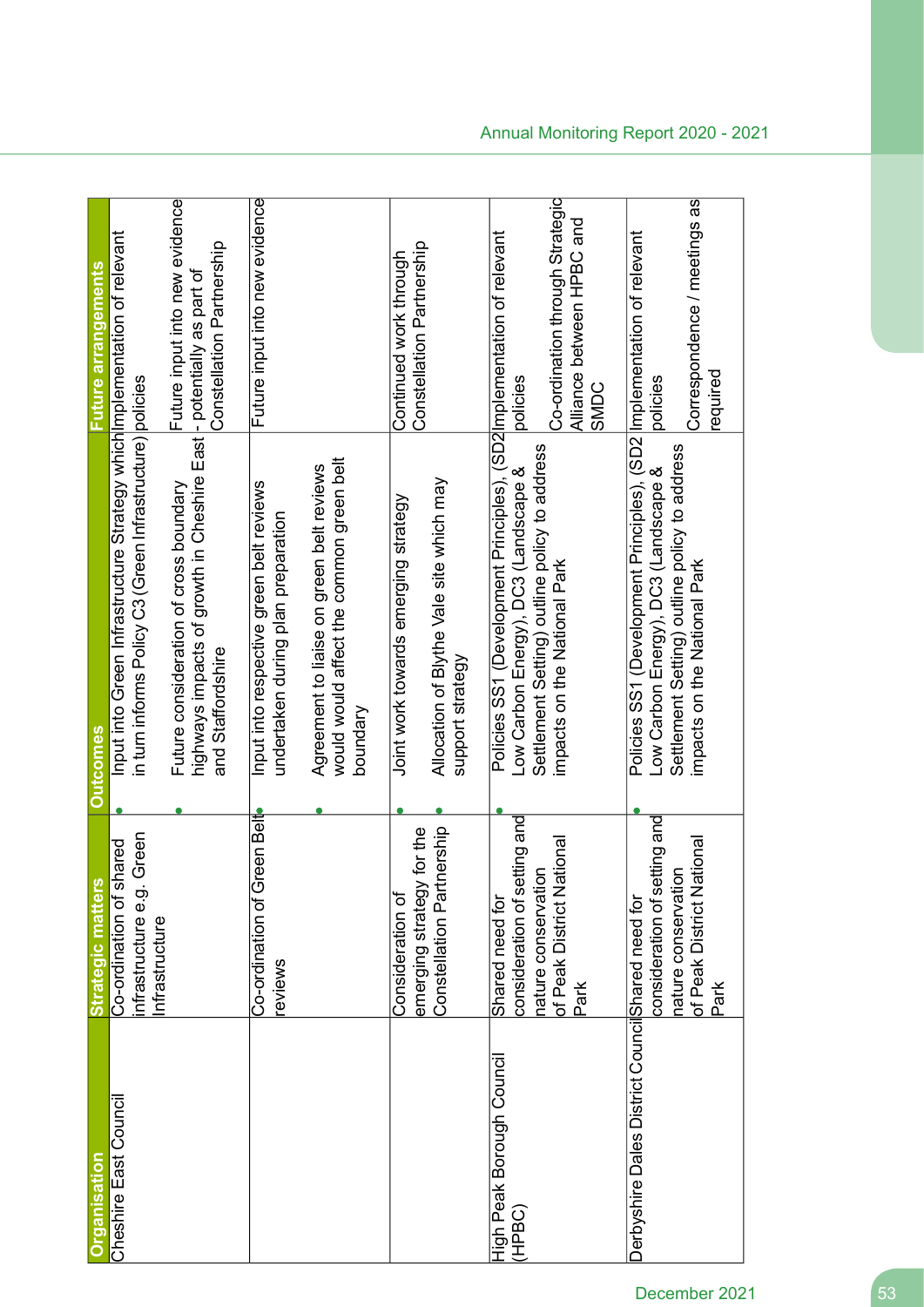| <b>Organisation</b>     | <b>Strategic matters</b>                               | <b>Outcomes</b>                                                                                                        | Future arrangements                             |
|-------------------------|--------------------------------------------------------|------------------------------------------------------------------------------------------------------------------------|-------------------------------------------------|
| Environment Agency (EA) | and environmental matters<br>Input on flood risk       | Findings of Strategic Flood Risk Assessment Consultation on planning<br>and dialogue with EA has                       | applications                                    |
|                         | Valley<br>including Churnet                            |                                                                                                                        |                                                 |
|                         |                                                        | informed Local Plan Policies SD4 (Pollution and                                                                        | Implementation and monitoring                   |
|                         |                                                        | Water Quality) & SD5 (Flood Risk), H2 (Housing                                                                         | of relevant                                     |
|                         |                                                        | Allocations)                                                                                                           | policies                                        |
|                         |                                                        | Churnet Valley Living Landscape Partnership Consultation on future evidence<br>co-ordinates and implements measures to | base updates                                    |
|                         |                                                        | conserve and improve the valley                                                                                        | and Local Plan reviews                          |
|                         |                                                        | Policy SS11 (Churnet Valley Strategy) seeks<br>to conserve and improve the valley                                      | Continued joint working under                   |
|                         |                                                        |                                                                                                                        | provisions of the partnership                   |
| Historic England (HE)   | nput on historic                                       | Findings of Landscape, Local Green Space                                                                               | Consultation on planning                        |
|                         | Valley<br>ters<br>environment matt<br>ncluding Churnet | and Heritage Impact Study and dialogue with applications<br>HE have informed Local Plan policies including             |                                                 |
|                         |                                                        | SS5 (Leek Area Strategy), DC2 (Historic                                                                                | Implementation and monitoring                   |
|                         |                                                        | Environment) an Strategic Development Site<br>Policies);                                                               | of relevant                                     |
|                         |                                                        |                                                                                                                        | policies                                        |
|                         |                                                        | Churnet Valley Living Landscape Partnership<br>co-ordinates and implements measures to                                 | Consultation on future evidence<br>base updates |
|                         |                                                        | conserve and improve the valley                                                                                        |                                                 |
|                         |                                                        | Policy SS11 (Churnet Valley Strategy) seeks                                                                            | and Local Plan reviews                          |
|                         |                                                        | to conserve and improve the valley                                                                                     | Continued joint working under                   |
|                         |                                                        |                                                                                                                        | provisions of the partnership                   |
|                         |                                                        |                                                                                                                        |                                                 |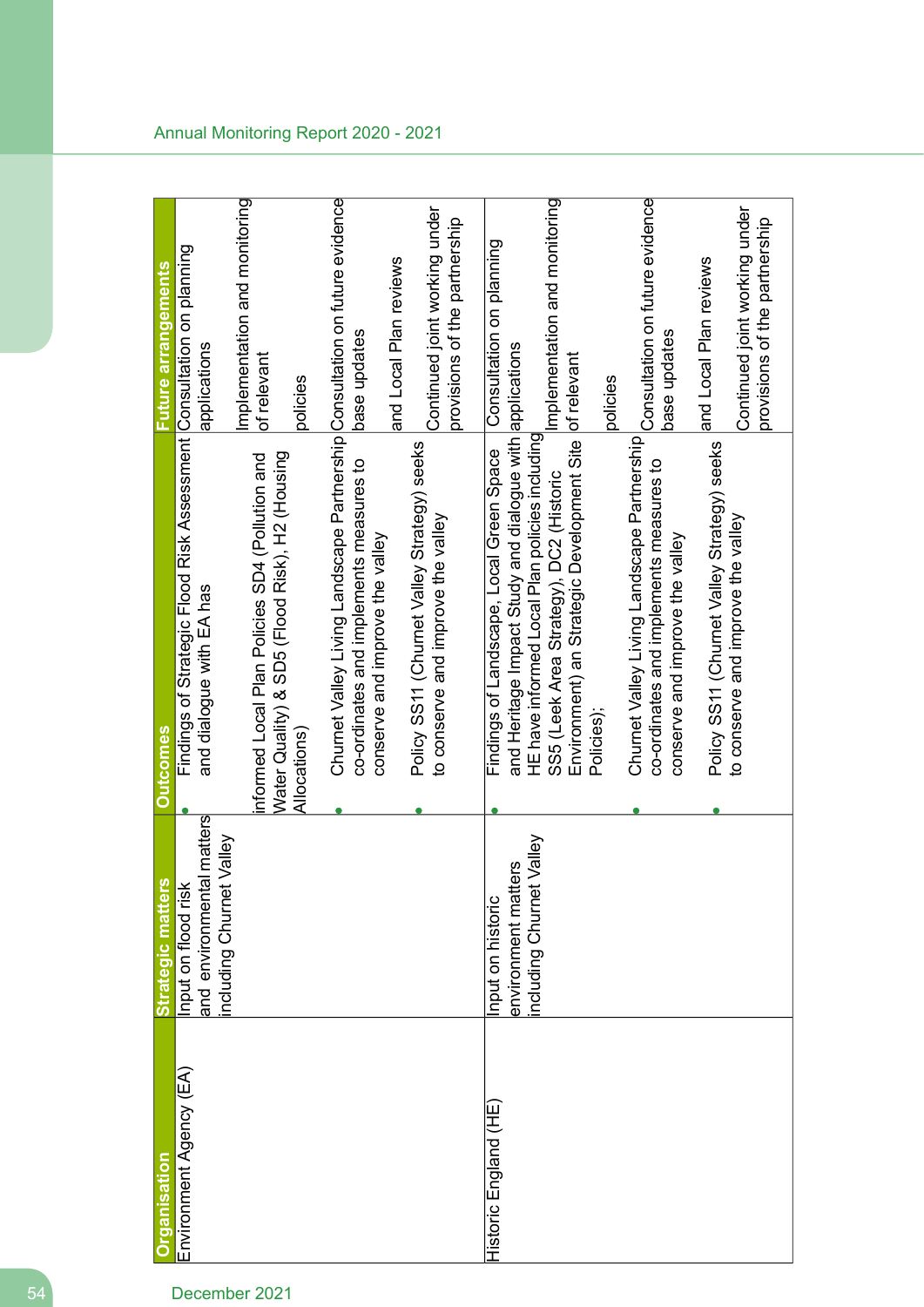| Natural England<br>rganisation            | <b>Strategic matters</b>                         |                                                                                                                                                 |                                                                                                        |
|-------------------------------------------|--------------------------------------------------|-------------------------------------------------------------------------------------------------------------------------------------------------|--------------------------------------------------------------------------------------------------------|
|                                           |                                                  | <b>Outcomes</b>                                                                                                                                 | -uture arrangements                                                                                    |
|                                           | Input on                                         | Input into the Habitat Regulations Assessment Consultation on planning                                                                          |                                                                                                        |
|                                           | environmental matters                            | which has informed Local Plan policies                                                                                                          | applications                                                                                           |
|                                           | Valley<br>including Churnet                      | including; SS8 (Larger Villages Area Strategy)                                                                                                  |                                                                                                        |
|                                           |                                                  | DSL1 (Land at Horsecroft Far, Leek) & DSL2 Implementation and monitoring<br>(Land a the Mount, Leek). Natural England                           | of relevant policies                                                                                   |
|                                           |                                                  | support conclusions and outcomes of<br>assessment.                                                                                              | Consultation on future evidence<br>base updates                                                        |
|                                           |                                                  | Churnet Valley Living Landscape Partnership<br>co-ordinates and implements measures to                                                          | and Local Plan reviews                                                                                 |
|                                           |                                                  | conserve and improve the valley                                                                                                                 | Continued joint working under                                                                          |
|                                           |                                                  | Policy SS11 (Churnet Valley Strategy) seeks<br>to conserve and improve the valley                                                               | provisions of the partnership                                                                          |
| <b>Homes England</b>                      | Partner in the delivery of<br>housing, including | Policy H3 makes provisions for affordable<br>housing                                                                                            | Consultation on planning<br>applications                                                               |
|                                           | affordable housing                               | Policy H2 allocates land to be controlled by<br>Homes England to enable housing                                                                 | Implementation and monitoring<br>of relevant policies                                                  |
|                                           |                                                  | development (WE003 & WE052)                                                                                                                     | implementation of allocation<br>regarding potential funding<br>Continued dialogue<br>opportunities and |
| and Stoke-on-Trent<br>North Staffordshire | Provision of health care                         | Input into Infrastructure Delivery Plan                                                                                                         | Implementation and monitoring                                                                          |
| Clinical Commissioning Groups             | ith Local<br>n co-ordination w<br>Plan           | Policy C1 (Creating Sustainable Communities) Infrastructure Delivery Plan<br>facilitates new and protects existing healthcare<br>infrastructure | of relevant polices and                                                                                |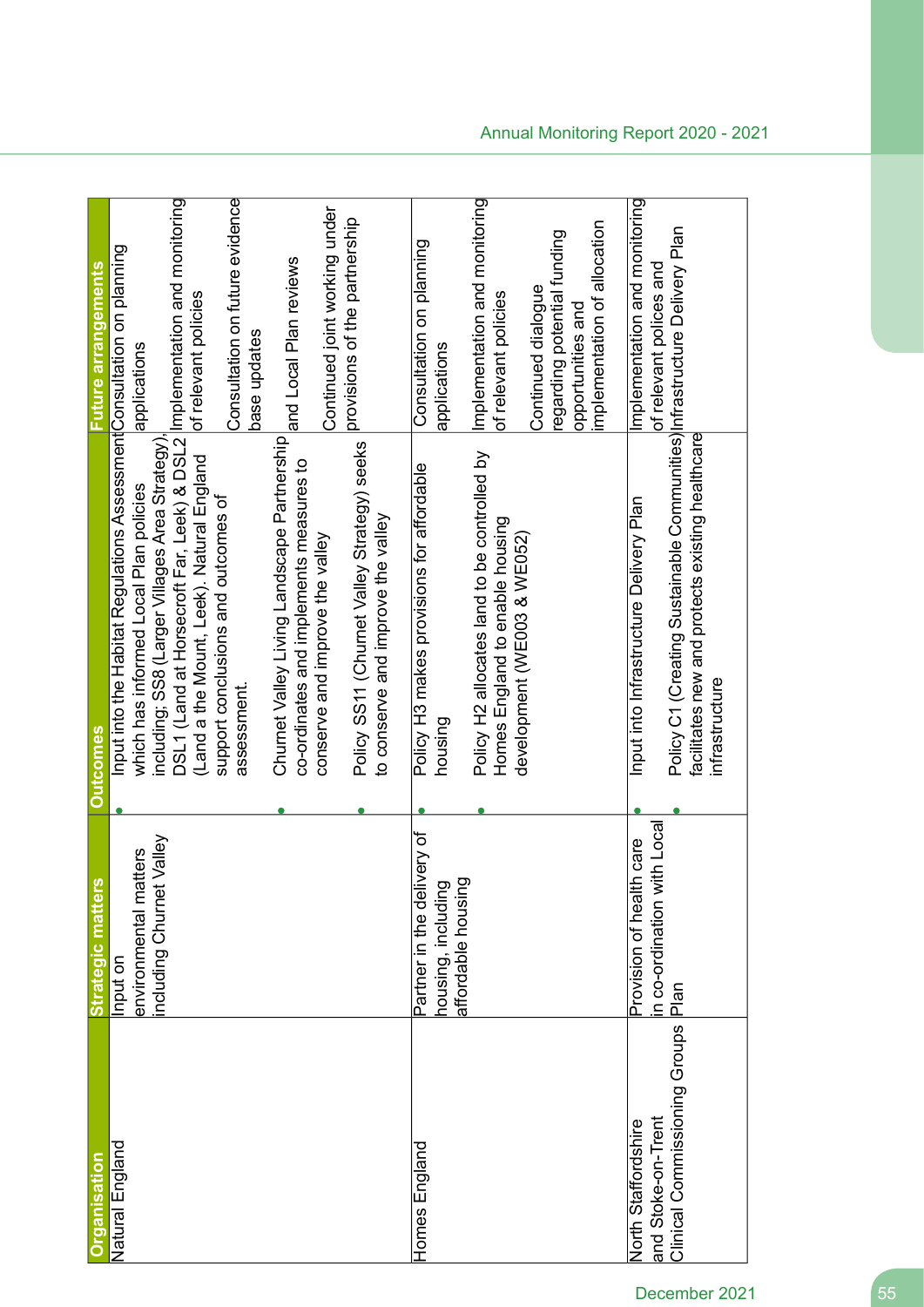| Organisation                                                  | <b>Strategic matters</b>                                                             | <b>Outcomes</b>                                                                                                                                                            | <b>Future arrangements</b>                                                               |
|---------------------------------------------------------------|--------------------------------------------------------------------------------------|----------------------------------------------------------------------------------------------------------------------------------------------------------------------------|------------------------------------------------------------------------------------------|
| National Health                                               | Provision of health care                                                             | No direct outcome but Policy C1 (Creating                                                                                                                                  | Implementation and monitoring                                                            |
| Service Commissioning                                         | in co-ordination with Local                                                          | Sustainable Communities) facilitates new andof relevant polices and                                                                                                        |                                                                                          |
| Board (NHS England)                                           | Plan                                                                                 | protects existing healthcare infrastructure                                                                                                                                | Infrastructure Delivery Plan                                                             |
| Office of Rail Regulation                                     | e Bridge<br>vewlie<br>provision at Blyth<br>Consideration of                         | No direct outcome but Policy DSR1 (Blythe<br>Vale) requires consideration of impacts on<br>railway arising from applications                                               | Implementation and monitoring<br>of relevant policies                                    |
| Highways England                                              | mpact of<br>Consideration of<br>growth on A50                                        | Agreement to work with Highways England and Joint working on study<br>local authority partners to consider and address<br>the impact of Local Plan growth on the A50       | Implementation and monitoring<br>Infrastructure Delivery Plan<br>of relevant polices and |
| Stoke and Staffordshire Local<br>Enterprise Partnership (LEP) | Local Plan should reflect<br>ering<br>êΘ<br>and assist in deliv<br>economic objectiv | LEP's Strategic Economic Plan recognised in limplementation and monitoring<br>the Local Plan's Challenges and Spatial Visionof relevant polices                            |                                                                                          |
|                                                               |                                                                                      | Land Supply) supports housing and economic<br>Policy SS4 (Strategic Housing and Employment<br>growth                                                                       |                                                                                          |
|                                                               |                                                                                      | support proposals in line with LEP's priorities.<br>Policy E1 (New Employment Development)                                                                                 |                                                                                          |
| Peak District Local Nature<br>Partnership (LNP)               | n delivering LNP objectives<br>assist<br>-ocal Plan should                           | conserve and enhance the biodiversity of the<br>Geological Resources) makes provisions to<br>None direct but Policy NE1 (Biodiversity &<br>District and neighbouring areas | Implementation and monitoring<br>of relevant polices                                     |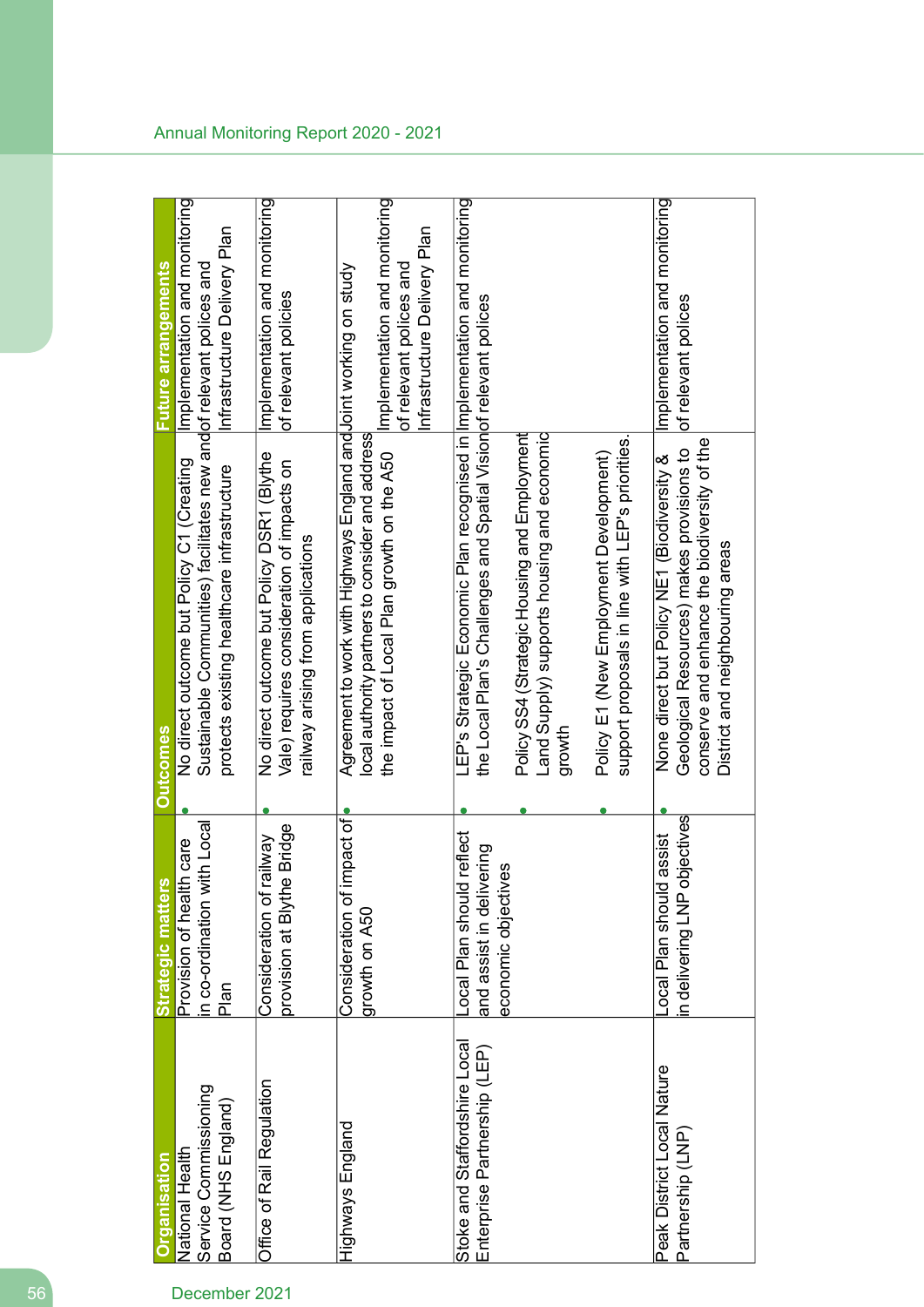|                                               |                                                                 | <b>Jutcomes</b>                                                                                                                                                                                                              | <b>Suleule ous e</b> |
|-----------------------------------------------|-----------------------------------------------------------------|------------------------------------------------------------------------------------------------------------------------------------------------------------------------------------------------------------------------------|----------------------|
| taffordshire Local Nature<br>Partnership (LNP | objectives<br>Id assist<br>Local Plan shoul<br>n delivering LNF | None direct but Policy NE1 (Biodiversity &   Implementation and monitoring<br>Geological Resources) makes provisions to lof relevant poli<br>conserve and enhance the biodiversity of the<br>District and neighbouring areas |                      |
|                                               |                                                                 |                                                                                                                                                                                                                              |                      |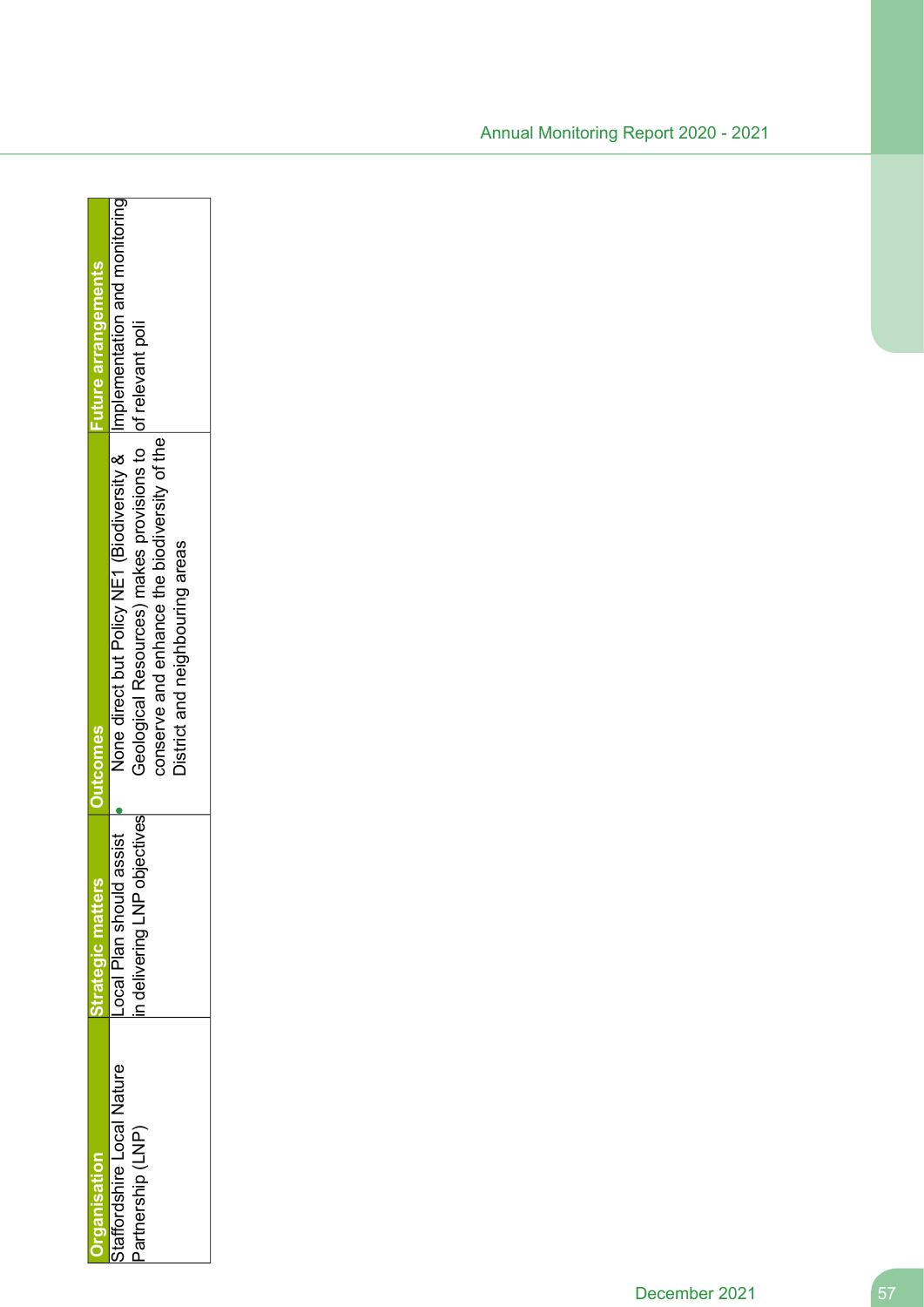# **Consultation**

# **Table 7.4 Planning Documents**

| <b>Name of Document</b>                                                                                                                                 | <b>Consultation</b><br><b>Start</b><br><b>Date</b> | <b>Authority /</b><br><b>Organisation</b>                                           | <b>Action</b>                                                                                                                                 |
|---------------------------------------------------------------------------------------------------------------------------------------------------------|----------------------------------------------------|-------------------------------------------------------------------------------------|-----------------------------------------------------------------------------------------------------------------------------------------------|
| <b>Staffordshire Moorlands</b><br><b>Local Plan Site Options</b><br><b>Consultation Booklet</b><br>(including SCI & SHLAA)                              | <b>July 2015</b>                                   | All residents<br>and businesses<br>in Staffordshire<br>Moorlands, all<br>interested | Responses received were<br>taken into consideration in the<br>preparation of the Preferred<br>Options Consultations.                          |
| <b>Staffordshire Moorlands</b><br>Preferred Site Options &<br>Boundary consultation                                                                     | 28 April<br>2016                                   | parties on the<br>LDF database<br>and all statutory<br>bodies and                   | Responses received were<br>taken into consideration in the<br>preparation of the Preferred<br>Options Consultation.                           |
| <b>Staffordshire Moorlands</b><br><b>Local Plan Preferred</b><br><b>Options Consultation</b>                                                            | <b>July 2017</b>                                   | neighbouring<br>authorities.                                                        | Responses received were<br>taken into consideration in the<br>preparation of the Submission<br>Version Local Plan.                            |
| <b>Staffordshire Moorlands</b><br><b>Local Plan Submission</b><br>Version published                                                                     | 27<br>February<br>- 11 April<br>2018               |                                                                                     | Submission Version of the<br>Local Plan published with<br>representations invited on the<br>soundness and legal<br>compliance of its content. |
| <b>Staffordshire Moorlands</b><br>Local Plan<br><b>Consultation on Housing</b><br>Implementation Strategy &<br><b>Local Green Space</b><br>designations | January<br>2019                                    |                                                                                     | Consultation on the Housing<br>Implementation Strategy and<br>Local Green Space<br>designations.                                              |
| <b>Staffordshire Moorlands</b><br>Local Plan<br><b>Main Modifications</b><br>consultation                                                               | September<br>October<br>2019                       |                                                                                     | Consultation on the main<br>modifications to the Local Plan                                                                                   |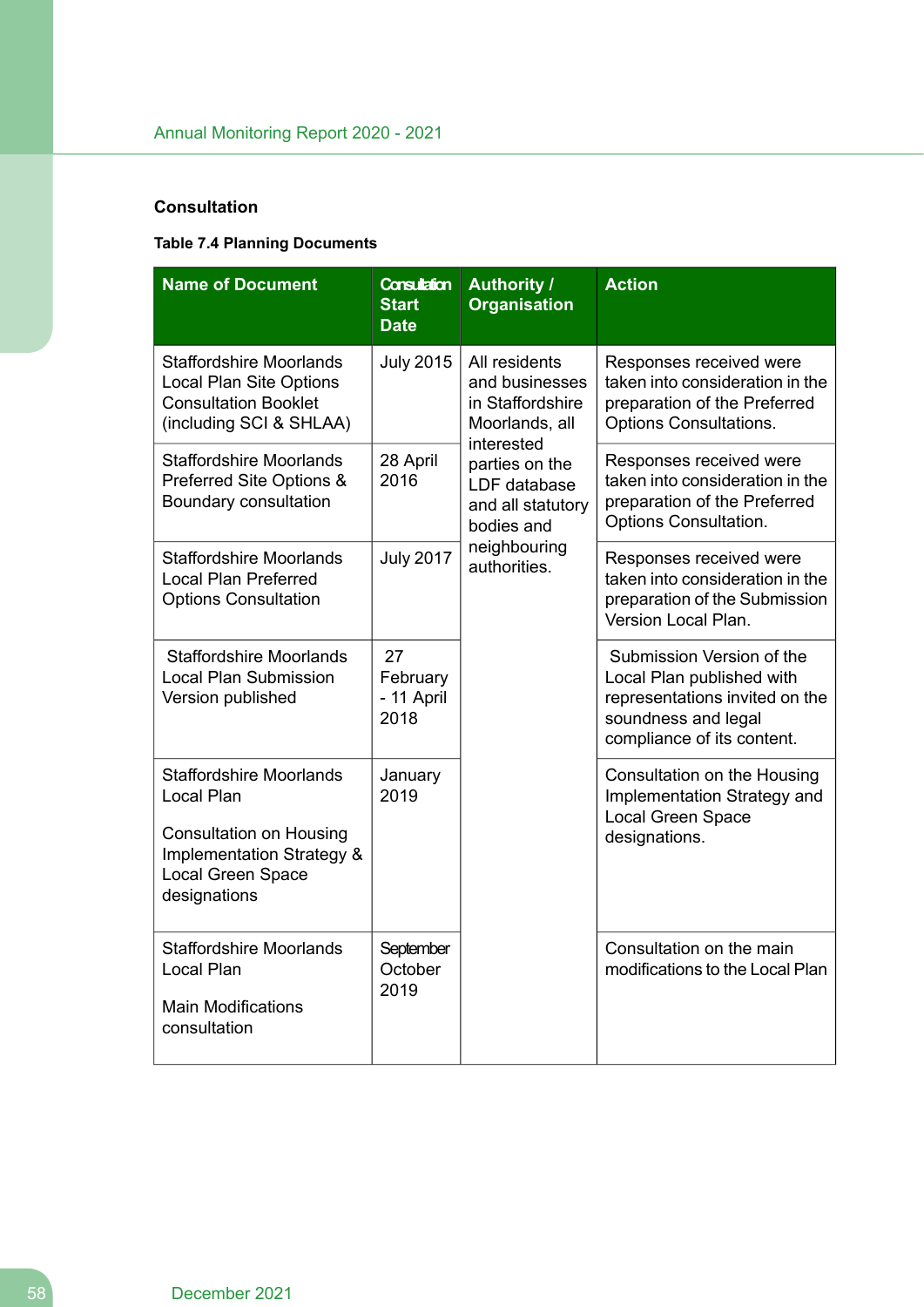Statement of Community Involvement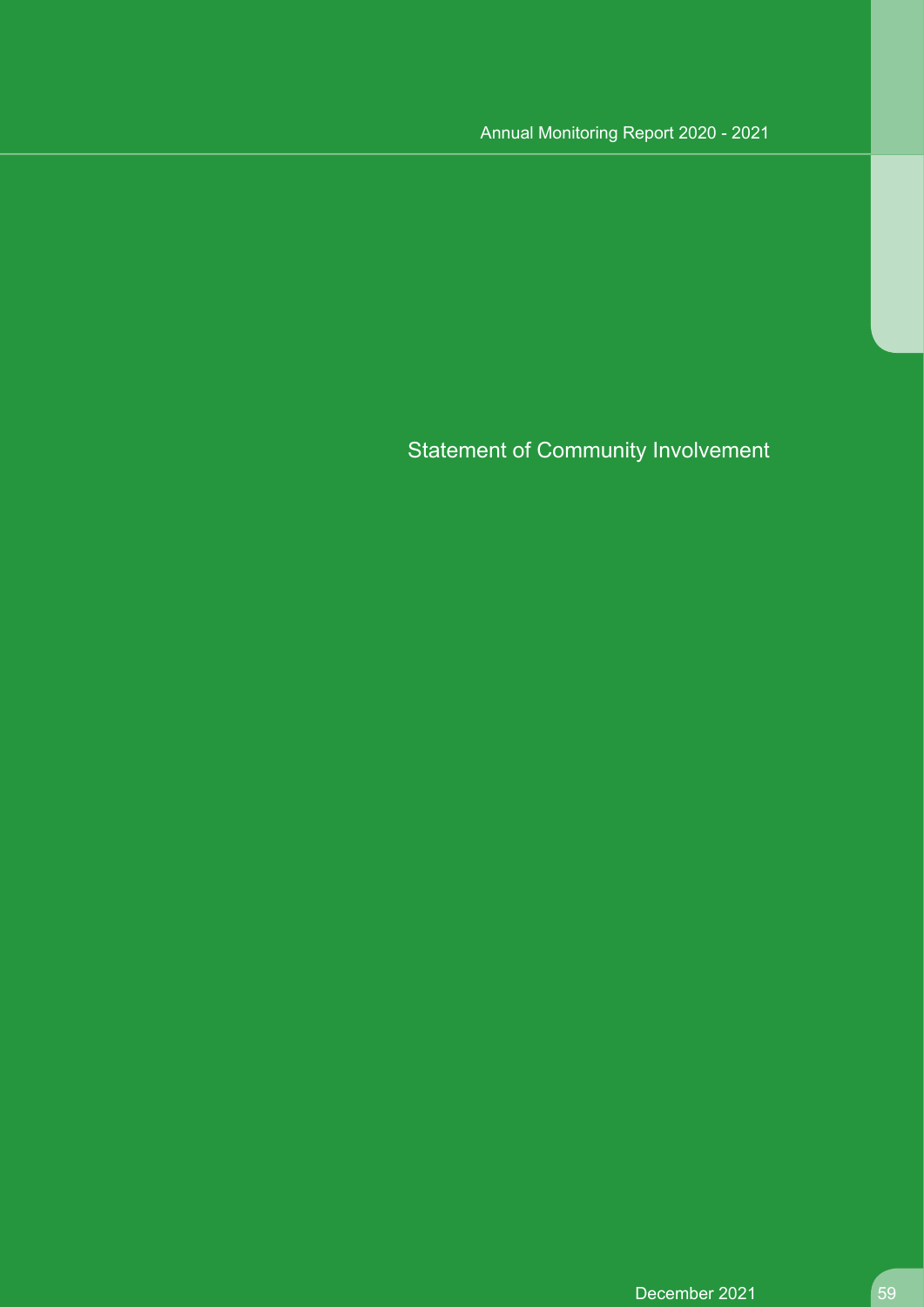# **8 Statement of Community Involvement**

**8.1** The Statement of Community Involvement (SCI) is a document explaining to the local community how they will be involved in the preparation of planning policy documents and planning applications. The preparation of an SCI is a statutory requirement under the Planning & Compulsory Purchase Act 2004. It is intended to set out standards to be met by the authority in terms of community involvement, building on the minimum requirements set out in the Town & Country Planning (Local Planning) (England) Regulations 2012.

**8.2** The Council's first SCI was adopted in 2006 and an updated SCI was adopted in December 2014. A revision to Chapter 5 of the updated SCI, relating to consultation on planning applications was consulted on in July 2015. This amendment was necessary to reflect the latest planning procedures which came into place after the SCI was adopted.

**8.3** In line with the monitoring requirements set out in the new SCI, future versions of the AMR will provide a summary of the previous years' community involvement activities in relation to Development Plan Documents and Supplementary Planning Documents and assess their effectiveness. This will be done by:

- Use of equal opportunities monitoring data collected from participants of consultation exercises;
- Use of the Citizens' Panel (where appropriate) to obtain feedback on the effectiveness of planning policy consultations in terms of methods of notification and gathering views;
- Consideration of comments received about the quality and effectiveness of planning policy consultations from participants.
- **8.4** There were no consultations carried out during the monitoring period. **(4)**

<sup>4</sup> This does not include any consultations on Neighbourhood Plans which are detailed where appropriate in the following section.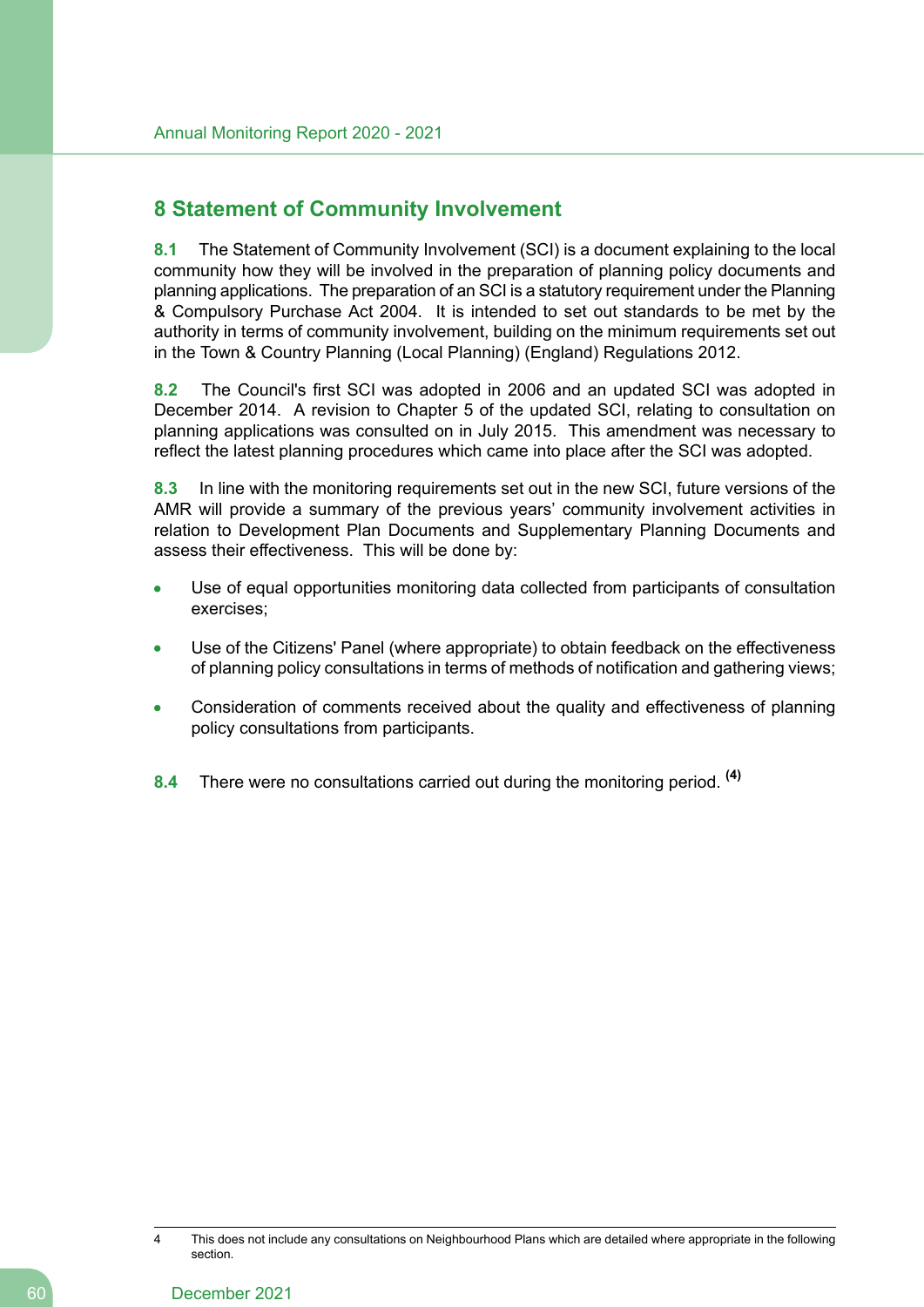# Annual Monitoring Report 2020 - 2021

Neighbourhood Planning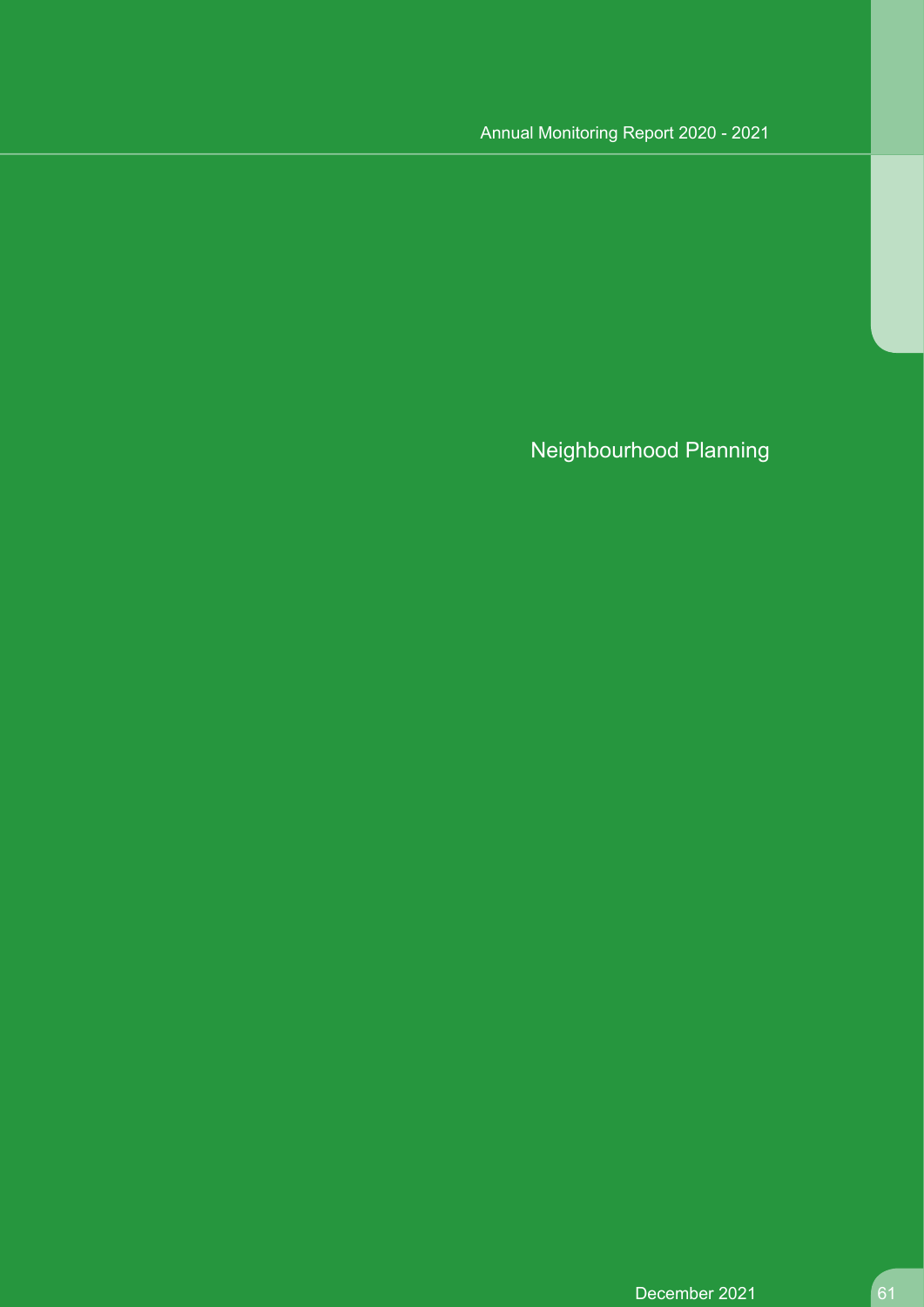# **9 Neighbourhood Planning**

## **Neighbourhood Planning**

**9.1** Neighbourhood planning is part of the new planning system introduced by the Localism Act 2011, through the establishment of Neighbourhood Development Plans, Neighbourhood Development Orders and Community Right to Build initiatives.

**9.2** Neighbourhood planning enables members of a local community to take forward planning proposals for the neighbourhood in which they live. Local communities can produce Neighbourhood Plans for their local area, putting in place planning policies for the future development and growth of the neighbourhood. Neighbourhood Development Plans are voluntary local planning policy documents - that are written and developed by a community - usually led by a town or parish council.

**9.3** Once a neighbourhood plan is made, and adopted in Staffordshire Moorlands it will form part of the Local Development Plan for Staffordshire Moorlands. This means that it will become a main consideration within the local planning system.

## **Support for Neighbourhood Planning**

**9.4** The District Council supports Neighbourhood Planning and aims to provide assistance to local communities who wish to produce plan by providing:

- Initial advice and an introductory meeting to explain the process.
- Holding Neighbourhood Planning forums
- Advice on the evidence needed to prepare the plan.
- Provision of local maps.
- Specialist technical advice on issues such as affordable housing, heritage and conservation and sustainability appraisal.
- A "critical friend" role throughout the drafting of the plan, attending steering group meetings where necessary to provide advice and support.
- Assistance with consultation and publicity programmes, including providing details of statutory consultees and support with press releases.
- Reviewing draft documents to ensure they meet the basic conditions.

**9.5** There are eight Neighbourhood Areas designated in the District. For all the neighbourhood areas the designated area is the same as the parish/town council boundary.

**9.6** The information below provides details on the progress on the Neighbourhood Plans up to the end of the monitoring period.

#### **Leekfrith Neighbourhood Plan**

**Name of Designated Neighbourhood Area**: Leekfrith

#### 62 December 2021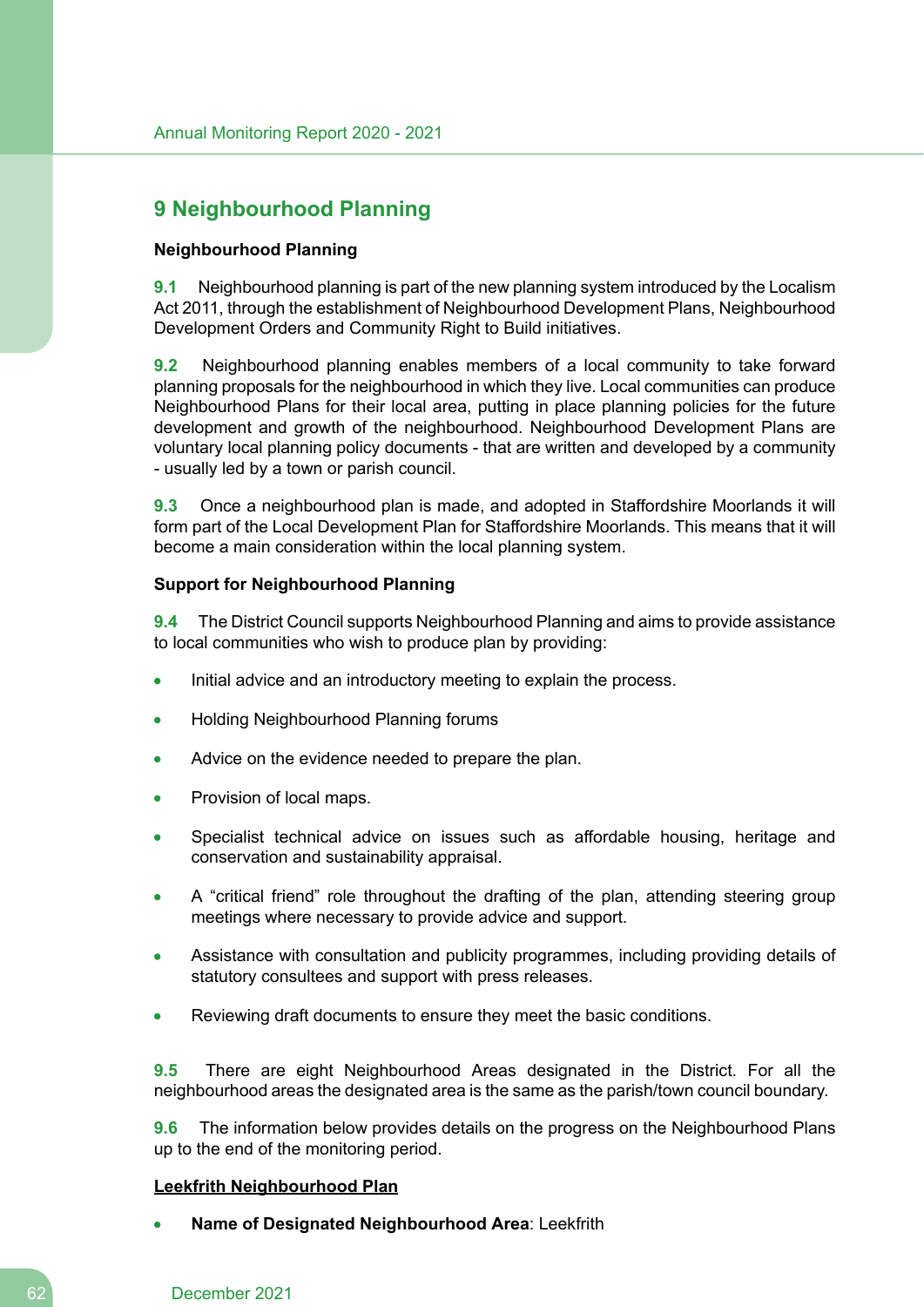- **Date of Designation: 24<sup>th</sup> March 2015 (Staffordshire Moorlands District Council) and**  $\bullet$ 13<sup>th</sup> March 2015 (Peak District National Park Authority)
- **Relevant Body**: Leekfrith Parish Council
- **Progress**: Work underway
	- The Neighbourhood Plan Area was designated in March 2015.
	- The Draft Plan was consulted on between 31 January 21 March 2018.
	- The Independent Examination of the Leekfrith Neighbourhood Plan commenced on 27th November 2019.
	- The Examiner's report was received by the Council on 23rd December 2019.
	- The District Council (in February 2020) and Peak District National Park (in March 2020) have now decided that the Neighbourhood Plan as (recommended to be modified) can proceed to referendum. A date for the referendum will be set once the implications of the Coronavirus become clear.
	- The Plan sets out planning policies for Leekfrith Neighbourhood Area concerning: the redevelopment of Upper Hulme Mill, full-time rental of holiday accommodation, the requirement for a transport statement and parking at the Roaches.

## **Brown Edge Neighbourhood Plan**

- **Name of Designated Neighbourhood Area**: Brown Edge
- **Date of Designation: 16<sup>th</sup> February 2016**
- **Relevant Body**: Brown Edge Parish Council
- **Progress:** Work underway

## **Biddulph Neighbourhood Plan**

- **Name of Designated Neighbourhood Area**: Biddulph
- **Date of Designation: 16<sup>th</sup> February 2016**  $\bullet$
- **Relevant Body**: Biddulph Town Council
- **Progress**: Work underway
	- The Neighbourhood Plan Area was designated in February 2016.
	- Pre-submission consultation on the draft Neighbourhood Plan for Biddulph, alongside the draft Neighbourhood Development Order - Biddulph town centre,took place between Monday 23rd September and Monday 4th November 2019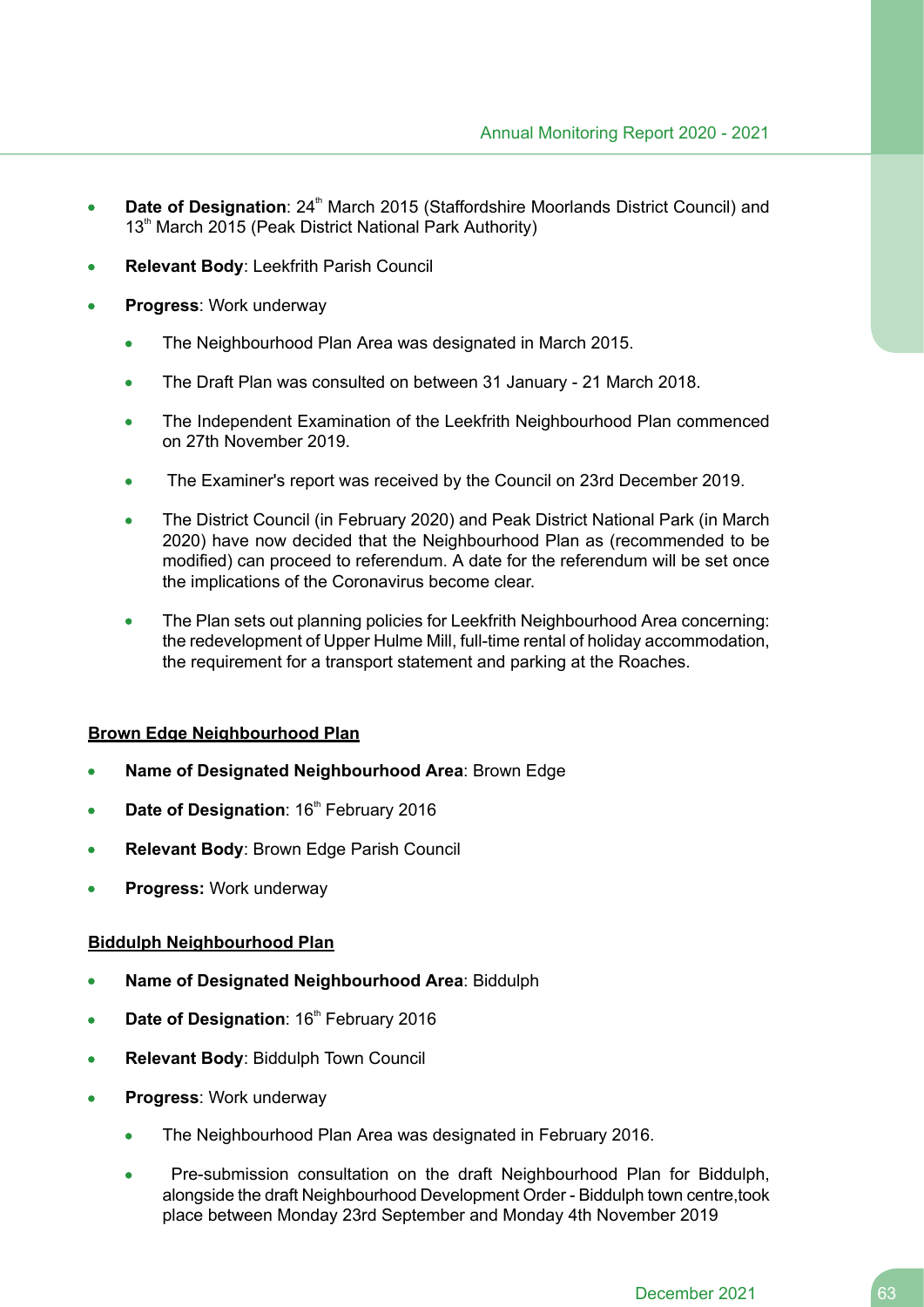## **Checkley Neighbourhood Plan**

- **Name of Designated Neighbourhood Area**: Checkley
- **Date of Designation: 16<sup>th</sup> February 2016**
- **Relevant Body**: Checkley Parish Council
- **Progress:** Work underway

#### Draycott in the Moors Neighbourhood Plan

- **Name of Designated Neighbourhood Area**: Draycott in the Moors
- **Date of Designation: 19th July 2016**
- **Relevant Body**: Draycott in the Moors Parish Council
- **Progress**: Work underway

## **Rushton Neighbourhood Plan**

- **Name of Designated Neighbourhood Area**: Rushton
- **Date of Designation: 14<sup>th</sup> February 2017**
- **Relevant Body**: Rushton Parish Council
- **Progress**: Work underway

#### **Forsbrook Neighbourhood Plan**

- **Name of Designated Neighbourhood Area**: Forsbrook
- **Date of Designation: 11<sup>th</sup> April 2018**
- **Relevant Body**: Forsbrook Parish Council
- **Progress**: Work underway

#### **Leek Neighbourhood Plan**

- **Name of Designated Neighbourhood Area:** Leek
- **Date of Designation:** 20 July 2018
- **Relevant Body:** Leek Town Council
- **Progress:** Underway. A volunteer steering group has been formed and community consultation undertaken.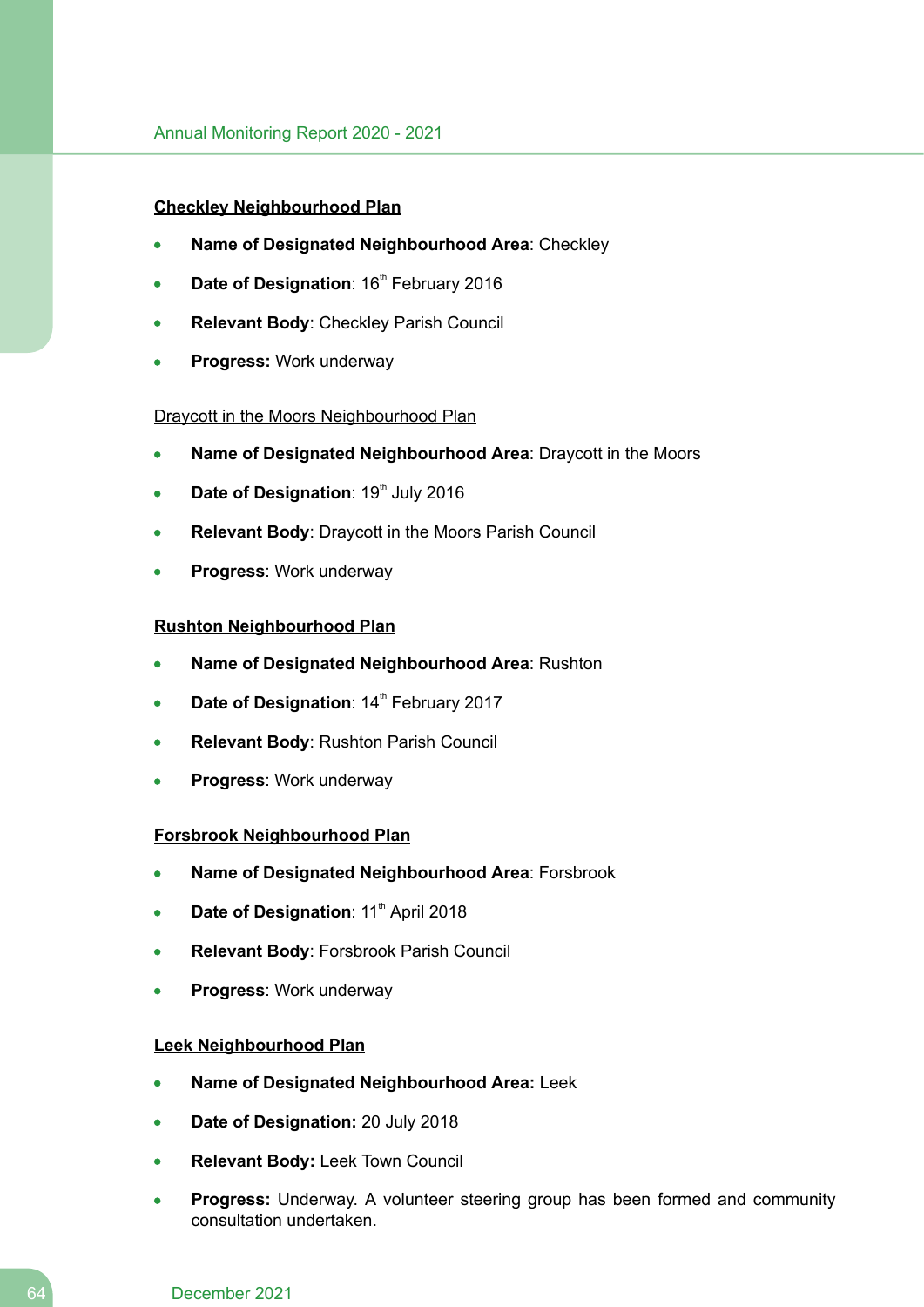# Annual Monitoring Report 2020 - 2021

Community Infrastructure Levy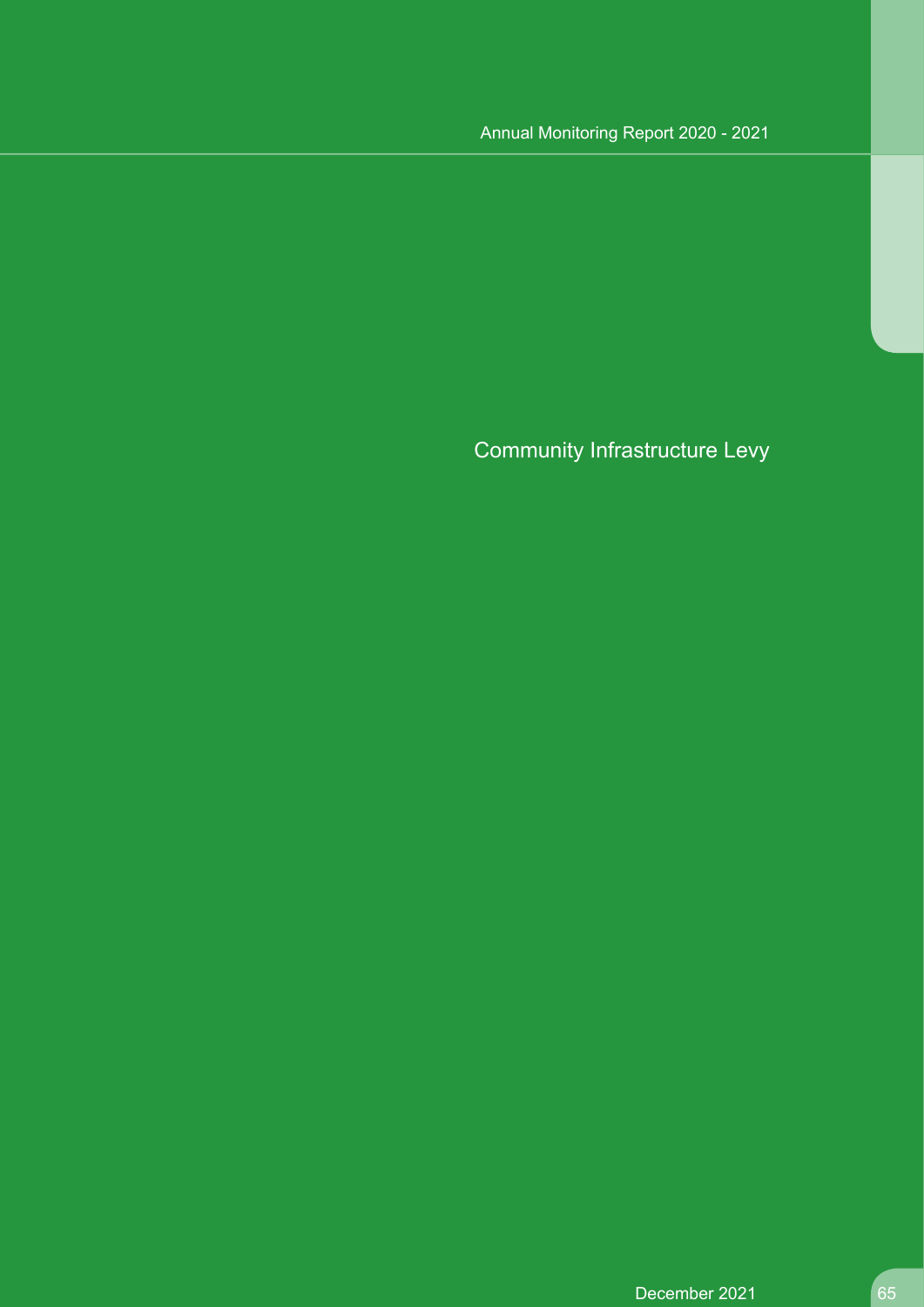# **10 Community Infrastructure Levy**

**10.1** The Community Infrastructure Levy (CIL) is a planning charge, introduced by the Planning Act 2008 as a tool for local authorities in England and Wales to help deliver infrastructure to support the development of their area. It came into force on 6 April 2010 through the Community Infrastructure Levy Regulations 2010.

**10.2** In 2013 Staffordshire Moorlands District Council along with the Peak District National Park Authority, Derbyshire Dales District Council and High Peak Borough Council commissioned a viability assessment (2013) which considers how CIL charges could be implemented.

**10.3** Staffordshire Moorlands District Council and High Peak Borough Council have commissioned consultants Keppie Massie to provide an update to the earlier study.

**10.4** The Council has not made a decision on whether or not it will take CIL forward yet.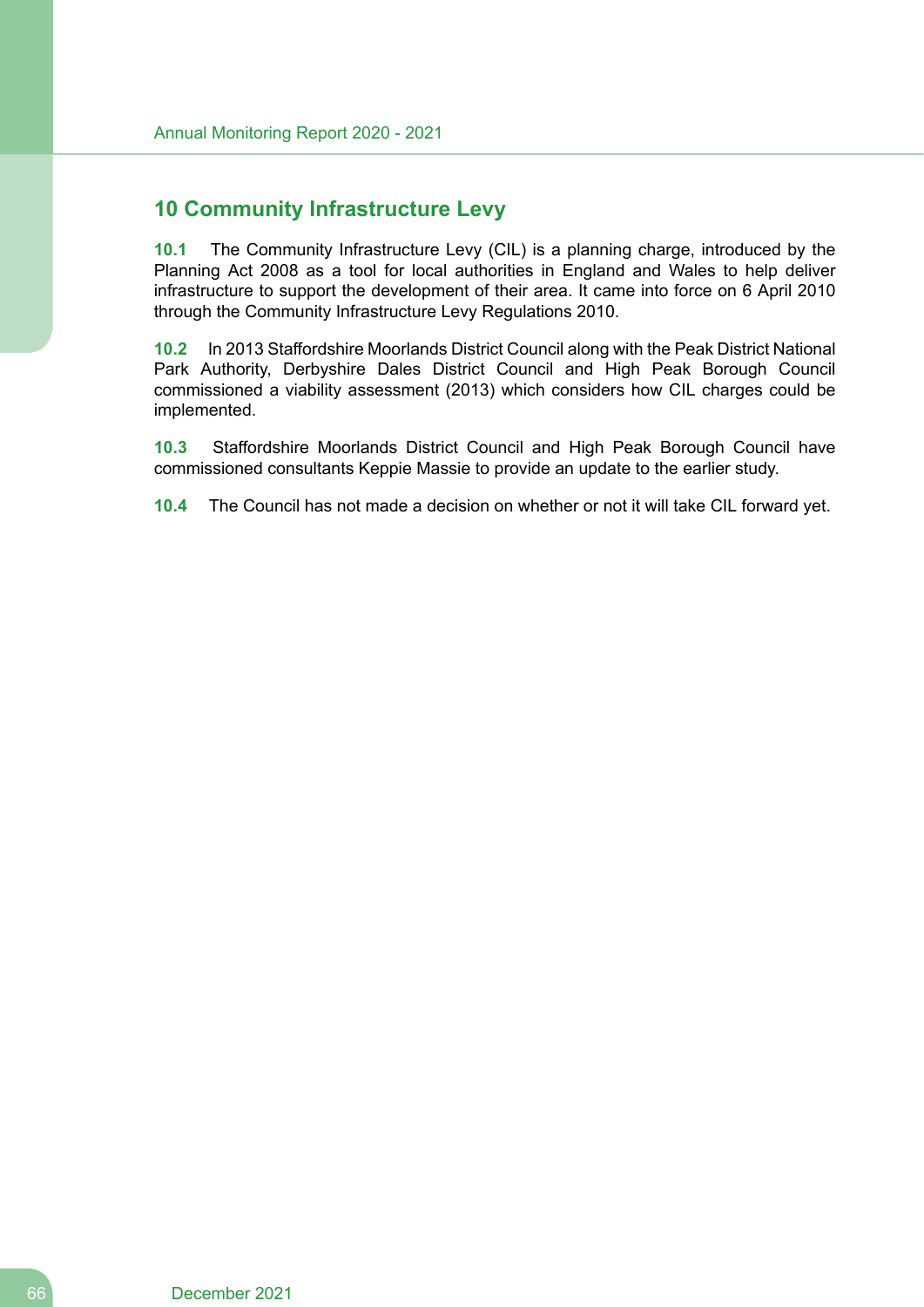# Annual Monitoring Report 2020 - 2021

# Self Build Register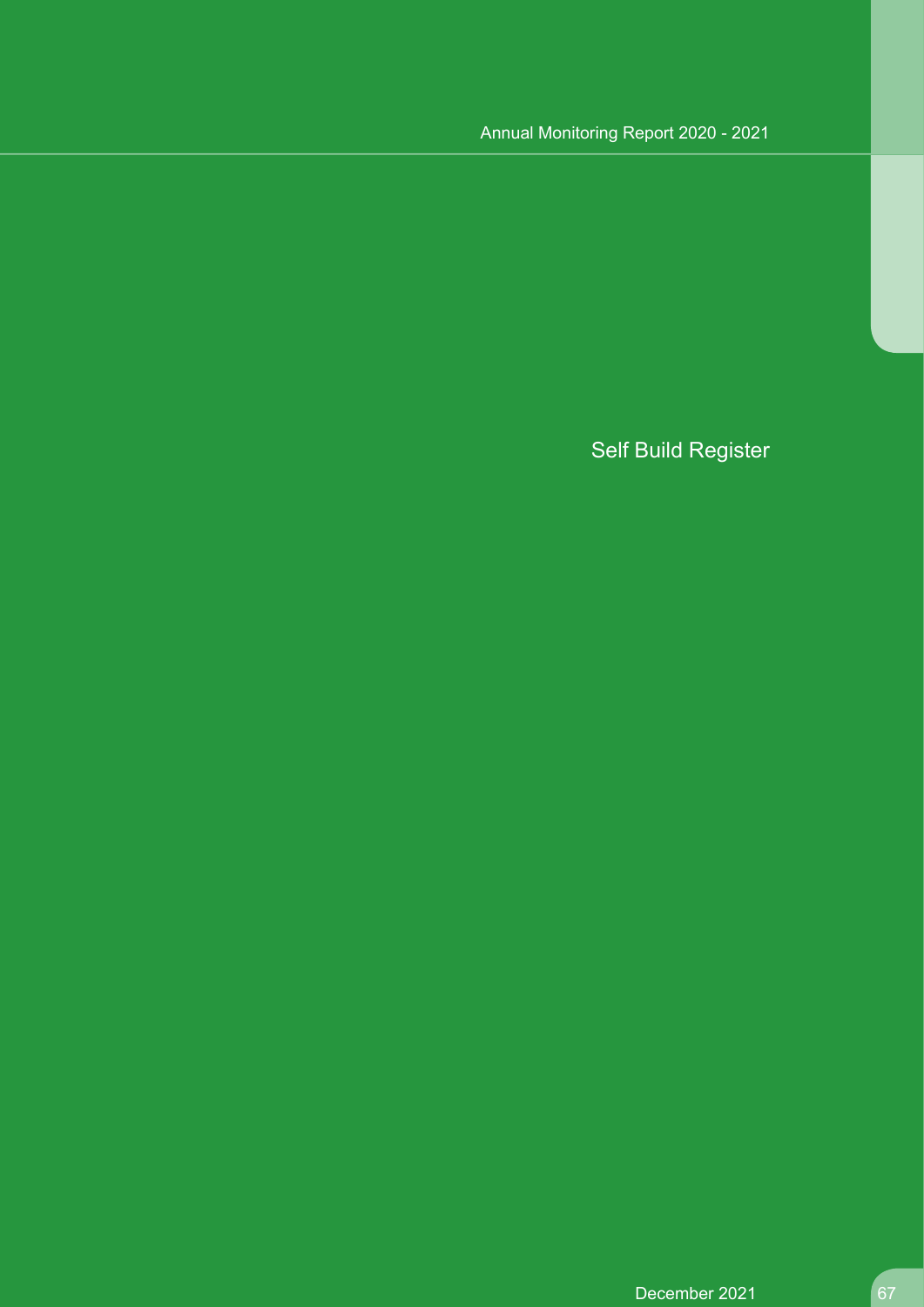# **11 Self Build Register**

**11.1** The Self-build and Custom Housebuilding Act 2015 requires the Council to keep a register of individuals/associations who are seeking a serviced plot of land to build a house for them to occupy as their sole or main residence. This register will provide information regarding the demand for self/custom build housing in the District and will inform the evidence base of the demand for this housing for a number of purposes including Local Plan review and assessing planning applications (and wider Council functions including housing strategies; regeneration strategies, land disposal plans etc).

**11.2** In line with the legislation the Council initiated its register on 1st April 2016. Demand on the register has generally increased each year as more people request to be added. However it is good practice for Councils to keep self-build demand under review by writing out annually to all register entries checking whether they wish to remain on the register. The Government instructs Councils to measure self-build demand according to annual 'base periods' [October-October]- this is discussed further in this section below. To synchronise with base periods the Council usually writes out to all entries on the register every October.

**11.3** The register provides details of the property required and includes information on the following:

- Whether the applicant is already registered with other local authority(ies)
- Plot/property details
- Location requested
- Anticipated timescale for building

**11.4** The total number of successful entries on the Staffordshire Moorlands Register as of 30th October 2021 is **53**. Of these, **24** applications for the register were made during this monitoring period. A number of registrations gave limited details. Whilst applicants can express a demand for more than one building plot, all apart from two of the remaining entries on the register either requested a single plot, or did not specify number of plots at all (so assumed to demand 1x plot)- so (as one entry requested 7xplots) the total demand for self/custom-build plots is 60. In some cases separate entries have been grouped together where it is clear they only constitute a single entry (eq where 2x separate applications were received from each member of a couple living together).

**11.5** Eight of the applications received during this monitoring period had also registered with other local planning authorities [but none identified the authorities in question]. In the wider register 8x entries had done so, but 4x of these did not identify the other authorities in question. Of the remaining 4x, Stoke on Trent City Council was identified twice, along with Stafford Borough and Cheshire East Councils.

## **Property Types**

**11.6** The following tables set out the number of entries in relation to requested property types and sizes.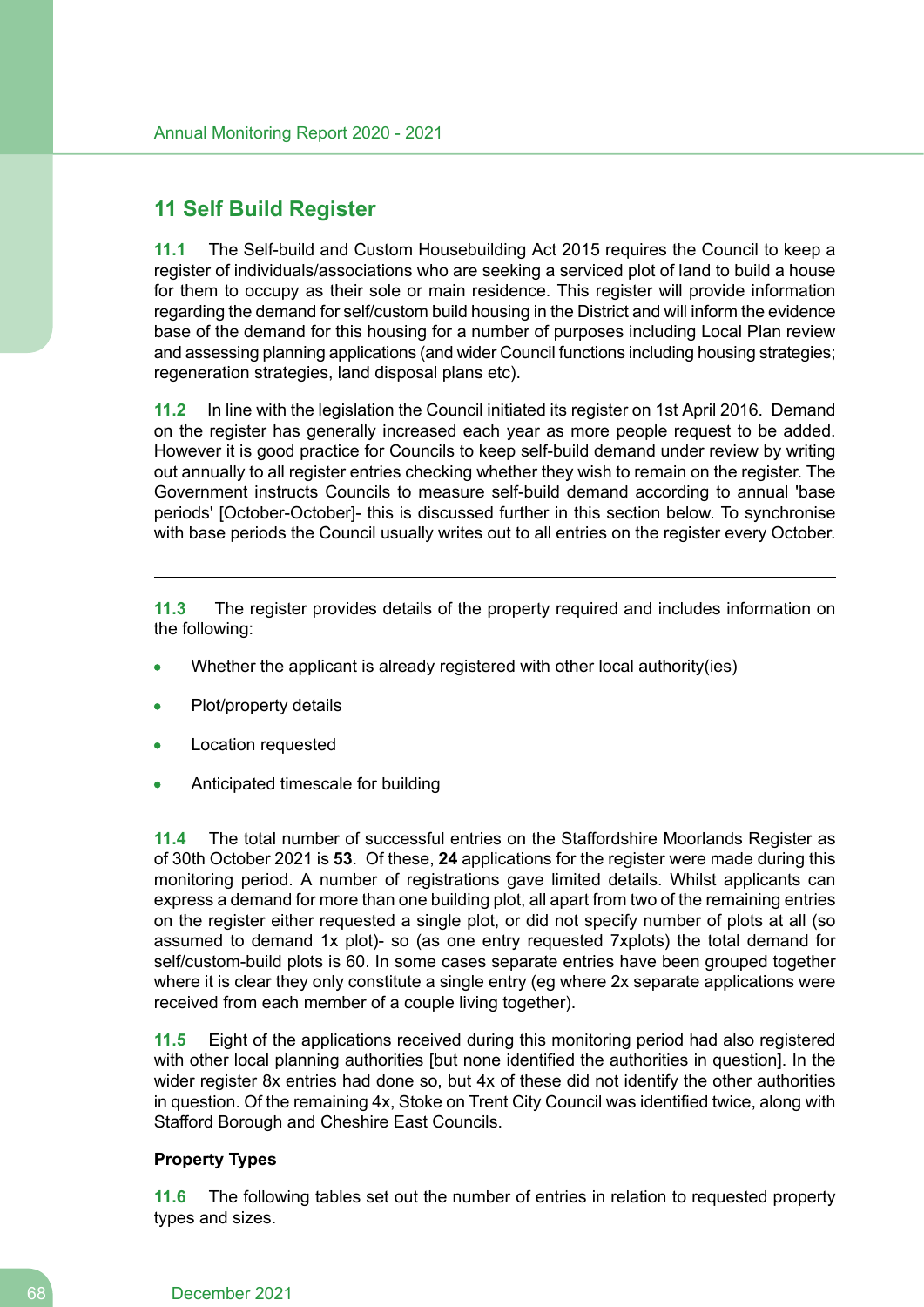## **Table 11.1**

| <b>Property Type</b>                 | <b>Number of entries in</b><br>monitoring period | <b>Number of entries in</b><br>overall register |
|--------------------------------------|--------------------------------------------------|-------------------------------------------------|
| <b>Detached House</b><br>/"Detached" | 20                                               | 43                                              |
| Detached Bungalow                    | $\overline{2}$                                   | 4                                               |
| <b>Terraced House</b>                | 0                                                |                                                 |
| Other/ Not stated                    | 2                                                | 5                                               |
| <b>Total</b>                         | 24                                               | 53                                              |

# **Table 11.2 Number of Bedrooms**

| <b>Number of Bedrooms</b> | <b>Number of entries in</b><br>monitoring period | <b>Number of entries in</b><br>overall register |
|---------------------------|--------------------------------------------------|-------------------------------------------------|
|                           | 0                                                | 0                                               |
| 2                         | $\overline{4}$                                   | 8                                               |
| 3                         | 3                                                | 12                                              |
| 4                         | 13                                               | 25                                              |
| $5+$                      | $\overline{4}$                                   | 8                                               |
| Not stated                | 0                                                | 0                                               |
| <b>Total</b>              | 24                                               | 53                                              |

**11.7** During both the monitoring period, and in the overall register by far the most common request was for larger, 3 or 4 bed detached dwellings.

# **Plot Types**

**11.8** The following table set out the number of entries in relation to requested plot types.

# **Table 11.3 Plot Types**

| <b>Plot Type</b>                                          | <b>Number of entries in</b><br>monitoring period | <b>Number of entries in</b><br>overall register |
|-----------------------------------------------------------|--------------------------------------------------|-------------------------------------------------|
| A stand alone individual self   22<br>build plot          |                                                  | 44                                              |
| A plot as part of a wider<br>community self build project | O                                                |                                                 |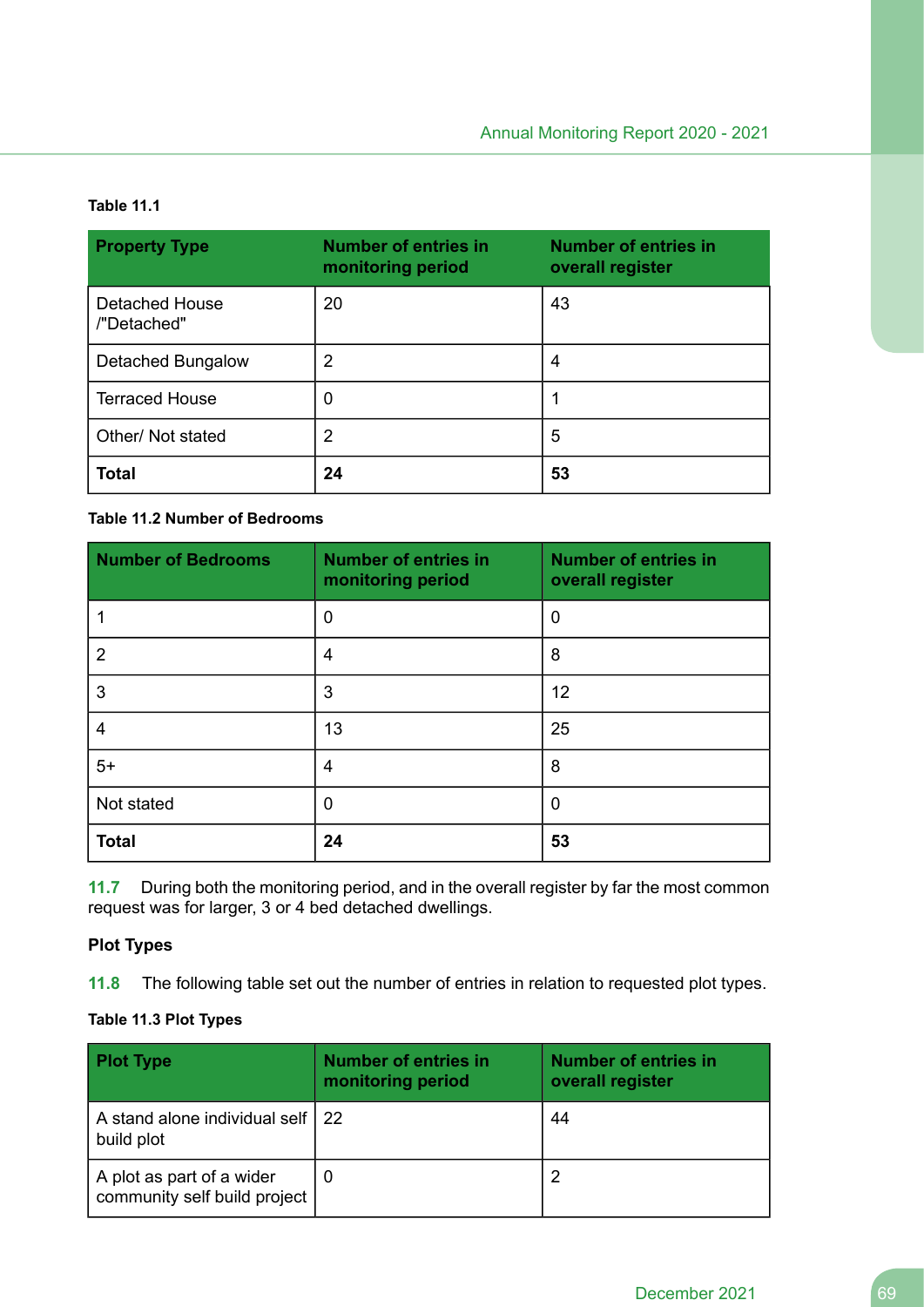| <b>Plot Type</b>                                                          | <b>Number of entries in</b><br>monitoring period | <b>Number of entries in</b><br>overall register |
|---------------------------------------------------------------------------|--------------------------------------------------|-------------------------------------------------|
| An individual self build plot<br>on a conventional housing<br>development | 1                                                |                                                 |
| Other/Various types<br>acceptable/ Not stated                             |                                                  | 6                                               |
| <b>Total</b>                                                              | 24                                               | 53                                              |

**11.9** The vast majority of entries both on the overall register and during the monitoring period requested standalone individual self-build plots; the second most common stated request was that various development types were acceptable etc.

# **Locations**

**11.10** Most entries specified a particular settlement or area in the District, although a number specified multiple locations, or were vague. Another common response was to specify anywhere in the District. As can be seen in the table below [which for clarity groups responses] in the monitoring period there was no strong favourite with a spread of locations identified. Overall the most common responses were: anywhere in the District, the Leek area, the Cheadle area, or multiple locations/other responses.

# **Table 11.4 Location**

| <b>Location</b>                                                             | <b>Number of entries in</b><br>monitoring period | <b>Number of entries in</b><br>overall register |  |
|-----------------------------------------------------------------------------|--------------------------------------------------|-------------------------------------------------|--|
| "All" / "Anywhere in District"<br>/ "Staffordshire Moorlands"<br>or similar | $\overline{2}$                                   | $\overline{7}$                                  |  |
| Biddulph / Biddulph Moor                                                    | 0                                                | $\Omega$                                        |  |
| Blythe Bridge / Caverswall                                                  | 1                                                | 3                                               |  |
| Brown Edge / Endon /<br>Longsdon /Stanley                                   | $\overline{2}$                                   | 4                                               |  |
| Cheadle / Draycott /<br>Checkley / Freehay                                  | 3                                                | 5                                               |  |
| Leek area                                                                   | 1                                                | 6                                               |  |
| Rural / Villages etc                                                        | $\overline{2}$                                   | 4                                               |  |
| Other / multiple locations /<br>Not stated                                  | 13                                               | 24                                              |  |
| <b>Total</b>                                                                | 24                                               | 53                                              |  |

#### 70 December 2021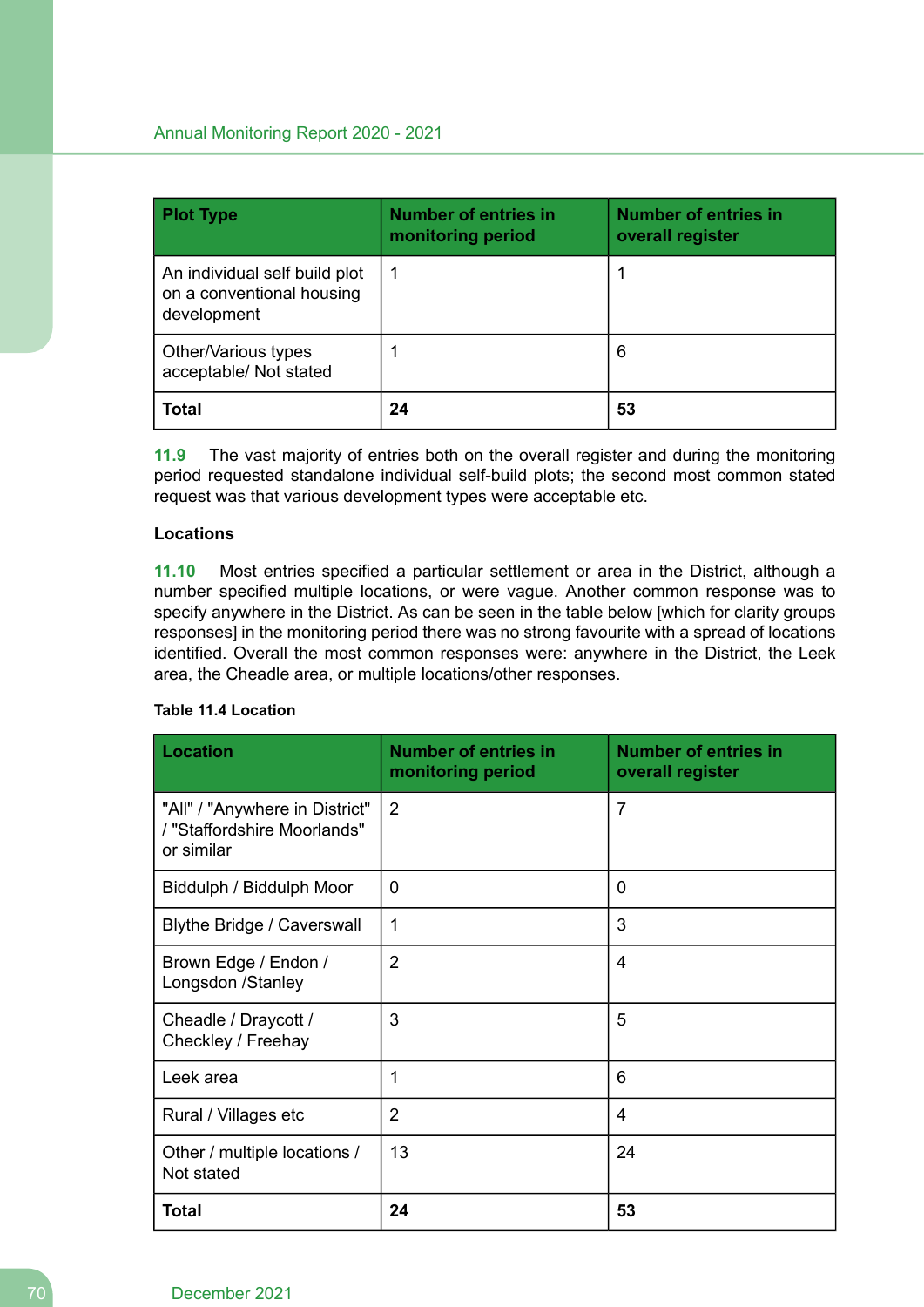#### **Sustainable Construction**

**11.11** 7 entries in the overall register indicated they wanted a dwelling made with sustainable construction methods (eg Passivhaus), 2 of which fell within the monitoring period.

#### **Commencement**

**11.12** Entries on the register may specify a desired construction commencement date. The table below sets out the most common requests (in relation to date the entry was received).

## **Table 11.5 Timescale**

| <b>Commencement</b>     | <b>Number of entries in</b><br><b>Number of entries in</b><br>monitoring period<br>overall register |                |  |
|-------------------------|-----------------------------------------------------------------------------------------------------|----------------|--|
| ASAP/ Immediately       | 8                                                                                                   | 17             |  |
| Within 3 months         | 1                                                                                                   | 4              |  |
| Within 3-6 months       | 4                                                                                                   | 7              |  |
| Within 6-12 months      | 4                                                                                                   | 15             |  |
| Within 1-2 years        | 2                                                                                                   | $\overline{2}$ |  |
| Within 2-3 years        | 0                                                                                                   |                |  |
| Other/ Unclear response | 5                                                                                                   |                |  |
| <b>Total</b>            | 24                                                                                                  | 53             |  |

## **11.13**

The majority of registrations wanted to build relatively quickly. During the monitoring period there is a spread of requests, but most falling within the first 2 years. In the overall register the most common request was 'ASAP' followed by 6-12 month commencement.

#### **Meeting Demand Arising from Base Periods**

**11.14** The Housing and Planning Act 2016 placed a duty on Councils to grant sufficient development permissions to meet the demand for self-build and custom housebuilding arising in each 'base period' within three years after the end of each base period. This came into force on 31 October 2016. The Planning Practice Guidance (PPG) enshrined these legislative requirements into policy and required base periods to run from 31 October to 30 October each year [With Base Period 1 running from 01.04.16 - 30.10.16; Base Period 2 running 31.10.16 - 30.10.17, and so on].

**11.15** However whilst some residential applications make clear the scheme is for self-/custom-build, it is not a legal requirement to declare this on the application (and many applicants may not yet have decided their intention for the plot). Further as the legislation defines self-build plots as those *capable of accommodating* a self-build unit, arguably many generic approvals for single market housing plots may qualify (and in some cases, larger development sites may include some provision of self-build plots as a response to policy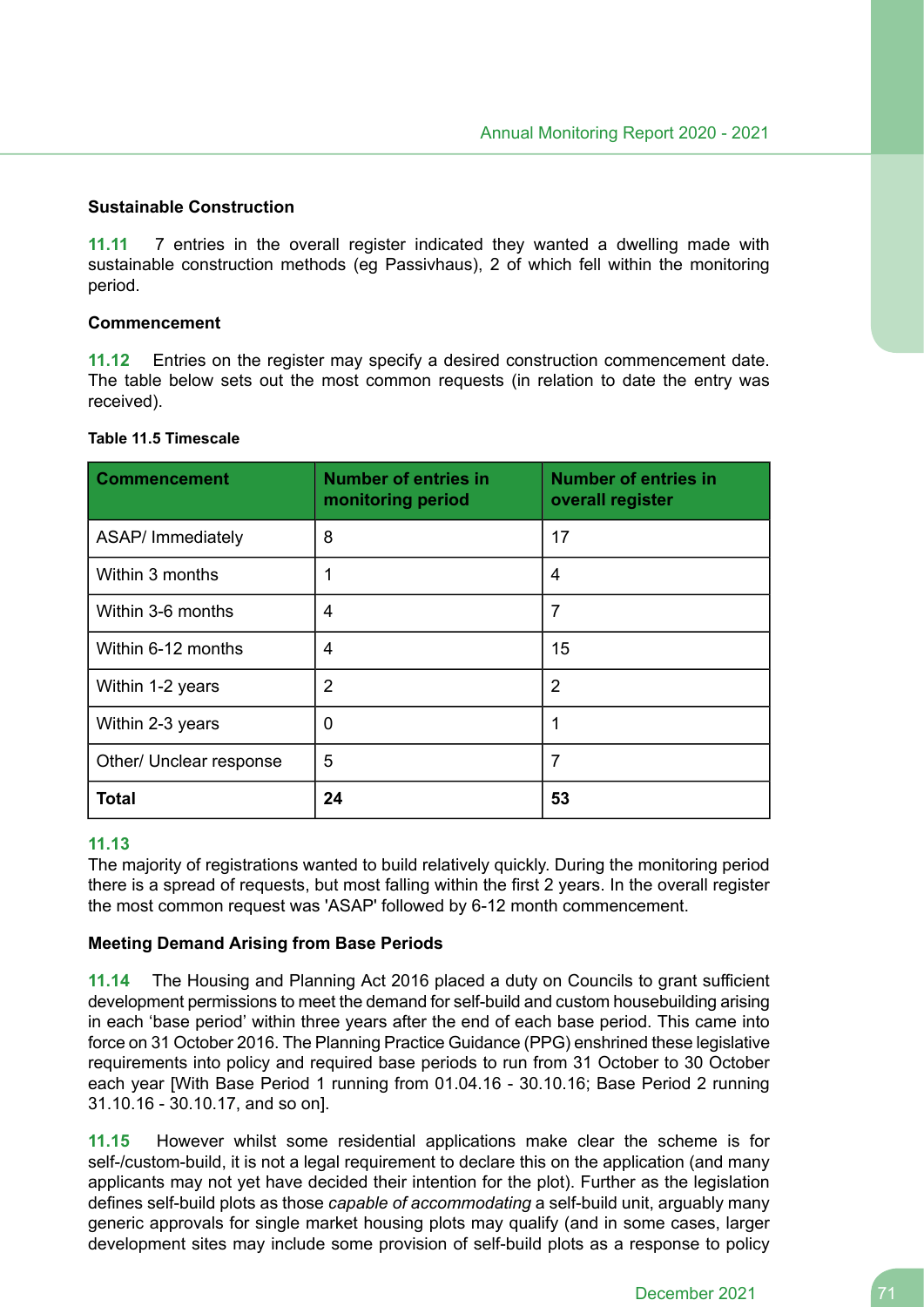expectations). Staffordshire Moorlands Council granted various forms of approval for **91 single residential plots** throughout the District between 01.04.16 and 30.10.19 (ie the start of Base Period 1 to the end of Base Period 4). During Base Period 5 the Council approved **58x** separate individual residential planning approvals (discounting 'renewals' or reserved matters of earlier live consents, to avoid doublecounting). The Council now monitors **all** residential approvals arising in each Base Period (not just net gains of 1x dwelling): fresh applications on a site following permission expiry, renewals and variations of condition applications etc are also assessed to establish whether there has been a *net change in self-build plot approvals* pertaining to a particular site (eg if the original permission did not specify any self-build plots, but subsequent permissions do so, the difference is counted). Similarly, reserved matters approvals are now assessed - there may be cases where the original outline permission did not establish whether any plots are for self-build, but the reserved matters approval does so, in which case these would be counted in the Base Period the reserved matters were approved in. However the Council continues to avoid 'doublecounting' of self-build plots on the same site. It should also be clarified that the Council only assesses residential permissions where there has been the creation of *self-contained* residential units (so residential annexes or holiday lets do not count). Also residential *conversions* can be construed as self-build [ie in addition to new-build approvals] provided they involve building works and are not straight changes of use.

**11.16** Some consents explicitly declare in the particulars that they are self- or custom-build. Also many agricultural workers' dwellings, rural workers' dwellings etc by their nature constitute self-build/custom-build (even if this is not explicitly stated by the applicant). During Base Period 6 the Council approved **2x** dwellings explicitly for self- or custom-build.

**11.17** In addition to this a number of generic residential consents could be reasonably construed to constitute self-/custom-build according to the information provided in the application particulars (even if the term 'self-build' or 'custom-build' is not used by the applicant). During Base Period 6 the Council approved **6x** such dwellings.

**11.18** The table below shows the number of residential approvals in both categories combined (ie those explicitly for self-/custom-build **and** other approvals construed as self-/custom-build based on the information within the application) in Staffordshire Moorlands across the Base Periods.; and how this relates to register demand **(as of 30/10/21):**

|                      | Need on register on<br>31 October | Permissions<br>needed | <b>Permissions</b><br>granted |
|----------------------|-----------------------------------|-----------------------|-------------------------------|
| <b>Base Period 1</b> | 3                                 | 0                     | 0                             |
| <b>Base Period 2</b> | $\overline{7}$                    | 0                     | 0                             |
| <b>Base Period 3</b> | 6                                 | 0                     | 0                             |
| <b>Base Period 4</b> | 5                                 | 3                     | 0                             |
| <b>Base Period 5</b> | 8                                 | 7                     | 15                            |
| <b>Base Period 6</b> | 24                                | 6                     | 8                             |
| <b>Base Period 7</b> | 0                                 | 5                     | 0                             |

#### **Table 11.6 Base Period**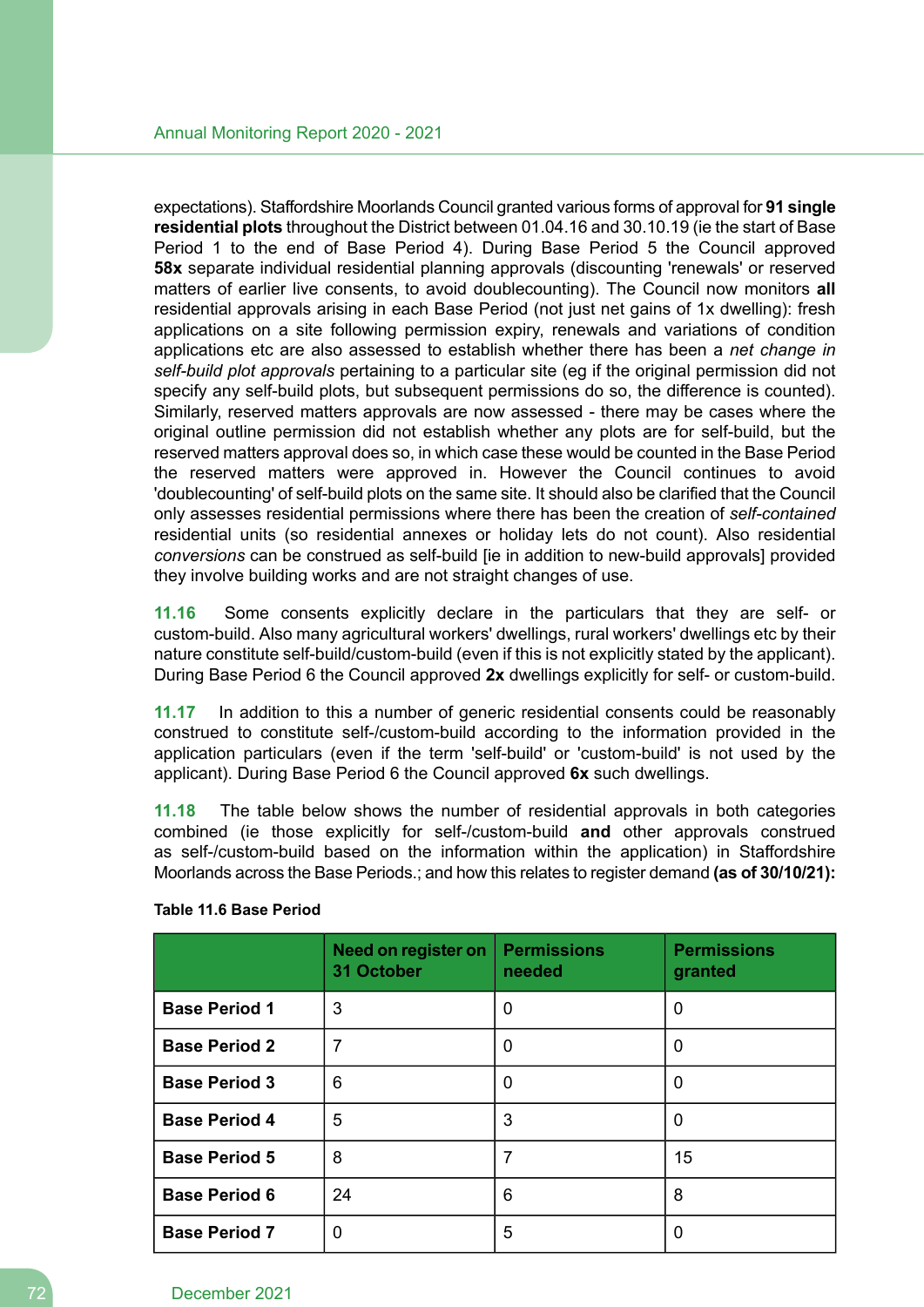## **Summary**

**11.19** In summary most registrations were looking for a stand alone plot for a large 3/4 bedroom detached house or bungalow, and timescale for building was relatively short with most entries generally seeking to commence within 12 months. Many areas of the District were popular, notably anywhere in the District, the Leek area, the Cheadle area, and multiple stated locations.

**11.20** The Council will look at regularly updating the register to determine if people have found a plot elsewhere, built in the District already or no longer wish to be on the register. It is important that the Register contains an accurate and up to date picture of the demand for self build plots in each annual 'base period', as set out in the legislation, as this evidence feeds into a number of Council functions including Local Plan review and assessing planning applications (and wider Council functions including housing strategies; regeneration strategies, land disposal plans etc).

**11.21** The Council is in the process of updating the Strategic Housing Land Availability Assessment (SHLAA) with a Strategic Housing Employment Land Availability Assessment (SHELAA) and this may provide a source of potential sites.